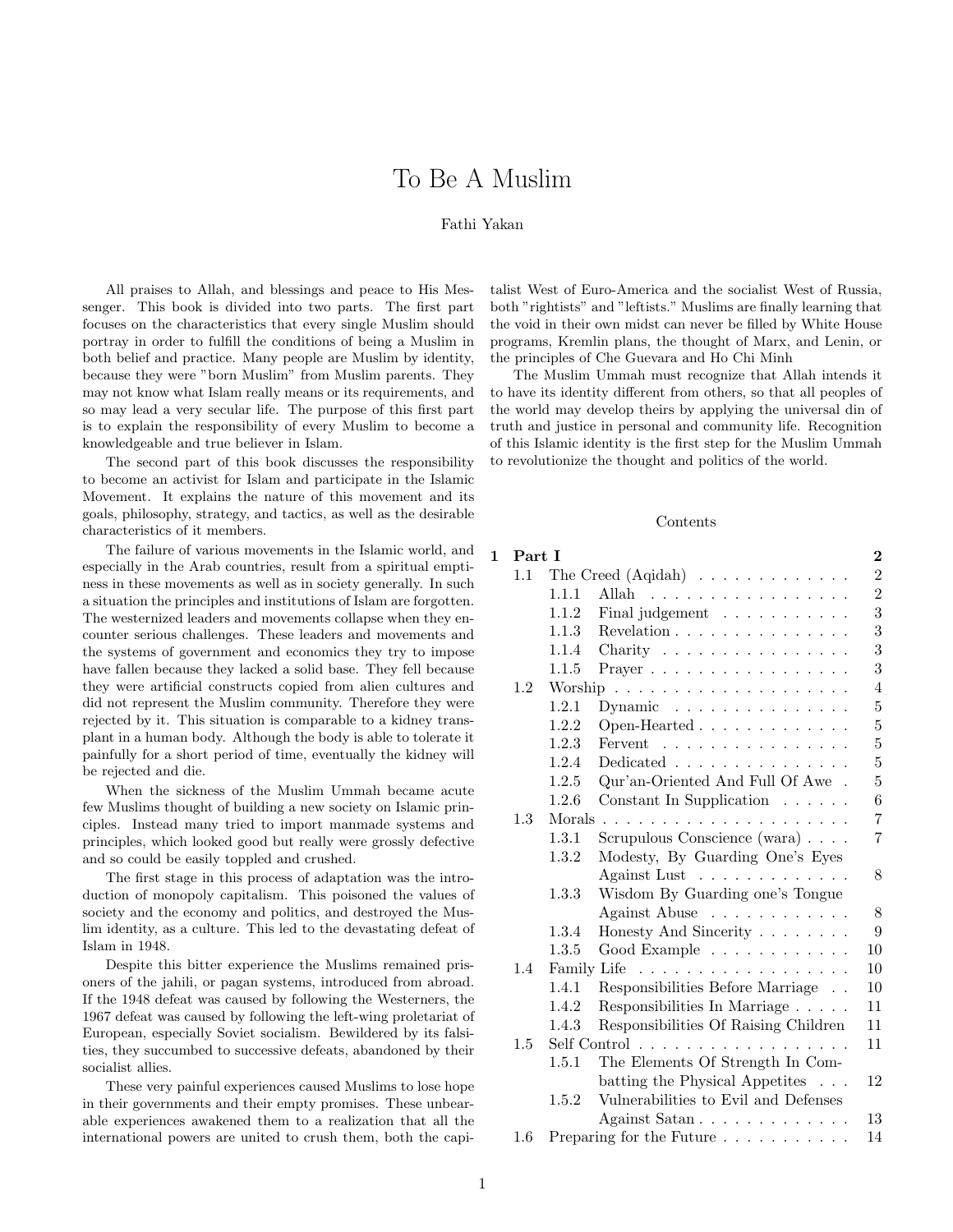| $\overline{2}$ | Part II |                                         |                                              | 15 |
|----------------|---------|-----------------------------------------|----------------------------------------------|----|
|                | 2.1     |                                         | Living for Islam                             | 15 |
|                |         | 2.1.1                                   | Essential Knowledge                          | 16 |
|                |         | 2.1.2                                   | The Characteristics of People who            |    |
|                |         |                                         | live for Islam $\dots \dots \dots \dots$     | 17 |
|                | 2.2     |                                         | The Compulsory Nature of Islamic Activism    | 17 |
|                |         | 2.2.1                                   | In Principle $\ldots \ldots \ldots \ldots$   | 18 |
|                |         | 2.2.2                                   | By Law $\dots \dots \dots \dots \dots \dots$ | 18 |
|                |         | 2.2.3                                   |                                              | 18 |
|                |         | 2.2.4                                   | In Community $\dots \dots \dots \dots$       | 19 |
|                |         | 2.2.5                                   | In Jihad                                     | 19 |
|                | 2.3     | The Islamic Movement: Its Task, Charac- |                                              |    |
|                |         |                                         | teristics and Tools                          | 20 |
|                |         | 2.3.1                                   | The General Task: Universal Outreach         | 20 |
|                |         | 2.3.2                                   | General Characteristics                      | 21 |
|                |         | 2.3.3                                   | Organizational Characteristics               | 22 |
|                |         | 2.3.4                                   | Tools of the Islamic Movement<br>$\ldots$    | 25 |
|                | 2.4     |                                         | Distinguishing the Movement from Special-    |    |
|                |         |                                         | ized Organizations                           | 25 |
|                | $2.5\,$ |                                         | The Nature of the Commitment                 | 26 |
|                |         | 2.5.1                                   | The Creed (aqida) $\ldots \ldots \ldots$     | 26 |
|                |         | 2.5.2                                   | Common Future $\ldots \ldots \ldots$         | 27 |
|                | 2.6     |                                         | Strategic Planning                           | 28 |
|                |         | 2.6.1                                   | Clear Goals                                  | 28 |
|                |         | 2.6.2                                   | Clear Methods                                | 29 |
|                | 2.7     |                                         | The Requirements of Bai'ah and Brotherhood   | 31 |
|                |         | 2.7.1                                   | Quality Over Quantity                        | 31 |
|                |         | 2.7.2                                   | Bai'ah and Shari'ah $\dots \dots \dots$      | 32 |
|                |         | 2.7.3                                   | Loyalty And Shari'ah Law $\ldots$ .          | 32 |
|                |         | 2.7.4                                   | The Principles of Bai'ah $\ldots$            | 32 |
|                |         | 2.7.5                                   | The Responsibilities Of A Muslim             |    |
|                |         |                                         | Brother / Sister $\dots \dots \dots$         | 34 |
|                |         | 2.7.6                                   | The Responsibilities of Brotherhood          | 36 |
|                |         |                                         |                                              |    |

# 1. PART I

#### 1.1. The Creed (Aqidah)

The first requirement for a person who has accepted Islam as his way of life is to understand and accept certain teachings or elements of knowledge that one can know only from revelation. These are called the creed or Aqidah. The correct Aqidah has been revealed by all the Prophets, but most precisely in the Qura'n and sunnah of the Prophet Muhammad (may the blessings and peace of Allah be upon him). One learns the Aqidah as taught by the early generations of Muslims and by the great scholars who demonstrated their piety and true understanding about Islam.

The Aqidah of a Muslim may be differentiated into the following five beliefs: belief in Allah; the final judgement; revelation through angels, books and messengers; charity; and prayer, as described in Surah al-Baqarah, verse 177:

It is not piety that you turn your faces towards East or West – But truly pious is he who believes in Allah and the

Last Day, and the angels, and the Book, and the Messengers; and spend of his substance, out of love for Him, upon his near of kin, and the orphans, and the needy, and the wayfarer, and those who ask, and for the freeing of human beings from bondage; and is steadfast in prayer, and gives regular charity; and (truly pious are) they who keep their promises whenever they promise, and are firm and patient, in pain (or suffering) and adversity, and in times of peril. Such are the people of truth, the God-fearing.

\*The small letter (s) used in this book after the Prophet's name stands for sall-allahu alayhi wa sallam (peace and blessings be upon him).

## 1.1.1. Allah

1. The Creator of the universe is Allah, the Allknowing, the Almighty, and the One who needs no help. This is also demonstrated by the beauty and complexity of this universe. The parts of the universe each need one another in order to ensure their existence and stability. A single part cannot exist without the others.

Such a beautiful universe cannot come into existence without the design and sustenance of Allah the Almighty. Allah the Almighty has said:

If there were, in the heavens and the earth, other gods besides Allah, there would have been confusion in both! But glory be to Allah, the Lord of the Throne; (Far Exalted is He) above what they attribute to Him. [Qur'an 21:22]

2. Allah created this world with a purpose, and everything in it has its own divinely ordained purpose. Allah has the attribute of completeness, so everything he does has purpose and coherence. Allah's purpose and goals for creating this world can be known only through His messengers or Words. Allah the Almighty has said:

Did you then think that We had created you in jest, and that you would not be brought back to us (for account)? Therefore exalted be Allah, the King, the Reality: There is no god but He, the Lord of the Throne of Honour! [Qur'an 23:115-116]

3. The purpose of life in this world is to know, serve and worship Allah. Allah the Almighty has said:

I have created jinns and men, that they may serve Me. No sustenance do I require of them, nor do I require that they should feed Me. For Allah is He who gives (all) sustenance, the Lord of Power, Steadfast (forever). [Qur'an 51:56-58]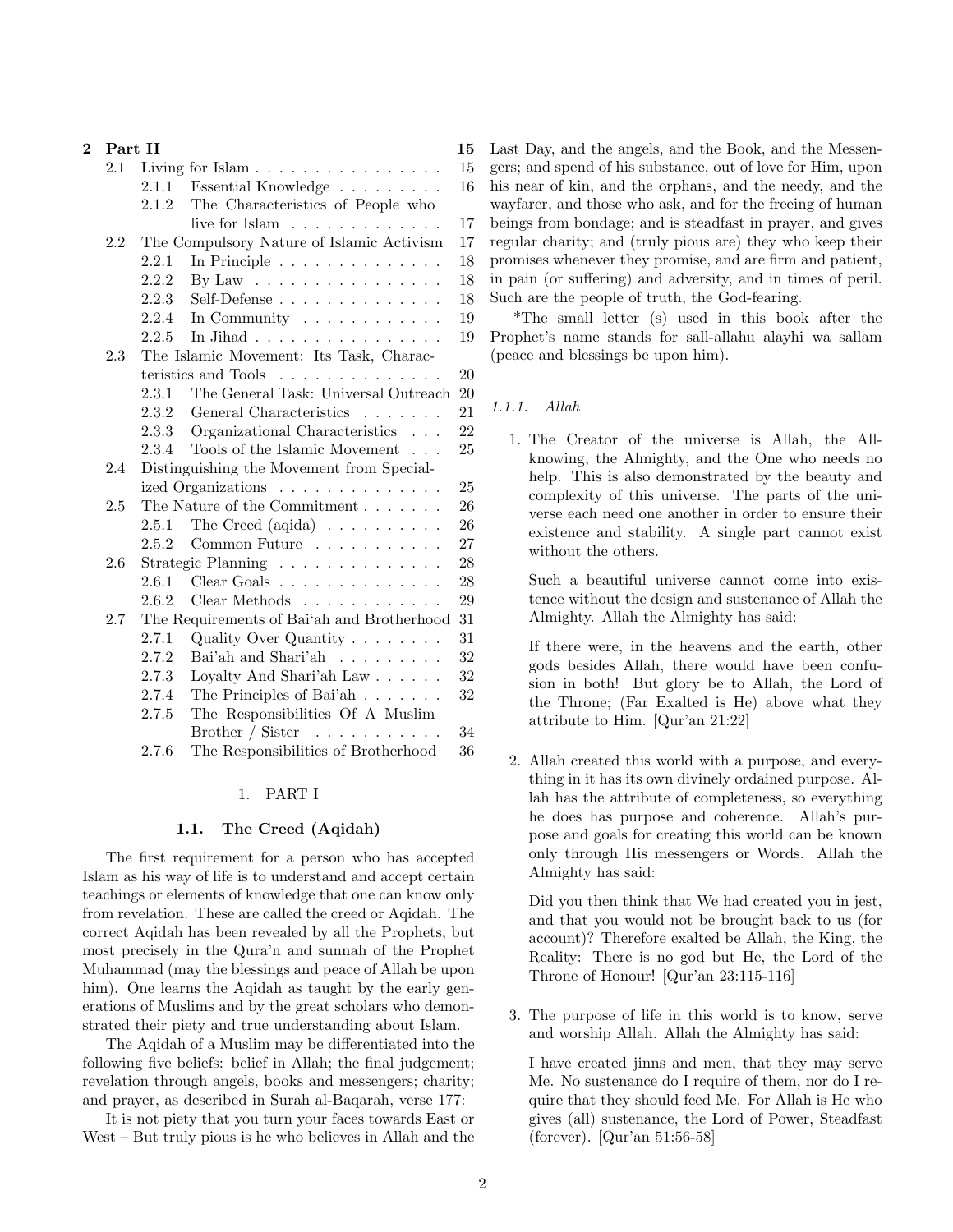4. The attributes of Allah are unlimited. The Qur'an mentions 99 attributes and many verses show the completeness of His uluhiyyah (godliness or worthiness to be worshipped). Among these attributes alqayyum (the self-subsisting), almuqaddam (the promoter. and albaqi (the eternal, as distinct from makhluk, or His creation. He has no son, no father, and no comparison. He does not need help from His creatures but His creatures do need help from Him. He is unique (al abid) in His being, attributes, work, and leadership. He is al 'alim (all-knowing), al hayy (the living), at wasi' (the all-embracing), and has many other attributes unknown to us).

#### 1.1.2. Final judgement

1. Paradise is the reward for the obedient mumin (believer) and hell-fire is the punishment for disbelievers. Allah the Almighty has said:

(When) some will be in the Paradise, and some in the blazing fire.'[Qur'an 42:7]

2. All members of mankind are able to do good and avoid evil through their effort and will, but one cannot do good without help and good fortune (taufiq) from Allah. Allah the Almighty has said:

By the soul and the proportion and order given to it, and its enlightenment as to its wrong and its right - truly he succeeds who purifies it, and he fails that corrupts it.[Qur'an 7-10]

Every soul will be (held) in pledge for its deeds.[Qur'an 74:38]

3. One should remain close to Allah whether alone or not. Allah, the Almighty has said:

Do you not see that Allah knows (all) that is in the heavens and on earth? There is not a secret consultation among three persons but He is the fourth among them nor between five but He is the sixth nor between fewer nor more but He is in their midst, wheresoever they be, in the end will He tell the truth of their conduct, on the Day of Judgement. For Allah has full knowledge of all things.[Qur'an 58:7]

## 1.1.3. Revelation

1. Allah has sent His messengers with the Books of revelation so that all of mankind may know Allah, their purpose in this world, and their final destination.

Prophet Muhammad (may the blessings and peace of Allah be upon him) is the final prophet among the prophets that Allah has sent. He was helped and strengthened by Allah with the Qur'an, the only miracle that lasts forever.

2. Allah alone has the right to make laws. The Shari'ah or law of Allah cannot be overruled. A Muslim is limited to ijtehad or intellectual effort in deriving laws from the shari'ah Allah the Almighty has said:

Whatever it be wherein you differ, the decision thereof is with Allah: Such is Allah my Lord: in Him I trust, and to Him I turn? [Qur'an 42:10]

3. Human traditions and the opinion of the earlier generations of Muslim scholars in ta'wil (interpretation of the Qur'an and hadith) are important. The ta'wil made by the scholars of the later generations should not cause bitter arguments between traditionalist and modernist groups.

## 1.1.4. Charity

One should love Allah so much that one's heart is always looking for Him. This love for Allah will impel one to good deeds, sacrifice, and struggle for His sake, so much so that one's attachment to this temporary world and to one's family cannot stop one from doing good deeds. He has said:

Say, if your fathers, your sons, your brothers, your mates, or your kindred, and nation or the wealth that you have gained, or the commerce in which you fear a decline, or the dwellings in which you delight - are dearer to you than Allah or His messenger and the striving in His cause then wait until Allah brings about His decision; and [know that Allah] does not guide the rebellious. [Qur'an 9:24]

One should sacrifice in the cause of Allah because one likes to taste the sweetness of faith. The Prophet said (may the blessings and peace of Allah be upon him):

Those who have three things will taste the sweetness of faith, namely, a love for Allah and His Messenger greater than for anything else, a love for another only because of Allah, and hatred of returning to kufr (unbelief) as strong as one's hatred of being thrown into hell-fire. [Bukhari]

#### 1.1.5. Prayer

1. One must serve Allah alone, and not admit any rivals to Him or partners. A Muslim worships Allah because Allah has ordered him through His Messenger to do so. Allah the Almighty has said:

For We assuredly sent amongst every people a messenger (with the command) serve Allah and avoid evil. [Qur'an 16:36]

2. Every Muslim should learn and try to understand the names or attributes of Allah. Abu Hurairah narrated a hadith that the Prophet (may the blessings and peace of Allah be upon him) said: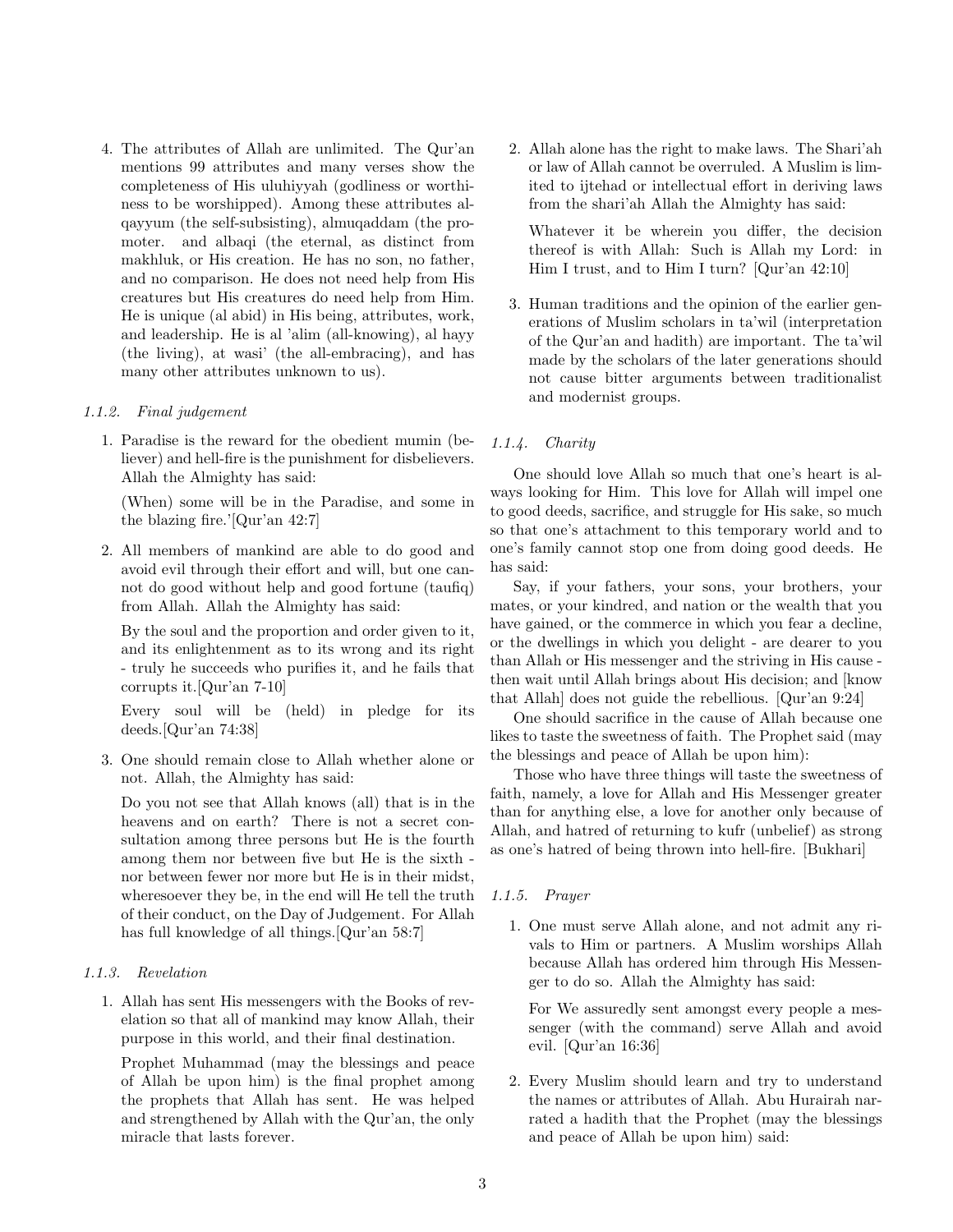Allah has 99 names, a hundred less one; everyone of you who memorizes them will be in Paradise. Allah is odd (not even) and Allah loves odd things. [Bukhari]

3. Allah should be remembered by reciting His names. Such dhikr or remembrance of Allah is the best medicine to cure the soul. It is also the most effective weapon to fight against problems of the world. Allah the Almighty told the Prophet to say:

He (Allah) guides to Himself all who turn to Him those who believe and whose hearts find satisfaction in the remembrance of Allah - for without doubt in the remembrance of Allah human hearts find satisfaction. [Qur'an 13:28]

Allah, the Almighty has said:

If anyone withdraws himself from remembrance of Allah Most Gracious, We appoint for him an evil one to be his intimate companion. [Qur'an 43.36]

4. Man should ponder the creation of Allah, not his dhat or person. The Prophet said in one hadith:

Ponder the creation of Allah and not about the person of Allah, because you will not be able to comprehend it. [This hadith has been narrated by Abu Nuiam in al-Hilyah, and also by al-Asfihani in at-Targhib uia-tarhib.]

5. One must fear only Allah. Such awe of Allah and fear of separation from Him strengthens one to abstain from all that is forbidden. Allah the Almighty has said:

And for those who fear their Lord unseen, for them is forgiveness and a great reward. [Qur'an 67:12]

Such as obey Allah and His messenger and fear Allah and do right will win (in the end). [Qur'an 24:7]

6. One should depend on Allah in every matter and make tawakul (trust in Allah). This generates such strength of commitment that one will feel at ease in everything one does. Allah the Almighty has said:

And if anyone puts his trust in Allah, sufficient is (Allah) for him. [Qur'an 65:3]

The Prophet (s) said:

Be mindful of Allah, and Allah will protect you. Be mindful of Allah, and you will find Him in front of you. If you ask, ask of Allah; if you seek help, seek help of Allah. Know that if the nations were to gather together to benefit you with anything, it would benefit you only with something that Allah had already prescribed for you, and if they gather together to harm you with anything, they would harm you only with something Allah had already prescribed for you. The pens have been lifted and the pages have dried. [Tirmidhi]

7. One should thank Allah for His mercy and unlimited gifts. Thankfulness is part of virtue. Allah, the Almighty has said:

And Allah has brought you forth from your mothers' wombs knowing nothing but He gave you hearing and sight and intelligence and affections so that you might have cause to be grateful. [Qur'an 16:78]

A sign for them is the earth that is dead. We give it life and produce from it grain which you eat. And we produce orchards in it with date-palms and vines, and We cause springs to gush forth from it, so that they may enjoy the fruits of this (artistry). It was not their hands that made this. Will they not then give thanks? [Qur'an 36:33-35]

Allah has promised to increase His mercy for those who thank Him, and to punish those who are ungrateful. Allah the Almighty has said:

And remember when your Lord made [this promise] known: "If you are grateful [to me], I shall most certainly give you more and more, but if you show ingratitude, truly My punishment is severe indeed." [Qur'an 14:7]

8. One must repent to Allah and make istighfar (a statement of repentance). This act of repentance purifies one's contrition and faith and instills a feeling of tranquility and peace in one's heart. Allah the Almighty has said:

If anyone does evil or wrongs his own soul but afterwards seeks Allah's forgiveness, he will find Allah Oft-forgiving, Most Merciful. [Qur'an 4:110]

And those who, when they have done something to be ashamed of or wronged their own souls, earnestly bring Allah to mind and ask forgiveness for their sins.- and who can forgive sins except Allah - and are never obstinate in persisting knowingly in (the wrong) they have done; for such the reward is forgiveness from Allah. [Qur'an 3:135-6]

## 1.2. Worship

Worship or ibadah in Islam is the peak of submission to Allah, the connecting step between the creatures and the Creator, and the key to righteousness in dealing among the creatures of Allah.

This comprehensive worship or ibadah includes all the pillars of Islam, i.e., prayer, fasting, charity (zakat), and pilgrimage, as well as the entire shari'ah The logic of Islam requires life to be all worship and obedience. This is the meaning of Allah's statement: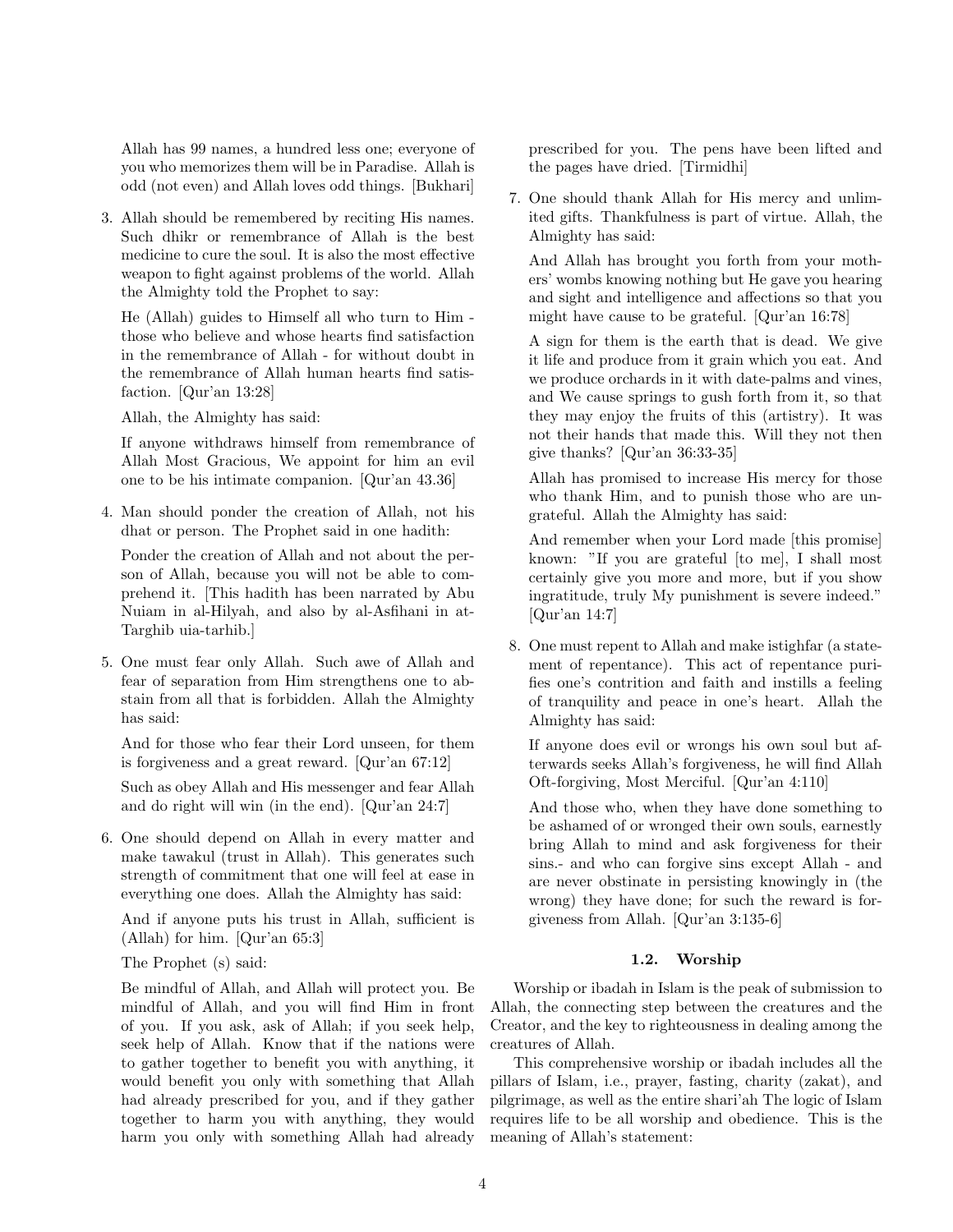I have created jinns and Men only that they may serve Me. No sustenance do I require from them, nor do I require that they should feed Me. For God is He who gives (all) sustenance, Lord of Power, steadfast (forever). [Qur'an 51:56-58]

And we have been taught to declare:

Truly, my prayer and my death, are (all) for Allah, the Cherisher of the worlds. [Qur'an 6:163]

The worship of a Muslim should have the following characteristics. It should be:

#### 1.2.1. Dynamic

Worship must be alive, inspired with the love of Allah, and productive of right action (ihsan). The Messenger of Allah (may the blessings and peace of Allah upon him), when asked about (ihsan). said:

It is to worship Allah as though you see Him, and though you see Him not, yet truly He sees you. [Bukhari and Muslim]

Worship must be humble, inspired by both awe of Allah and intimacy of feeling. 'Aisha (may Allah be pleased with her) said:

The Messenger of Allah was talking with us and we were talking with him, but when the time for prayer came he seemed not to know us nor we him. [Azdi]

The Prophet (s) said:

Many a (people) get nothing but fatigue from their prayer; and many a (people) get from their fasting nothing but hunger and thirst. [Nasa'i]

#### 1.2.2. Open-Hearted

Worship should be open to Allah and dedicated to Him, free from concerns about business and the hardships of this world. The Messenger of Allah indicated this by saying:

Allah will not look at the prayer which does not relate the man's heart with his body. [Musnab Al-Firdausi]

Prayer is directed toward the hereafter; when you start praying, you leave this physical world. Al-Hassan observed: A prayer without one's heart into it is a fast road to punishment.

#### 1.2.3. Fervent

Worship should be impassioned, unsatiable and one should never be complacent about it. One should seek ever greater nearness to Allah by personal prayer and by responding to Him as a faithful servant. A qudsi hadith says that Allah told the Prophet (s):

I will declare war against him who shows hostility to a pious worshipper of Mine. And the most beloved things with which My slave comes nearer to Me is what I have enjoined upon him. My slave continued to come closer to Me through performing Nawafil (praying or doing extra deeds besides what is obligatory) till I love him. So I become the sense of hearing with which he hears, and the sense of sight with which he sees, and the hand with which he grips, and the leg with which he walks. And if he asks Me, I will give him, and if he asks my protection, I will protect him, I do not do anything as I hesitate to take the soul of the believer, for he hates death, and I hate to disappoint him. [A hadith qudsi narrated by Bukhari from Abu Hurairah.]

#### 1.2.4. Dedicated

Worship should include supererogatory (nawafil) prayer at night (qiyam al layl). One should discipline oneself to become accustomed to prayer at night because it is the most effective armor of faith for a believer. Allah, the Almighty, has said:

Truly the rising by night is most potent for governing (the soul), and most suitable for (framing) the word (of prayer and praise). [Qur'an 73:6 34]

Allah praises His obedient servants in these words:

They were in the habit of sleeping but little by night, and in the hours of early dawn, they (were found) praying for forgiveness. [Qur'an 51:17-18]

Their limbs do forsake their beds of sleep, the while they call on their Lord, in fear and hope, and they spend (in charity) out of the sustenance that We have bestowed on them. [Qur'an 32:16]

## 1.2.5. Qur'an-Oriented And Full Of Awe

To nourish one's worship, one should allocate a certain time to read and think deeply about the Glorious Qur'an, especially at dawn because Allah the Almighty has said:

The prayer and reading in the morning carry their testimony. [Qur'an 17:78]

Always bear in mind the following words of Allah concerning His book:

Had we sent down this Qur'an to a mountain, verily, you would have seen it humble itself and cleave asunder for fear of Allah. [Qur'an 59:21]

Reading the Qur'an in this manner helps one to understand its message soberly, to ponder the awesome future of man, and to lament the melancholy fate of those who ignore the promises of Allah. The messenger of Allah said: "The Qur'an was revealed in all gravity, so when you read it try to be pensive." (Abu Ya'la and Abu Naim).

The Prophet (s) said: "The best worship for my ummah is reading the Qur'an. (narrated by Abu Naim).

Abdullah Ibn Masud related that the Prophet (s) said: Verily, the Qur'an is the food of Allah, so come closer to it if you are able. Verily, the Qur'an is the rope of Allah, bright light, good medicine, and a guide for those who hold on to it. When he strays, the Qur'an will remind him of the path; and when he is misguided, the Qur'an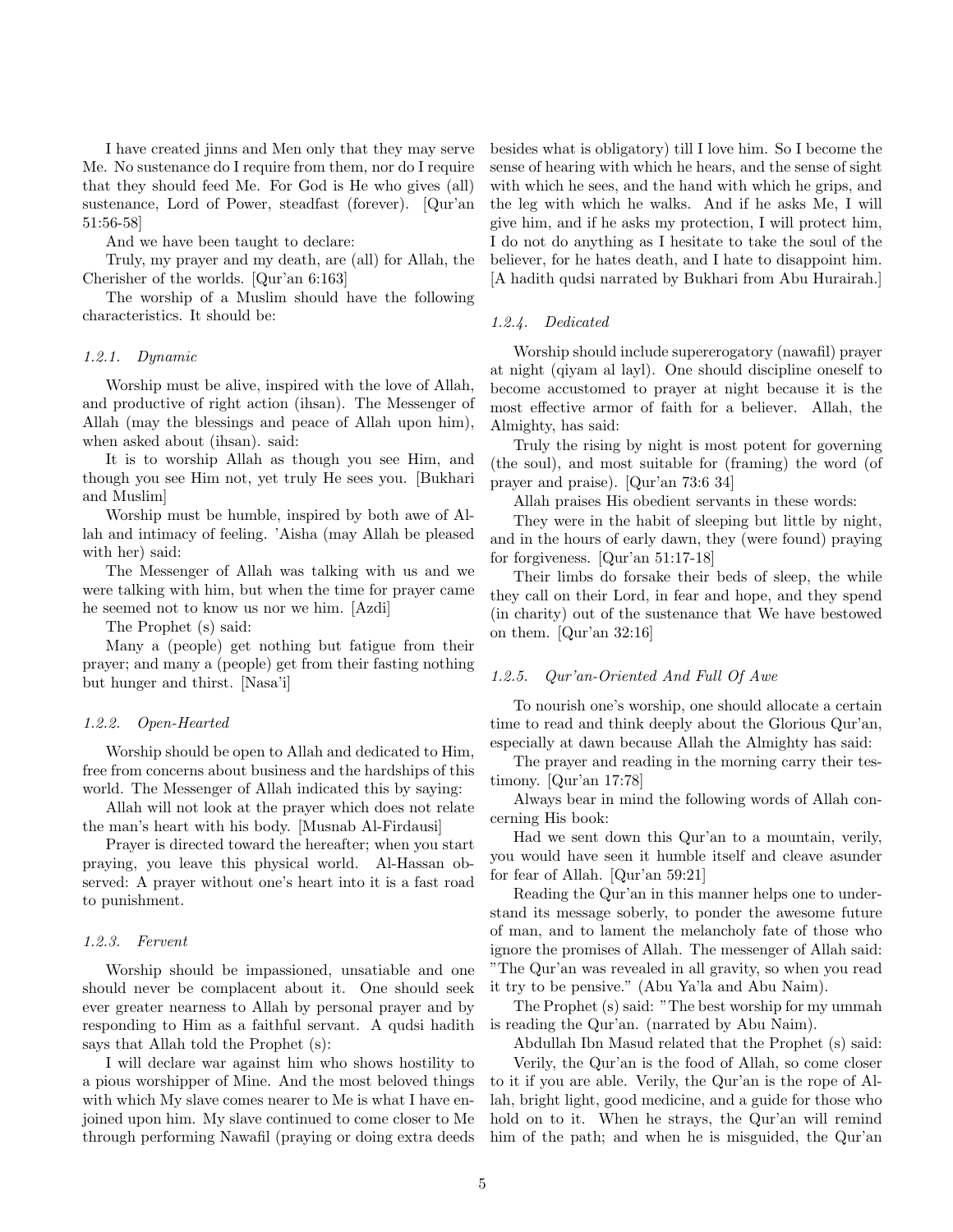will correct him. Its miracle lasts forever, and will not be reduced by rejection. Read the Qur'an. Allah will reward each word of your reading tenfold; and W, 'U, 'M' is not one word, but three . [Narrated by al-Hakim]

In his advice to Abu Dharr the Prophet (s) told him: Recite the Qur'an because this will cast light on the earth from the heavens? [Narrated by Ibn Haban]

Whoever declares lawful what [in the Qur'an] is prohibited denies the Qur'an. (Tirmidhi).

## 1.2.6. Constant In Supplication

Supplication forms the steps to Allah throughout one's life because supplication in every detail of life is the essence of worship. One should use the supplications of the Prophet (s) when appropriate. Allah the Almighty has said: "Call upon Me, and I will respond to you." [Qur'an 40:60] The following are 21 commonly used and illustrative supplications of the Prophet Muhammad (s):

- 1. When Getting Up All praise be to Allah who has given us life after death and unto Him is the resurrection. (Bukhari)
- 2. When Going to Bed In Your name my Lord, O my Lord, I lie down, and in Your name I will get up. If you should take my soul, forgive me my sins, and if you should let me live another day, protect me as You protect Your righteous servants. [Recorded by Bukhari, Muslim Abu Da'ud, Tirmidhi, Nasa'i and Ibn Majah]
- 3. When Getting Dressed and Undressed O Allah! Grant me the good of getting dressed (or undressed) and the good for which these clothes were made; and I seek refuge in You from any evil in dressing (undressing) and from the evil of ill intent.
- 4. When Entering the Bathroom O Allah! I seek refuge in You from bad and evil things. (Bukhari, Muslim)
- 5. When Leaving the Bathroom I seek Your forgiveness (O Allah!). (Abu Da'ud)
- 6. Before Meals O Allah! Bless what You have bestowed upon us, and protect us from the punishment of Hell fire. In the name of Allah.
- 7. After Meals Praise be to Allah who has fed us, provided us drink, and made us Muslims. [Abu Da'ud, Tirmidhi, Nasa'i, Ibn Majah]
- 8. When Leaving or Entering a House In the name of Allah, I have put my trust in Allah, there is neither might nor power but in Allah. [Abu Da'ud, Tirmidhi, Nasa'i]
- 9. When Going to the Mosque O Allah! Place light in my heart, light in my sight, light in my hearing, light to my right, light to my left, light above me, light under me, light in front of me, light behind me, and grant me light. (Bukhari).
- 10. While Entering the Mosque O Allah! Open for me the doors of Your mercy. [Muslim, Abu Da'ud, al-Nasa'i]
- 11. While Leaving the Mosque O Allah, I beg of You Your Grace. [Muslim, Abu Da'ud, Nasa'i]
- 12. After Daily Prayer (Salah) If anyone extols Allah after every (regular daily) prayer thirty three times (or say subhanallah) and praises Allah thirty three times (or say alhamdulitiah) and declares His greatness thirty three times (or say Allahu akbar), and says, to complete a hundred,—Noone has the right to be worshipped but Allah alone, Who has no partner; to Him belongs all sovereignty, and to him is due all praise; and He has power over all things," his sins will be forgiven even if these are as abundant as the foam of the sea. (Muslim).
- 13. On Leaving a Meeting Glory be to You, O Allah: all praise is due to You: I bear witness that there is no deity but You. I beg your forgiveness and repent to You. (Abu Da'ud, al-Hakim).
- 14. When Setting Out on a Trip O Allah! We seek righteousness and piety from You in this journey of ours and deeds that please You. O Allah! Facilitate this journey of ours, and make it easy on us. O Allah! You are our companion during this journey and guardian of our family. O Allah! I seek refuge with You from any hardships of this journey, from evil sights, and from any harm to my property, home, and children. [Muslim, Ahmad, narrated by 'Ali, Ibn 'Umar.]
- 15. When One Can Not Sleep O Allah! The stars come; my eyes become quiet.
- 16. When Overwhelmed by a Problem or Sadness Allah suffices us and He is the best guardian. (Abu Da'ud)
- 17. When Congratulating Newlyweds May Allah Bless yours [your spouse], and you, and join you in a happy union. (Bukhari, Muslim).
- 18. Before Sexual Intercourse with One's Wife In the name of Allah. O Allah! Protect us from Satan and prevent Satan from approaching the child you may bestow on us. (Bukhari).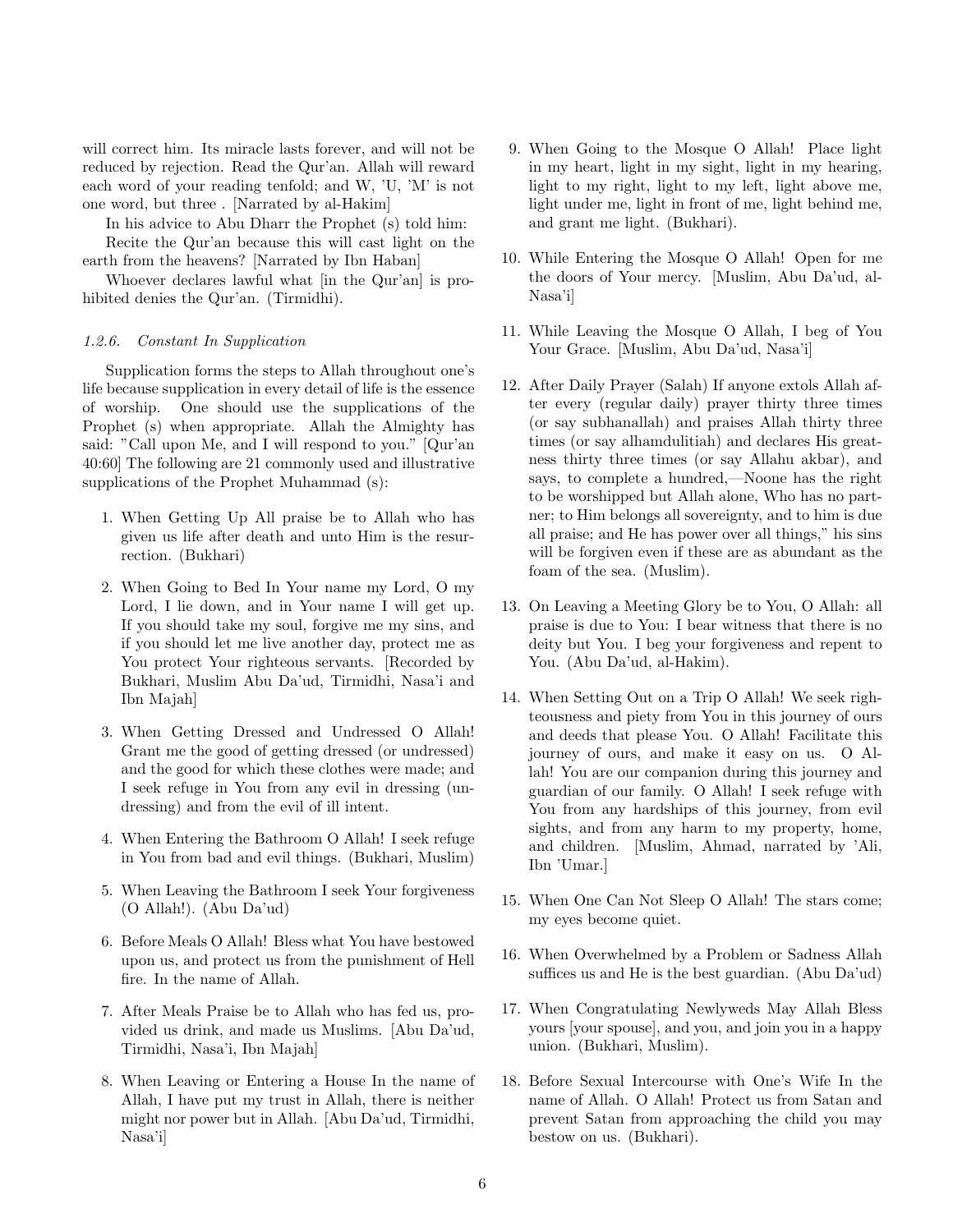- 19. When Visiting the Sick O Allah! Remove his (or her) suffering, O Lord of mankind. Grant healing for You are the Healer. There is no cure but from You. Restore his (or her) health with no trace of illness. (Bukhari).
- 20. When Offering Condolences What Allah has taken belongs to Him and to Him belongs what He has given. With Him everything has a limited term (in this world), so be patient and seek reward from Allah. (Bukhari).
- 21. For the Dead in a Funeral Prayer O Allah Forgive him (or her), have mercy upon him, give him peace, and absolve him. Receive him with honor and make his grave spacious. Wash him with water, snow and hail. Cleanse him from faults as you would cleanse a white garment from impurity. And give him an abode, in exchange, more excellent than his home (in this world), and a family better than his family, and a wife better than his wife. Admit him to Paradise, and protect him from the torment of the grave and the torment of the fire. (Bukhari).

#### 1.3. Morals

Moral behaviour is the bottom line or essential message of Islam. It has been narrated in a hadith of the Prophet (s):

Verily, I have been sent to perfect morals.

Allah also emphasized this in linking belief or Aqidah with action:

It is not piety that you turn your faces towards East or West - But truly pious is he who believes in Allah and the Last Day, and the angels, and the Book, and the Messengers; and spend of his substance, out of love for Him, upon his near of kin, and the orphans, and the needy, and the wayfarer, and those who ask, and for the freeing of human beings from bondage; and is steadfast in prayer, and gives regular charity; and (truly pious are) they who keep their promises whenever they promise, and are firm and patient, in pain (or suffering) and adversity, and in times of peril. Such are the people of truth, the God-fearing. [Qur'an 2:177]

In another verse:

[Allah is well aware of] those who, when We establish them in the land, remain constant in prayer and give regular charity, enjoin the right and forbid the wrong, with Allah rests the end (decision) of (all) affairs . [Qur'an 22:41]

Morality is the sign and fruit of true belief. Belief without the resulting moral behaviour is worthless. The Prophet (s) portrayed this in his various sayings. He was asked: "What is the religion?" He replied: "The religion is morality." When asked, "What is woe (or affliction)?" he replied, "Real affliction is lack of morality."

On the Day of judgement, morality will be weighed more heavily than anything else. Those whose morals are weak and deeds are slight, will be judged accordingly. The Prophet (s), said:

Nothing that will be weighed on the Day of Judgement will weigh heavier than moral action. [Abu Da'ud and Tirmidhi]

In Islamic teaching, morality is the core of worship. Without morality, worship is meaningless and is considered to be no more than worthless custom and selfserving habit. Allah, the Almighty, said concerning prayers (salah): "Verily, prayers restrain from shameful and unjust deeds." [Qur'an 29:45] The Prophet (s) said: A person who does not desist from bad and unjust deeds after offering prayers (salah), strays away from Allah. [Narrated by Tabrani]

Concerning fasting, the Prophet (s) said: None of you should utter foul words or go to his wife or argue on a day of fasting, and when somebody reproaches or attacks you, say to him: "I am fasting." [Bukhari and Muslim]

About Hajj, Allah, the Almighty, has said:

For Hajj are the months well-known. And whoever undertakes the pilgrimage in those [months] shall while on the pilgrimage, abstain from lewd speech, from all wicked conduct, and from wrangling; and whatever good you do, (be sure) Allah is aware of it. [Qur'an 2:197]

The Prophet (s) said:

Whoever performs hajj and abstains from evil words and unlawful acts will return like the day he was born. [Bukhari and Muslim]

The Moral behaviour of a Muslim should be guarded by the following characteristics:

#### 1.3.1. Scrupulous Conscience (wara)

A Muslim not only must avoid prohibited deeds but must be careful to avoid even any doubtful matter. This characteristic is expressed by the Qur'anic word, wara', which means both piety and caution. The Prophet (s) said: What is lawful is plain and what is unlawful is plain, and between the two are doubtful matters about which not many people know. Thus whoever avoids doubtful matters maintains clarity and assurance in practicing the religion and protecting his or her honor; but whoever falls into doubtful matters falls into the unlawful, like the shepherd who pastures his flock around a sanctuary, letting it graze almost but not quite inside. Truly every king has a sanctuary, and truly Allah's sanctuary is His prohibitions. Truly in the body there is a morsel of flesh which, if it be whole, all the body is whole and which, if it be diseased, all of it is diseased, and truly it is the heart. [Bukhari and Muslim]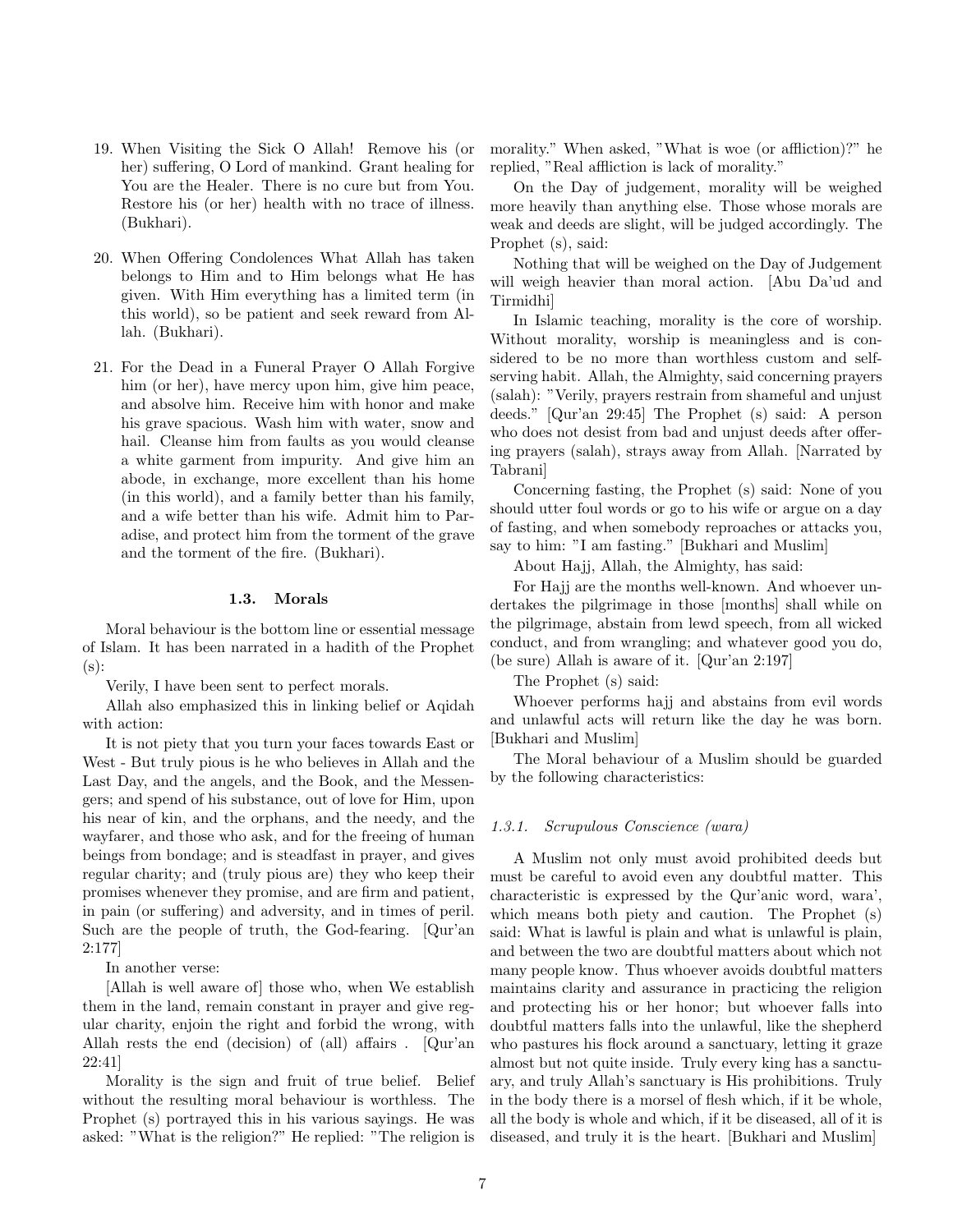The highest degree of wara' is indicated in the saying of the Prophet (s): "One will never achieve the level of mutaqqin (Godfearing virtuous persons) until he avoids even what is not considered sinful because he is afraid of failing into the prohibited." [Tirmidhi]

## 1.3.2. Modesty, By Guarding One's Eyes Against Lust

A Muslim should avoid looking at occasions of sin, such as at an improperly dressed woman, because such a sight tends to arise one's desire and might lead to committing a sin. Allah, the Almighty, has said:

Tell the believing men to lower their gaze. [Qur'an 24:30]

The Prophet (s) said:

You should guard your sight and protect your dignity, or Allah will cover your face with humiliation. [Tabrani]

#### 1.3.3. Wisdom By Guarding one's Tongue Against Abuse

One should avoid unkind words, useless talk, slander, and detraction. Imam Nawawi said: "You should know that one should not talk except to say something beneficial. When one is undecided whether to speak or keep quiet, according to the sunnah it is better to keep quiet, since the allowable saying will probably lead to the unlawful or doubtful." Many ahadith of the Prophet (s) state that the tongue could lead to disaster and calamity. Some of these are given below.

The abuse of their tongues causes them to be thrown into the fire on their faces; the believer does not like to accuse, curse, and use foul language. [Tirmidhi]

Anybody who speaks a lot will have a lot of mistakes, and those who commit a lot of mistakes will have a lot of sins, and those who have a lot of sins will be in the Hellfire. [Baihaiqi]

subsubsectionModesty

A Muslim must always be modest, but this should not prevent a Muslim from telling the truth. Modesty prevents one from meddling in other people's affairs and from raising one's voice. Modesty produces infaq (the tendency to give rather than take in life) and contentment with what one has achieved after putting forth one's best effort. The Prophet (s) said:

Faith (iman) consists of more than sixty or seventy branches, the greatest of these is the kalimah, "there is no god but Allah- and the lowest is removing an obstacle from the way; modesty is one of the branches. [Bukhari and Muslim]

A truly modest person would always avoid evil and be careful regarding the rights of other people.

subsubsectionFortitude

A most important characteristic of a Muslim is fortitude, which is the strength to persevere in the good with kindness and patience. Good deeds are hated by most people, and teaching the truth is full of hardship, torture, oppression, blame, humiliation, and degradation. The dai' or caller to Islam faces all of these obstacles, and because of them, some of these people retreat from their commitment of daw'ah and abandon their mission to preach the good news of Islam.

It is clear that the duty and responsibility of a dai' are very challenging. They are responsible for bringing the message of Islam throughout the world so that all human beings can receive this message. In doing so, the caller has to encounter people of different backgrounds, the arrogant and knowledgeable, as well as the educated and the sensitive, the hard-hearted and the responsive. Therefore, the callers to Islam must communicate its message in a manner most fitting to win their hearts. They need a high degree of fortitude. Many verses of the Qur'an and ahadith of Prophet Muhammad (peace be on him) encourage Muslims to persevere in kindness and fortitude. Allah, the Almighty, has said:

But, indeed, if anyone shows patience and forgive, that would truly be an exercise of courageous will and resolution in the conduct of affairs. [Qur'an 42:43]

So overlook (any human faults) with gracious forgiveness. [Qur'an 15:85]

Those who patiently persevere will truly receive a reward without measure. [Qur'an 39:10]

... forgive and overlook, do you not wish that Allah should forgive you? [Qur'an 24:22]

And the servants of (Allah) Most Gracious are those who...... when the ignorant address them, they say, "peace!" [Qur'an 25:63]

The Messenger of Allah (s) said:

Verily, whoever has a character of kindness will achieve the same level (of righteousness) as those who fast and engage in constant prayer.

Do you want me to tell you what will cause Allah to secure your future and advance your cause in heaven? They replied: "Truly, yes, O Messenger of Allah!" He said, "Behave politely to those who do not know you; forgive those who have oppressed you; give to those who have never given anything to you; and make brothers of those who have denied their brotherhood with you."

When all creatures are gathered on Day of judgement, a caller will announce: "Where are the privileged people?" The Prophet (s) said: "Then a group of people, consisting of a small number, will rise and go to Heaven." Then the angels will say to them: "What are your privileges?" They will answer, "During the past, when we were oppressed, we were patient; when something bad was done to us, we behaved kindly." Then the angels will say: "Enter Heaven and get the reward you deserve."

The following illustrate the Prophet's demonstration of fortitude: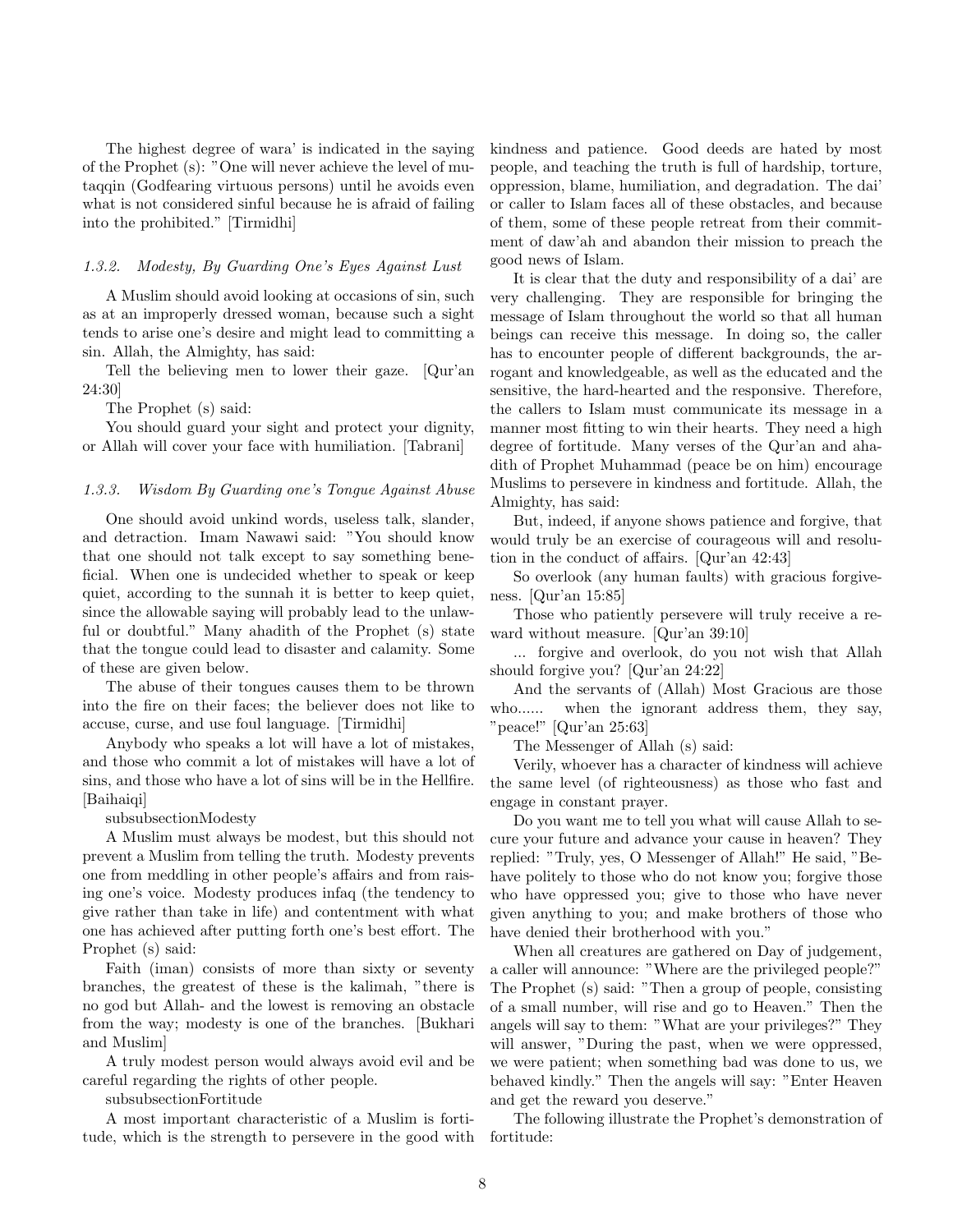- 1. After the Battle of Hunain, a man said, "By Allah this division of war booty is unjust and not for the sake of Allah." When the Prophet heard this, he said, "May Allah be merciful to Prophet Moses. Indeed, he was tortured more than I am now, but he kept patience."
- 2. Anas narrated: "One day the Prophet (s) entered the mosque with clothes containing a piece of course cloth made in Najran. Then an Arab (bedouin) came from the back and yanked the cloth until a scratch was visible on the neck of the Prophet. Then the bedouin said: "O Muhammad, give me all the wealth of Allah that you have." The Prophet turned to him, smiled, and said: "Give him what he wants."
- 3. Abu Hurairah narrated: "A Bedouin came to the Prophet and said, 'O Muhammad give me two camels loaded with goods. Verily such a gift won't make a dent on either your or your father's wealth." Then he approached the Prophet and yanked his cloth until a scratch was visible on his neck. The Prophet told his companions to give the bedouin a sack of flour and dates.
- 4. At-Tabarani narrated: "There was a woman who used to talk nonsense to men. one day, she passed by the Prophet while he was sitting on the ground eating bread and said, 'Look, the Prophet is sitting and eating like a slave'."
- 5. Abu Hurairah narrated: "Aman said, 'O Muhammad, I have relatives with whom I always try to keep good relations, but they break relations with me. I behave politely to them, but they behave badly to me. I behave kindly to them but they behave harshly to me,' Then the Prophet said, 'If this is true, it seems that you are too much for them, so Allah will help you with them if you continue such behaviour."
- 6. A Jew came to the Prophet asking for his debt and said: "You are from the tribe of Abd Manaf whose tribe likes to delay paying debts." When Umar heard this, he swore that he would cut off the Jew's head. The Prophet said to him, "O, Umar, you should have told him to ask for his debt politely, and you should have asked me to pay him immediately."
- 7. It has been narrated that the Prophet Isa (s) always travelled from one place to another to spread his message with his disciples. He was constantly speaking good to his people but they replied with insults, jesting, and shouts. His companions were surprised to see this and asked him what was the cause. The Prophet Isa (s) replied, "Every person acts in accordance with what is in him."

All of these incidents prove the importance for the callers to Islam to behave kindly, patiently, and openheartedly, especially in response to aggravation from relatives, friends, and loved ones. Such behaviour will generate love and can avoid divisions and argument. The caller to Islam need only act as Allah wants.

## 1.3.4. Honesty And Sincerity

A Muslim should be truthful, not dishonest, and speak the truth regardless of the consequences. Telling a lie is the worst kind of degraded behaviour and provides an opening to the devil. Such dishonesty and insincerity weaken the soul, depress the spirit and undermine the morality generally. Avoiding this behaviour will produce the characteristics of fortitude and endurance and will guard against self-doubt and the influence of the devil. The Prophet (s) said:

Verily truth will lead to goodness and goodness will lead to heaven. A person who develops a habit of honesty will be accepted by Allah as an honest person. But lying leads to evil, and evil leads to the Hellfire. A person who lies until dishonesty becomes habitual will be written off by Allah as a liar.

subsubsectionHumility

The Muslim should be humble, especially toward other Muslims. There is no difference between rich and poor. The Prophet (s) always prayed for protection from pride. Once he said: "No one will enter Paradise who has even a little bit of pride." [Muslim] In a qudsi hadith, Allah

says, "Pride is My attire, greatness is My robe, whoever competes with me in either of these will be cast into Hellfire."

subsubsectionTrust And Kindness

Every Muslim should avoid undue suspicion, slander, detraction, teasing, and fault-finding. Allah, the Almighty. has said:

O you who believe, avoid suspicion as much as possible, for suspicion in some cases is a sin, and spy not on each other nor speak ill of each other behind their backs. Would any of you like to eat the flesh of his dead brother? Nay you would abhor it. But fear Allah, for Allah is Oft-returning, Most Merciful. [Qur'an 49:12]

And those who undeservedly annoy believing men and women are guilty of calumny and a glaring sin. [Qur'an 33:51]

The Prophet (s) said:

O you who believe with your tongue only, your belief does not yet enter your heart. Do not slander a Muslim or tell his faults nor even look for your brother's faults, because whoever uncovers his brother's fault, will have his own faults revealed by Allah even in his own house.

subsubsectionGrace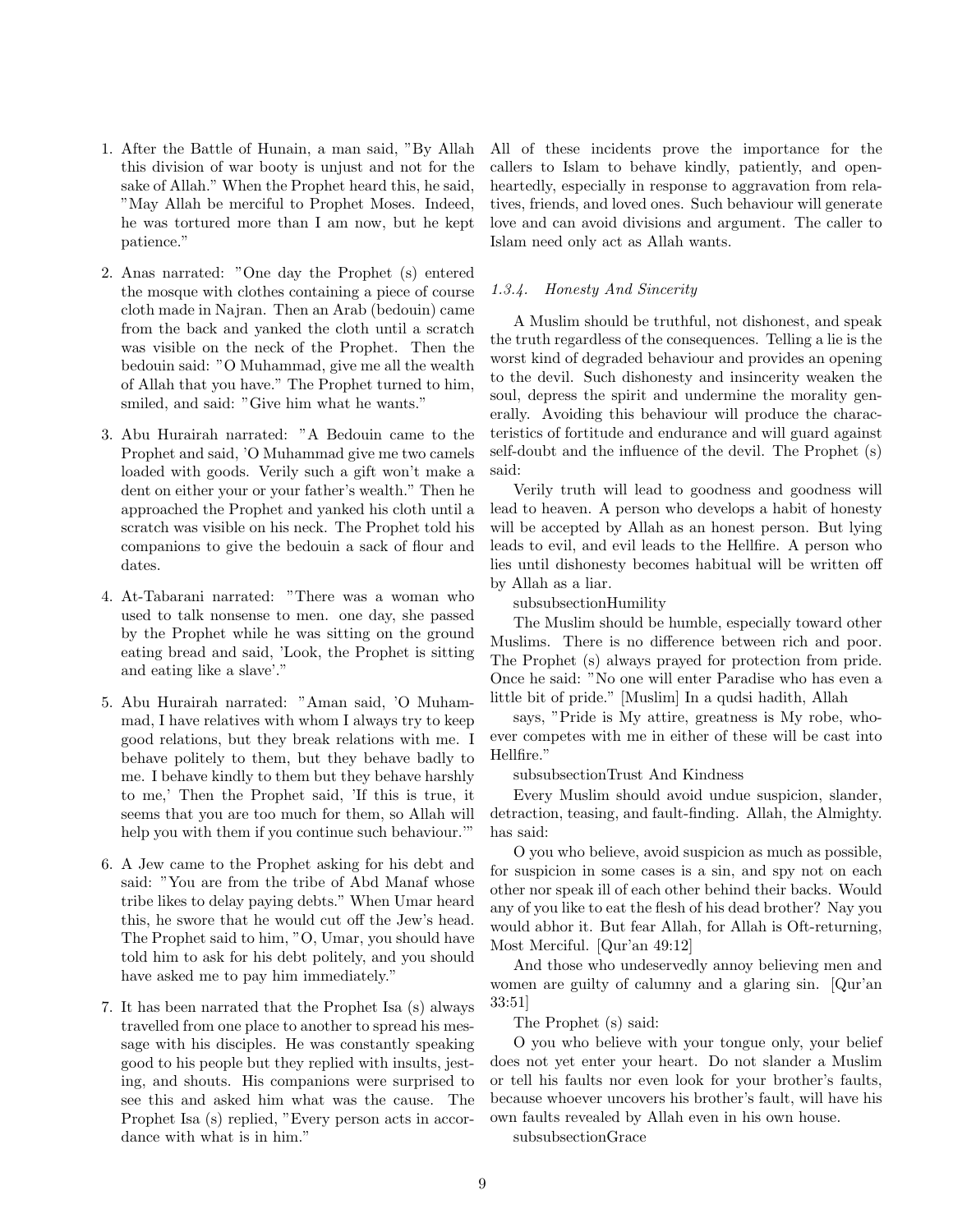A Muslim should behave graciously, sacrificing self and wealth for the sake of Allah. We see many examples of status and high ambition demolished by the desire for wealth. Allah, the Almighty, has said:

(Believers are those) who spend (freely) out of the gifts We have given them for sustenince. [Qur'an 8:4]

Whatever good you give benefits your own souls, provided that you only do so seeking the pleasure of Allah, for whatever good you give will be repaid in full, and you shall not be dealt with unjustly. [Qur'an 2:272]

The Prophet (s) said..

Not a day passes but Allah sends two angels to every servant of His, and the angel says, "O, Allah, reward those who spend their wealth for Your sake;" and the other says, ""O Allah, punish those who are stingy." [Bukhari and Muslim]

## 1.3.5. Good Example

A Muslim must set a good example. Every action should portray Islamic principles in everyday life, in eating, drinking, dressing, speaking, in peace, during a journey, at home, in action, and in silence.

## 1.4. Family Life

Acceptance of Islam carries the obligation to be part of its message by living one's life in accordance with this message so that one is a Muslim in belief, worship, and morals. Living the message of Islam means working hard within one's surrounding community at all levels from the family to the nation, to the community of mankind, since Islam was revealed for all mankind.

The Messenger of Allah (s) said: Whoever does not care about Muslims is not one of them. If one's duty is to establish the ummah or moral community in one's society and to convey Islam to this society, the first step in fulfilling this duty is to make one's home Islamic. One must establish the din or Islamic way of life in one's immediate community, that is, in one's family, with one's wife or husband, children, and relatives in the extended family. This is exactly what the Messenger of Allah (s) did at the beginning of his mission. Allah, the Almighty, has said:

So call not on any other god with Allah or you will be among those under the penalty. And admonish your nearest kinsmen, and lower your wing to the believers who follow you. [Qur'an 26:213-215]

So the first responsibility of a Muslim, other than to oneself, is to one's family, because Allah, the Almighty, has said:

O you who believe! Save yourselves and your families from a fire whose fuel is men and stones, over which are (appointed) angels stern (and) severe who flinch not (from

executing) the commands they receive from Allah, but do (precisely) what they are commanded? [Qur'an 66:6]

#### 1.4.1. Responsibilities Before Marriage

Islamic teachings and practices help one to establish a Muslim family and secure it on the right path. The following directives facilitate observance of marital responsibilities:

1. Marriage is for the sake of Allah. Its purposes are to establish a Muslim family, have offspring, transmit the message of Allah, and through them, carry on the human race. Allah, the Almighty, has said:

Say: "Allah did choose Adam and Noah, the family of Abraham, and the family of 'Imran above all people, offspring, one of the other. [Qur'an 3:34]

2. Marriage serves to protect one's modesty and dignity, and one's fear of the Lord. The Prophet of Allah (s) said:

Three [people] are entitled to Allah's help. The fighter (mujahid) in the cause of Allah, the trustee, and the person who marries for protection (of his or her modesty). [Tirmidhi]

Whoever marries, has completed half of his religion, and the other half is fear of Allah. [Tabrani]

3. The choice of a lifetime partner, a wife or a husband, demands one's best effort. The Messenger of Allah (s) said:

"Choose[the best] for your generation because [the failure of a single] generation can lead to a crisis." [Ibn Majah]

4. The qualities of a good wife are good behavior and religious commitment, not wealth and beauty. The Messenger of Allah (s), said:

Do not marry women because of their beauty; their beauty may spoil them. Do not marry them because of their money; their money may oppress them. But marry them because of their piety (din). And a slave girl, deaf, but pious is better. [Ibn Majah]

If a man marries a woman because of her (worldly) status, Allah will reward him only with degradation; and if a man marries her because of her wealth, this will bring him only poverty; and if a man marries because of her family, Allah will reward him only by humiliation; but if a man marries for the sake of Allah, Allah will bless him with her and bless her with him. [Tabrani]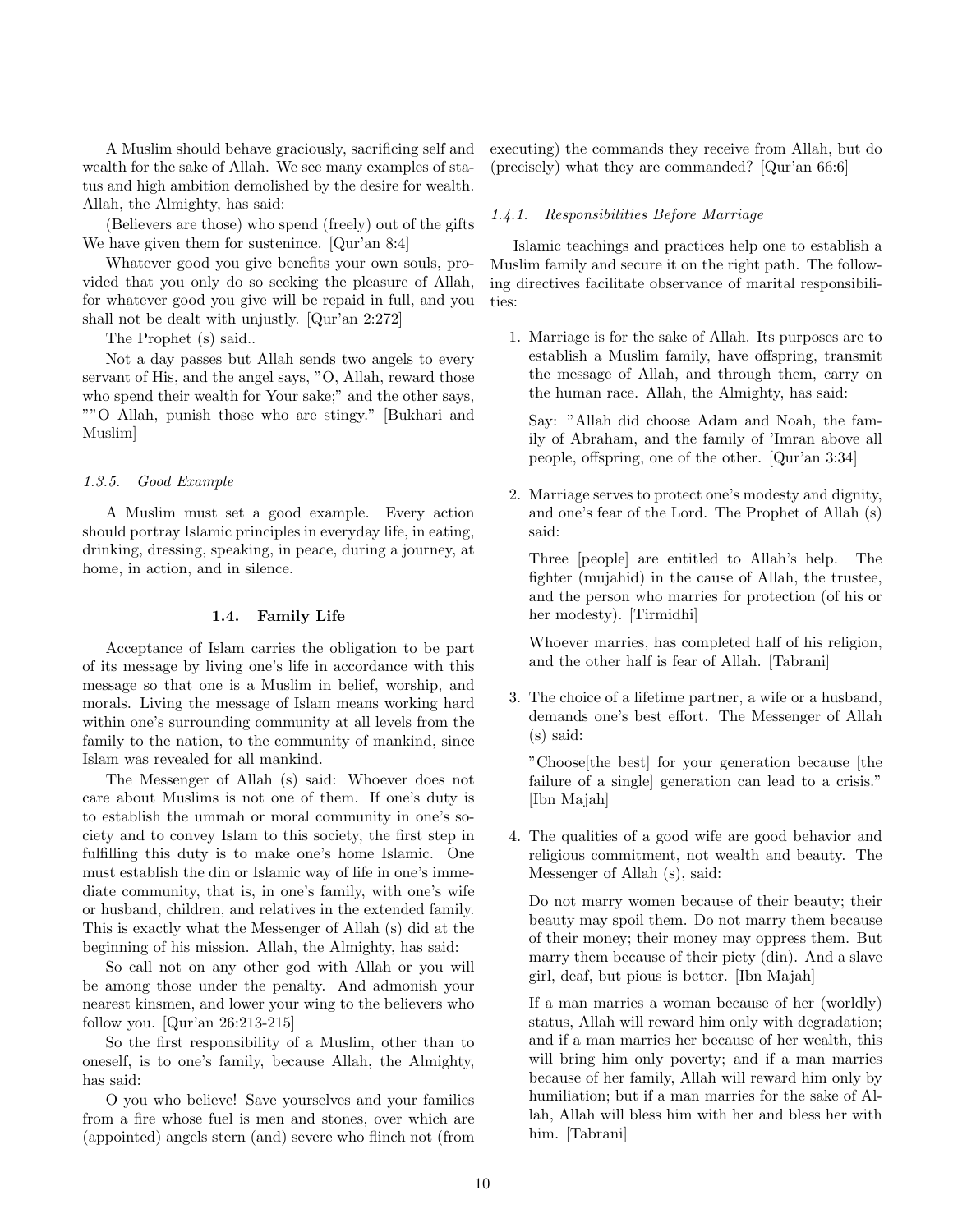## 1.4.2. Responsibilities In Marriage

The choice of a good spouse does not reduce one's responsibilities after the marriage. As a matter of fact, one's major responsibilities start right at the first moment of marriage. These are to:

1. Deal with one's wife kindly so as to achieve mutual understanding. The Messenger of Allah (s) said:

The best of you are those who are best to their wives and I am the best (among you) to my family. [Ibn Majah and Al-Hakim]

The believers with the most perfect faith are those who have the best disposition and are kind to their wives. [Tirmidhi]

- 2. Develop harmony in thought and spirit based on love and not only on sexual compatibility. A Muslim couple should read together, worship together, organize things together, and have time to enjoy each other and play together. Thus the Messenger of Allah (s) used to challenge his wife, 'Aisha, to run races and helped in her housework, even by mending shoes.
- 3. Base the relationship of marriage on Islam and in no way denigrate it or forsake it for convenience or out of weakness. It was narrated that the Messenger of Allah (s) said: "Whoever is submissive to the likes and dislikes of a woman will be thrown by Allah into Hell," and. "A man's sin is as great as his wife's ignorance." And, "Shame on a man who becomes his wife's slave." [Al-Firdausi]

#### 1.4.3. Responsibilities Of Raising Children

A good wife builds a successful marriage by helping to raise the children according to good principles of Islamic education. The choice of a bad wife or failure to achieve Islamic marriage will cause severe problems and eventually will destroy the whole family.

Any conflict and tension in the life of husband and wife will be reflected directly on the education and psychology of the children. Furthermore, the children will inherit the problems and will be misled. One's first responsibility in the Islamic education of one's children therefore is to- build an Islamic marriage. Allah, the Almighty, has taught us to pray:

Our Lord! Grant to us wives and offspring who will be the comfort of our eyes and give us the grace to lead the righteous. [Qur'an 25:74]

All children are born innocent. If they are raised well, they will become righteous, but if they are raised in a bad environment, their future will be dim. The Messenger of Allah (s) said"

All children are born innocent. It is their parents who make them Jewish, Christian, or Zoroastrian. [ Bukhari and Muslims]

Rearing a son is better than giving a charity. There is no better gift from a father to his children than good (education and) behavior. [Tirmidhi]

Be good to your children and teach them good manners.[Ibn Majah]

When a man dies, only three deeds will continue to earn him merit. These are an endowment or scholarship or continuous charity, beneficial knowledge, and righteous sons who pray for him.

#### 1.5. Self Control

Every person faces internal conflict from birth to death and will either triumph over it or succumb to it. Allah, the Almighty, says:

By the soul, and proportion and order given to it; and its enlightenment as to its wrong and its right - truly he succeeds who purifies it, and he fails who corrupts it! [Qur'an 91:7-10]

The Prophet (s) warned:

Trails will be opened to a man just like a mat, one after another. When a heart is influenced by a trial, one black dot will be written on it, and when a heart ignores it, then a white dot will be written until the heart becomes one of the two kinds, either white as white stone, which will pass any test, or dark black, because it has never followed the good or ignored evil in its conflict with the soul.

Mankind can be categorized into two groups:

1. Those who are defeated by their desires. These people obey the world and are immersed in worldly matters. They are the nonbelievers. Those who follow them are the ones who forget Allah, so Allah forgets them. Says the Qur'an:

Have you ever seen a person who takes as his god his own desires? Allah knows this and so has left him astray, and sealed his hearing and his heart [and understanding] and veiled his sight. Who, then, will guide him after Allah [has withdrawn guidance]? Will you not then receive admonition. [Qur'an 45:23]

2. Those who struggle against their desires. In doing so, sometimes they win and sometimes they lose. When they do wrong they repent. When they commit sins they regret them and ask forgiveness from Allah. Allah, the Almighty, says:

Vie with one another to attain your Sustainer's forgiveness and to a paradise as vast as the heavens, when they and the earth, which has been readied for the God-conscious who, when they have done something to be ashamed of or wronged their own souls,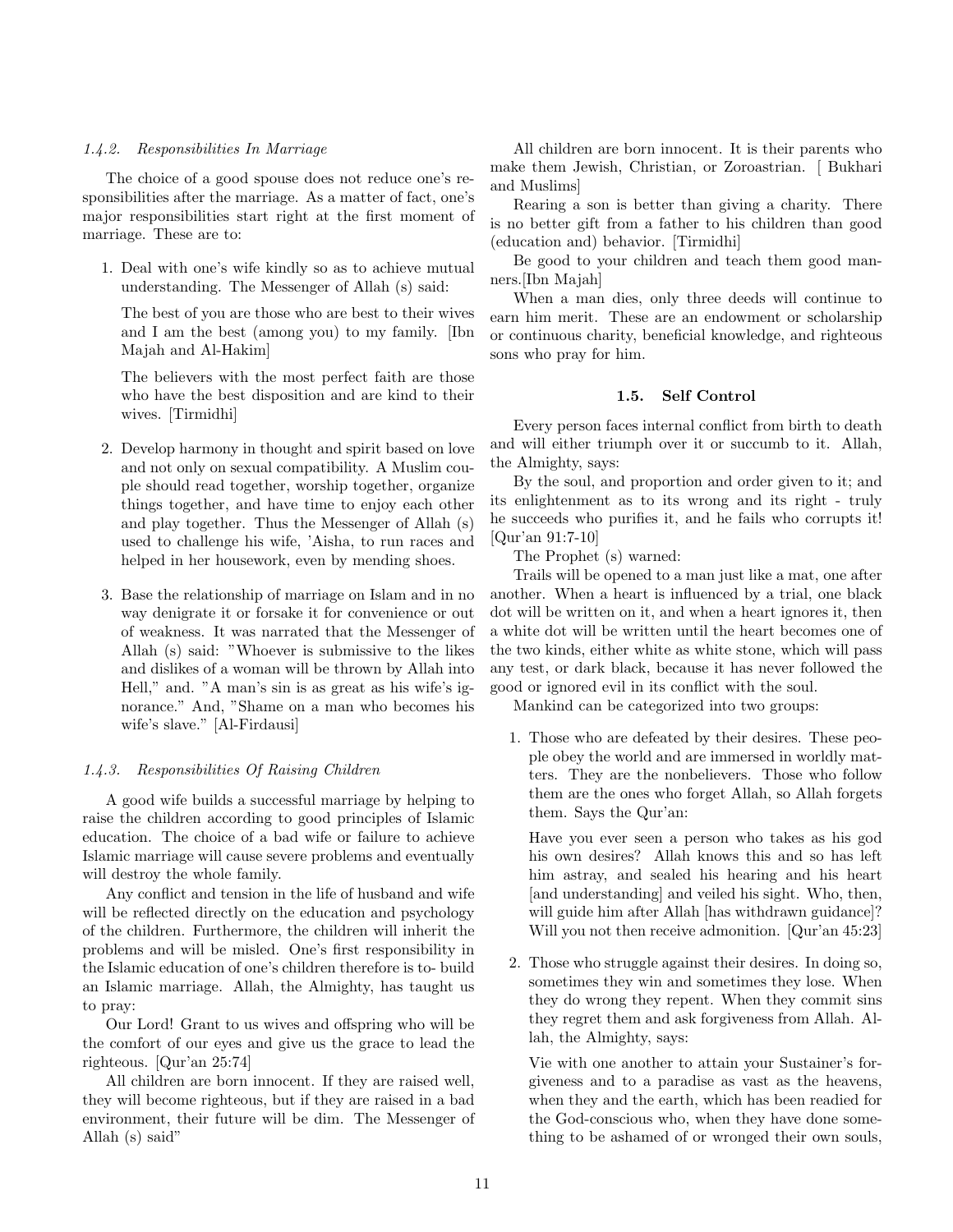earnestly bring God to mind and ask for forgiveness for their sins - for who can forgive sins except Allah - and do not knowingly persist in (the wrong) they have done. [Qur'an 3:135]

The Prophet (s) told us: "All sons of Adam make mistakes. The best among them are those who do wrong and repent." [Tirmidhi]

In this matter it was reported from Wahib ibn Munabbih, that once Iblis went to meet Yahya ibn Zakariya. Yahya said to him, "Tell me how you fare with the sons of Adam." Iblis said, "Some of them are just like you; they are free from sins so we can never seduce them. The second type of people I can play with just like children play with balls. Their desires help us to defeat them. But the third type of people are very difficult for us. We pursue them until we succeed in achieving what we want, but then they repent, and destroy all that we have accomplished, so we can never frustrate or finally stop them."

## 1.5.1. The Elements Of Strength In Combatting the Physical Appetites

There are two sources of strength in managing physical desires. These are:

1) Hearts

Hearts become an element of strength in maintaining order in one's soul when they are alive, soft, pure, and strong. Remember the saying of 'Ali ibn 'Abi Talib: "Allah has a water container in the earth, which is a heart. The hearts that Allah likes most are those which are the softest, the purest, and the strongest." Then 'Ali explained the meaning of these words, namely, "strongest in religion, purest in trust, and softest toward one's brother" 'Ali ibn 'Abi Talib added: "The hearts of Believers are pure and full of light. On the other hand, the hearts of Disbelievers are dark and always sick." In the words of the Qur'an:

Believers are those who, when God is mentioned, tremble with awe in their hearts, and, when they hear His messages, find their faith strengthened, and put all their trust in their Lord? [Qur'an 8:2]

Truly it is not their eyes that are blind, but their hearts, which are in their breasts.[Qur'an 22:46]

Will they not, then, ponder over the Qur'an? - or are there locks upon their hearts? [Qur'an 47:24]

2) Mind and Intellect

The rational faculty of one's soul, known as the mind, and the spiritual faculty, known as the intellect or spirit, can contribute to victory over the material faculty, known as the body, if both mind and spirit are supplied with knowledge from experience and study. Such knowledge makes possible discrimination between good and bad and can bring one closer to Allah, so one can know His strength and greatness. This is what Allah meant in His revelation, about those who can see past the observable world, to the inner meaning behind it:- Of all His servants, only those endowed with spiritual understanding stand [truly] in awe of Allah, [for they alone comprehend] that Allah truly is Almighty, and much Forgiving. [Qur'an 35:28]

The Prophet (s) praised the marvel of the human mind and spirit in his exclamation:

The greatest dignity bestowed by Allah on His creatures was the human mind and spirit. [Tirmidhi]

Once the Prophet (s), said to 'Ali ibn Abi Talib:

A person tries to get closer to Allah with various good deeds; get yourself closer to Allah with knowledge.

The highest achievements come from the faculties of the mind and Spirit, because they can direct one to the right path and protect one from evil. This Is why Islam encourages us to acquire knowledge and to deepen our knowledge of the din so that our mind can learn to differentiate between good and bad and between right and wrong. The Prophet (s) said:

Whomever Allah wants to reward with goodness He gives him an understanding of the din.

The advantages of the learned over those who only worship is like my advantages over the lowest people among my companions.

These advantages come from moral values and from the role of knowledge in deepening our faith and revealing the reality of the universe. The minds of the awakened believers can differentiate between good and bad, right and wrong, lawful and unlawful, because such believers have an awareness that enables them to see everything through the light of Allah. Allah, the Almighty, has said:

For any to whom Allah gives not light, there is no light? [Qur'an 24:40]

Spiritual illumination can be extinguished only by iniquitous actions, by constantly remaining in a state of iniquity, and by deliberately committing sins and never repenting afterwards. The Prophet (s) said:

If a person commits sins, his spirit will be extremely alienated from him.

If it were not because of the evils playing around the hearts of the sons of Adam, surly they could comprehend the governance of the heavens and the earth.

Anas reported:

While I was on the way to meet 'Uthman, I saw a woman. I watched the woman with my full attention and I was taken with her beauty. When I entered, 'Uthman said: "One of you entered this house to meet me while the signs of adultery were still visible in both of his eyes. Don't you know that one can commit adultery through one's eyes? Therefore you must make repentance or I will mete out to you with a special punishment!" Then I asked, "Is there any revelation after the Prophet?" Uthman answered, "No, but my opinion is objective and based on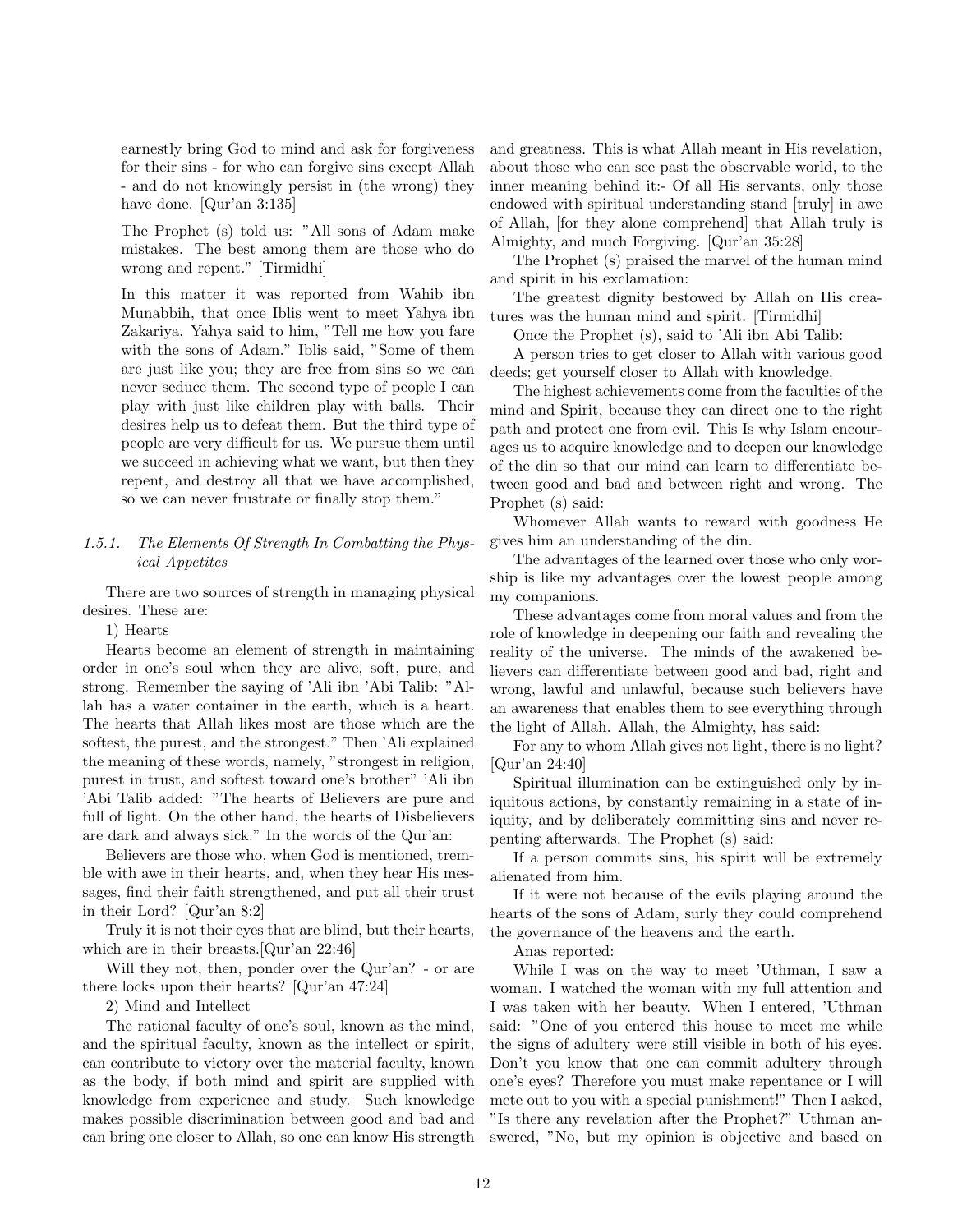clear evidence and careful scrutiny."

The Signs Of Spiritual Defeat

When one's heart becomes immoveable, one's mind perverted, and one's spirit immersed in darkness, especially after acknowledged defeat in combat with the Devil, then all the doors of evil are opened to one's soul. The Devil's evil power than spreads in the sons of Adam like the flow of blood in their bodies. We must be aware of this danger and recognize that once the soul's defenses are down the Devil will become its closest friend. Allah, the Almighty, has said:

Are you not aware of those who would be friends with people whom Allah has condemned? It is they who are the greatest liars. Satan has gained mastery over them and caused them to remain oblivious of the remembrance of Allah. [Qur'an 58: 19]

The Qur'an tells us that the Satan, the sworn enemy of man, declared to Allah after expulsion from Paradise. Satan said:

Now that You have thwarted me, I shall most certainly lie in ambush for them all along Your straight way, and shall most certainly fall upon them openly as well as in a manner beyond their ken, and from the right and the left? [Qur'an 7:16-17]

The most dangerous disease that strikes those who are defeated is the disease of doubt. Satan makes them feel uncertain about everything they do, in order to cause them to deviate from the right way of Allah. In this context, the Prophet (s) said:

Verily, Satan tries to stop the sons of Adam in many ways. He tries to stop them by attacking Islam itself, saying: "Why are you embracing Islam and leaving your religion and the religion of your forefathers." The sons of Adam ignore the Satan and embrace Islam. Then Satan tries to stop them by opposing migration for the sake of Allah, saying: "What are you doing now is migration, wherein you abandon your home and all that bore you." The sons of Adam just ignore the Satan and then migrate. Then the Satan tries to stop them by attacking jihad, saying: "What you are doing now is waging jihad, whereby you will fight and then get killed, and your wives will marry other men and your belongings will be divided." But the sons of Adam ignore him and wage jihad. Then the Prophet (s) said: "Whoever does this and dies has earned the right to Paradise." [Nasa'i]

The cowardly tactics of Satan are alluded to in the following: Satan says to man, "Deny the truth!" But as soon as [man] has denied the truth, [Satan] says, "Behold, I am not responsible for you: behold I fear Allah, the Sustainer of all the worlds!" [Qur'an 59:16]

#### 1.5.2. Vulnerabilities to Evil and Defenses Against Satan

In order to help men overcome the trials and fantasies of Shaitan and to overpower this arch enemy, Islam provides many weapons. The first is to recognize one's vulnerabilities. Knowledgeable scholars advise one to learn how Shaitan enters the hearts of men, namely, through the following ten doors:

- 1. Greed and hostility. One can counter this by developing the habit of trusting others and feeling content with what one has achieved after sincere effort.
- 2. Love of this life, which one can counter by fearing the approach of sudden death.
- 3. Love of idleness and luxuries, which one can overcome by contemplating the assurance that good times will not last, but punishments will.
- 4. Pride, which can be opposed by humbly thanking Allah for His bounties and fearing His punishment.
- 5. Haughtiness and disrespect for others, which one can overcome by recognizing their God-given dignity and rights.
- 6. Envy, which can be combatted by developing the virtue of contentment (qana ) with what one has earned through hard work and by accepting the gifts and rewards from Allah to his creatures.
- 7. Boastfulness and a craving for praise, which one can counter by developing the virtues of honesty and sincerity.
- 8. Covetousness, which one can overcome by remembering the transience and inevitable destruction of all material possessions and the eternity of Allah, as well as by remembering the assurance of reward from Allah and the futility of relying on rewards from one's fellow men.

The best way, according to Islamic wisdom, to avoid Satanic influence is to remember Allah by invoking him at the beginning of everything we do. In this context, Abu Hurairah narrated how the Shaitan for the Believers met the Shaitan for Nonbelievers.

The Shaitan for the non-Believers is very fat, in contrast the Believers, who is very thin and sad. The Shaitan for the Believers was asked why he was thin and sad. He said: I went to a man to test him. Whenever he wanted to eat he mentioned the name of Allah, which made me hungry. When he drank, he mentioned the name of Allah, which made me thirsty. Also when he wore his cloths, he mentioned the name of Allah, which made me feel naked; when he applied hair cream, he mentioned the name of Allah, and it made my hair dry and messy. The Shaitan for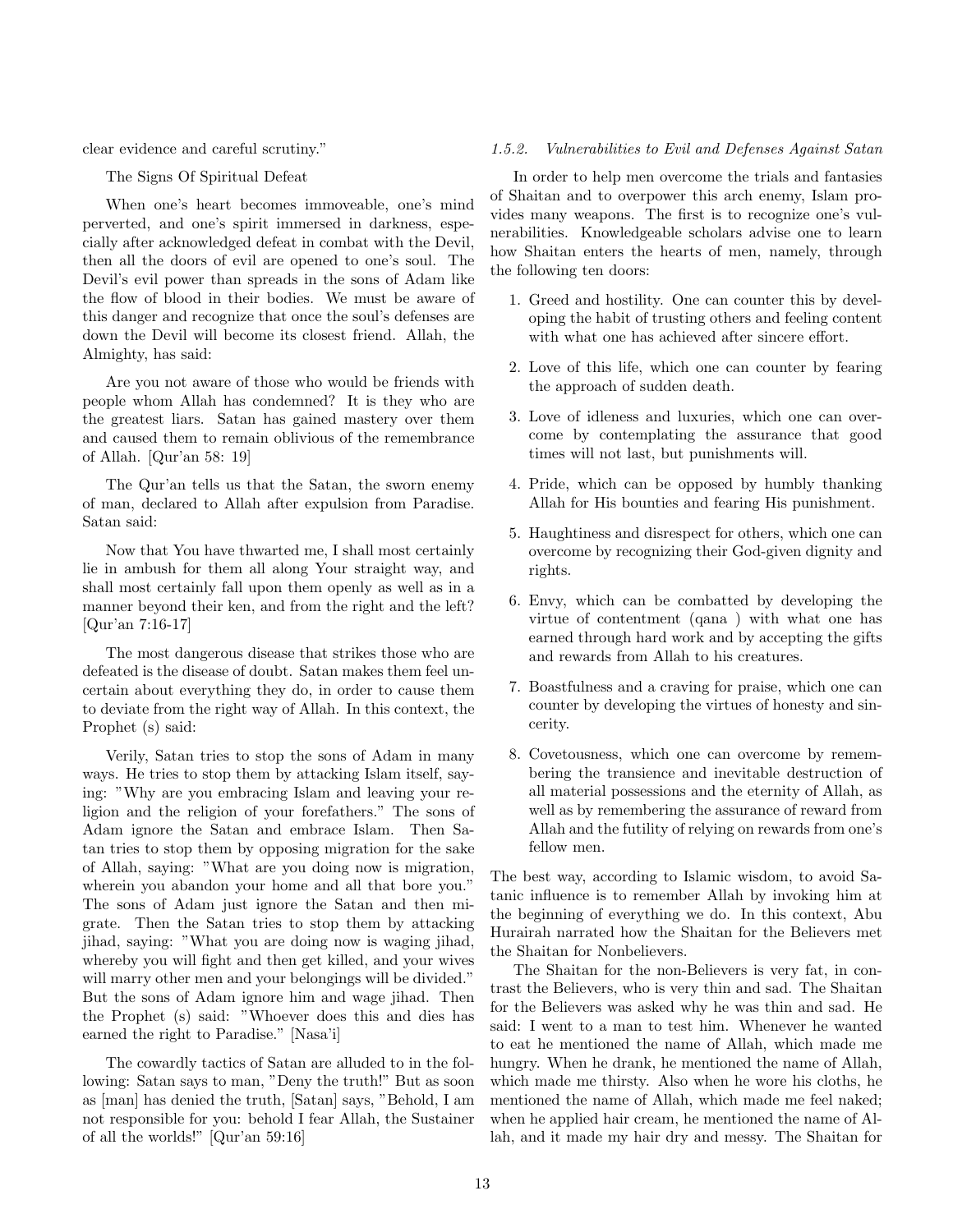the Non-Believers then said: "But when I went to people who never did all these things that you have mentioned, I shared their food, their drink and their clothes."

Another way of defense against Shaitan is to avoid eating luxurious foods even though they are lawful and clean, because Allah has said:

Eat and drink but not to excess, for Allah does not love wasters. [Qur'an 7:31]

The Prophet (s) said.

Verily Shaitan runs through the sons of Adam like the flow of the blood, so constrain the path of the Shaitan by hunger. [Ahmad]

Another way to defend against the evil one is by reading the Qur'an, remembering Allah, and making repentance. The Prophet (s) said:

Verily, Shaitan attacks the hearts of the sons of Adam. Whenever the sons of Adam remember Allah, Shaitan backs off, but whenever they forget Allah, Shaitan eats their hearts.

Still another weapon for defense is to avoid hasty behavior and adopt the character of carefulness in everything one does. The Prophet (s) said,

Hastiness is from Shaitan and caution (and carefulness) is from Allah the Almighty.

Most important though in introducing discipline and self-control in one's life, is to act on the following wisdom recalled by Allah:

When thoughts of evil from Satan assault them, those who fear Allah, bring Allah to remembrance, whereupon, lo! they see (aright) . [Qur'an 7:201]

#### 1.6. Preparing for the Future

Faith in Islam produces conviction that its potential for good in the world is unlimited. As a system of thought and a way of life from Allah, the Almighty, Islam is the primordial religion and the only "religion" designed to govern this life. It is the only "religion" that is designed for the nature of man by man's Creator and is capable of producing and sustaining a balance between man's spiritual and physical needs. Allah, the Almighty, has said:

Should He not know - He who created [everything]? For He is the One Who understands the finest mysteries (and) is well acquainted (with them). [Qur'an 67:14]

Islam's Divine character gives it more dignity than any manmade system. This universal din is also eternal and so can fulfill the needs of man at all times and places, at every level of community.

Its universality means that Islam is all-encompassing and thus extends beyond the boundaries of climate and across all differences in race, language and culture. The open and comprehensive character of Islam is inherent in its Divine origin as a gift from Allah designed for human nature.

Its all-inclusiveness as a macro-system of Divine purpose for all life makes this din relevant to all life's problems and opportunities. The systems - analytic framework or paradigm of this religion, known as the shari'ah or - Islamic law," makes it possible for scholars, using ijtehad or analytical logic, to apply it through the analogical techniques (qiyas) of istihsan (identification of the general good - hasn of man) and maslaha mursalah (commonweal).

Its comprehensiveness distinguishes this primordial Islamic din from all other man-made systems. Since Islam comes from Allah, Who is the Most Knowledgeable and knows everything about mankind's changing needs, by comparison with it, any man-made system must he incomplete. No other system can equal its guidance for human governance, whether at the psychological level of the human person or at the sociological level of the human community. Allah, the Almighty, has said:

[Say: "Our life takes its"] hue from Allah! And who could give a better hue [to life] than Allah, if we but truly worship him? [Qur'an 2:138]

In their efforts to build a better world, Muslims must know the limits of the manmade systems, such as capitalism, socialism, communism, and democracy. As products of human philosophies and social engineering, these systems are inherently limited or incomplete in substantive scope and time-frame.

The narrow-mindedness of both left and right wings have always jeopardized humankind. These secular extremists are responsible for the disappearance of family and community ties, and for moral degradation and for the decline of eternal values. Their egoism and individualism have replaced the community values of helping, loving, and caring for each other.

Neither capitalism nor socialism can build the paradise that their proponents promise, because their narrowly focused institutions promote the concentration of wealth and ignore the incentives of broad-based ownership of the means of production and other essential characteristics of a complete system of society based on Islamic principles of economic justice. Equally inadequate are the political systems of modern secular culture, whether democracy, republic or monarchy, because for most of the people in the world they have brought on corruption and exploitation. Reliance on governance by military force to sustain unjust regimes has oppressed billions of people, including Muslim minorities in Kashmir, Eritria, Ethiopia, the Philippines and Palestine.

All of these man-made systems of economy, politics and security undermine the basic human responsibilities of Islamic law, namely, the responsibility to promote the rights to life, community, freedom, dignity, knowledge, and private property. These secular systems, spawned in modern Western civilization, can be replaced by morally and spiritually based systems only when Muslims become aware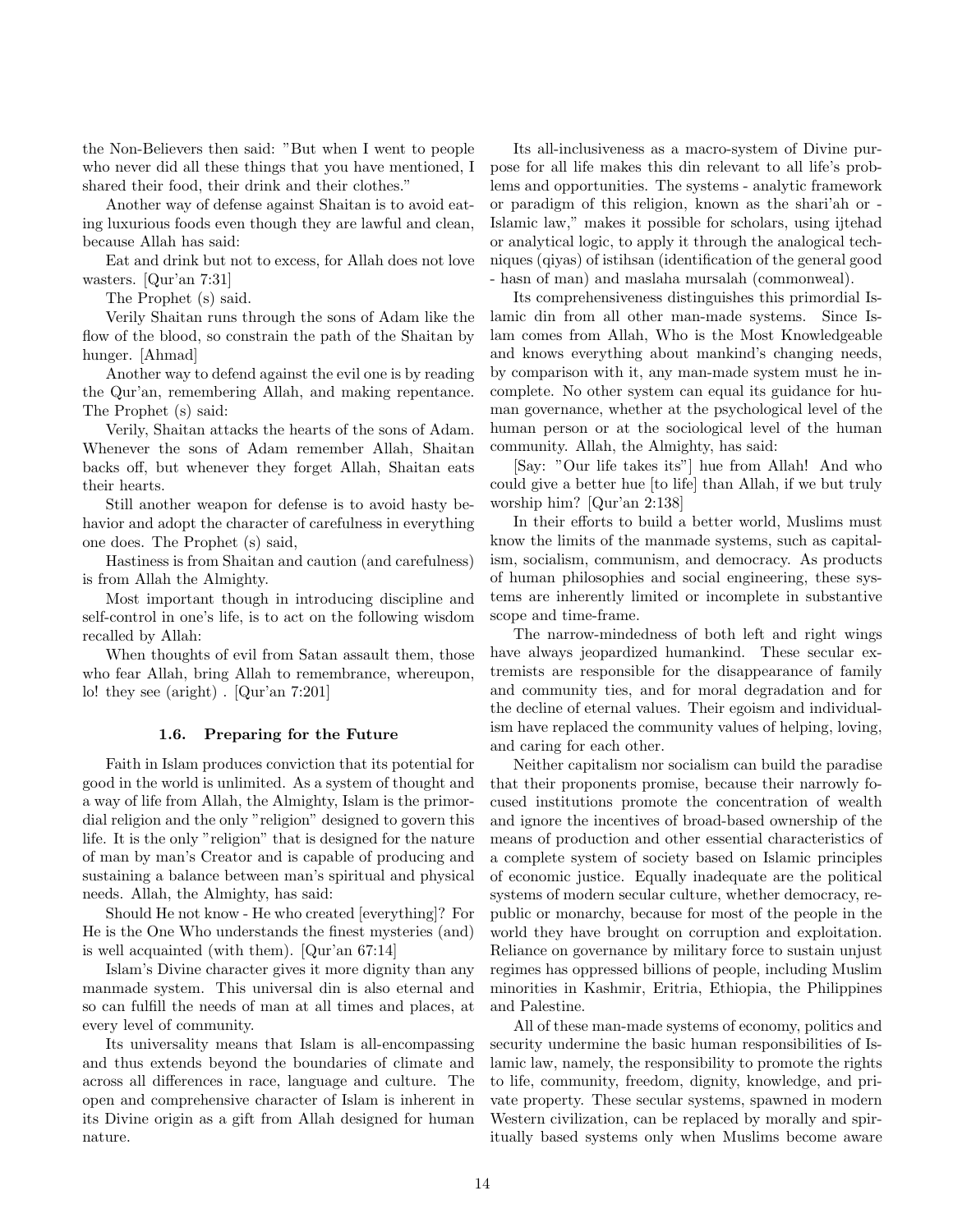that Allah has shown us the principles and strategy designed to liberate man from the clutches of Satan. Truth and justice can become governing values in the world only when the Muslims revive their own heritage and apply the Qur'an and sunnah to change themselves as tile first step to change the world.

Verily, Allah does not change the condition of a people unless they change their inner selves. [Qur'an 13:11.]

### 2. PART II

#### 2.1. Living for Islam

Commitment to Islam requires proper creed, worship, and morals and observance of the Islamic guidelines for family life and personal self-discipline, as elaborated in Part One of this book. In addition, true commitment requires every Muslim to dedicate his or her life in a jihad to establish and maintain a system of Islamic governance.

Three Types of People

There are three broad categories of people:

1) The Materialists

The first group is secular in both ideology and practice. Regarding these people the Qur'an says:

And they say: "There is nothing beyond our life in this world, for we shall not be raised from the dead." [ Qur'an 6:29]

And they say: "What is there but our life in this world? We shall die as we come to life, and nothing but Time can destroy us." But of that they have no knowledge; they merely conjecture. [Qur'an 45:24]

The secular humanists including the Communists and the existentialists (or post-modernists), all are products of this materialist ideology. A philosopher once said: "This universe was not created by either God or man. It has existed in the past and will be a torch of life that burns and dies in the future in accordance with the governing laws of nature." Lenin commented laconically, "This is a pleasant description of dialectical materialism."

When mankind ignores the existence of life after death, where all the deeds are accountable, the material world will he man's greatest goal and have the highest priority in his drive for knowledge They will work for it and drown in their desires for its delights without limit.

2) The Functional Atheists

These people claim to he Believers but are captives of materialism. They believe formally in Allah and the afterlife, and even think they are doing good, but their belief, worship (if any), and morals are pretentious and have no practical effect in life. Basically this type of people are materialists even though they may perform spiritual acts. Functionally, these people are atheists.

According to Imam Hasan Al-Banna there are three such groups of people. [Hasan Al-Banna, Toward the Future of Man] He writes, "The Qur'an has established the purpose of our life and the reason for our creation. First, the Qur'an refers to a group of people who live only for eating and enjoyment:

Verily Allah will admit those who believe and do righteous deeds to Gardens beneath which river flow; while those who reject Allah will enjoy (this world) and eat as cattle eat; and the fire will be their abode [Qur'an 47:12]

Second, the Qur'an describes a group of people who bye for the glitter of worldly wealth:

Fair in the eyes of men is the love of things they covet: women and sons; heaped-up hoards of gold and silver; horses branded (for blood and excellence); and (wealth of) cattle and well-tilled land. Such are the possessions of this world's life. But nearness to Allah is the best of the goals. [Qur'an 3:14]

Thirdly, the Qur'an designates a group of people who live only to slander and find fault with others and to encourage mischief and destruction in these word:

There is the type of man whose speech about this world's life may dazzle you, and he calls Allah to witness what is in his heart. Yet he is the most contentious of enemies. When he turns his back, his aim everywhere is to spread mischief throughout the world and destroy crops and cattle. But Allah does not love mischief.

These three goals in life Allah has bid us to avoid, because He has assigned the believers a higher purpose, which is to guide mankind to the divine path, and to illuminate the universe with the brightness of Islam

3) The Sojourners

These people, who view themselves as living only temporarily in the world, are the true believers. They understand the real meaning of life and the value of this world compared to the hereafter. The Qur'an says"

What is the life of this world but play and amusement? But best is the home in the hereafter for those who are righteous. Will you not then understand. [Qur'an 6:32]

This worldly life can not deter them from pursuing the purpose of their creation in this life. Allah says in the Qur'an:

I have created jinns and men only that they may serve Me. [Qur'an 51:56]

The True Believer conceives the world as a field of struggle. His life, knowledge, business, wealth, home, thoughts are devoted to obeying Allah and fulfilling His will. In contrast, the materialist uses the same capabilities to fulfill his selfish desires. This is evident in most of the achievements of modern civilization. The goal of this civilization is to maximize human pleasure and not to develop man and the universe toward peace and harmony. Most of the human inventions, such as the automobile, aeroplane, refrigerator, dryer, washer, furniture, clothes, music, and thousands of industrial products are designed to fulfill the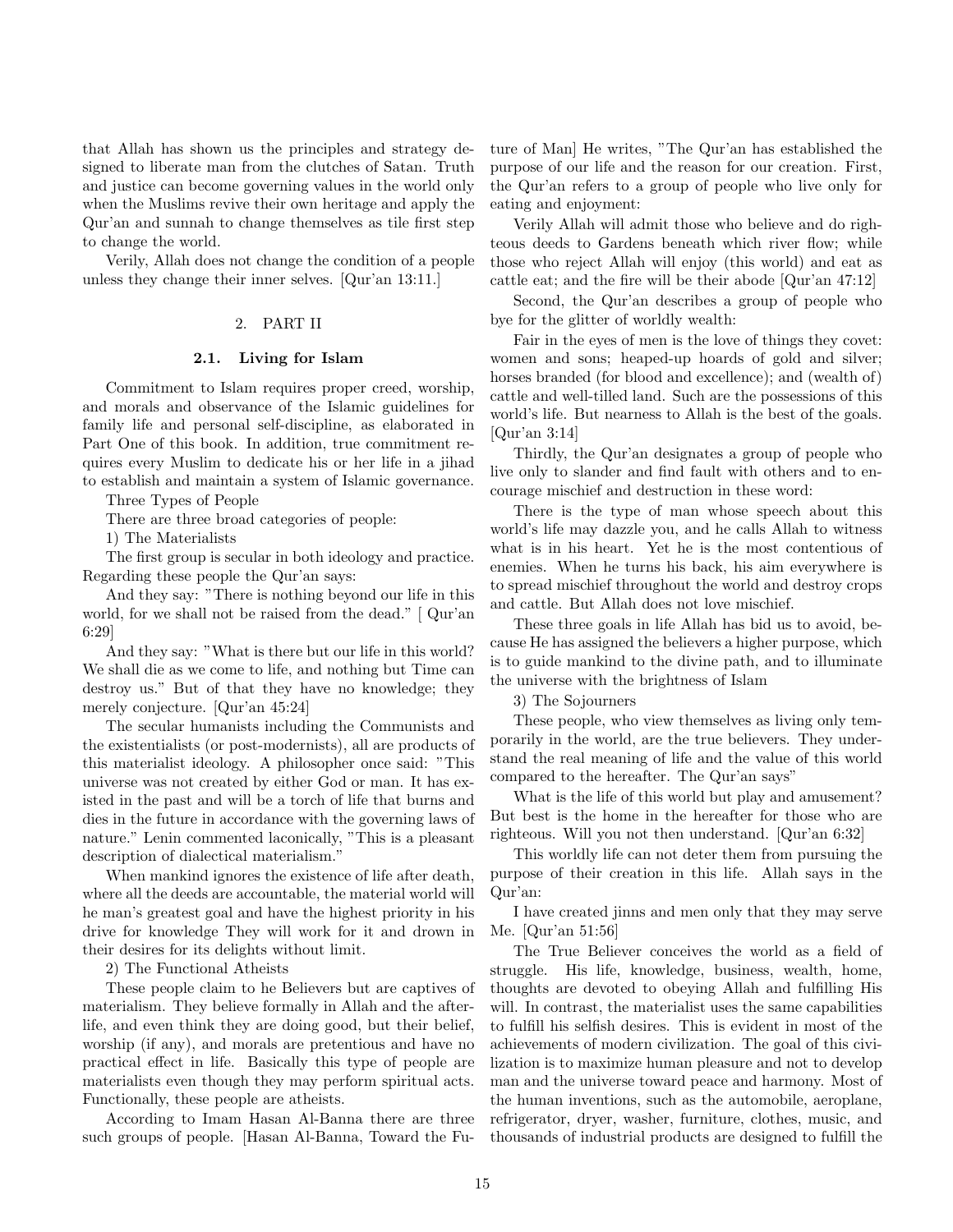human desire for physical ease and enjoyment. Islam encourages scientific and industrial research, development, and production , but only in accordance with moral guidelines in order to assure that our material progress will not cause harm and instead will benefit the entire community of man.

# 2.1.1. Essential Knowledge

In order to live entirely for Islam and follow the Islamic path, one must master some basic elements of knowledge, among which the following five should be highlighted:

- 1. The Divine Purpose of Life to serve and worship Allah only. [Qur'an 51:56] He it is Who created the heavens and the earth in six days - and His Throne was over the waters - that He might try you to determine who is best in conduct. [Qur'an 11:7]
- 2. The Value of the World

Allah tells us:

Do you prefer the life of this world to the Hereafter? But little is the comfort of this life as compared with the Life to Come. [Qur'an 9:38]

Such are the possessions of this world's life; but the nearness toAllah is the best of the goals. [Qur'an 3:14]

And in the hadith we read:

It has been narrated that one day the Prophet (s) was standing beside a garbage dump and he called to the companions and said: "Pursue the world." Then he took a smelly piece of garbage and a rotten bone and said: "This is the world."

On another day, the Prophet (s) saw the cadaver of a young sheep that had been thrown away by the owner. Then the Prophet (s) turned towards his companions and said: "Have you ever thought how worthless is this cadaver to the owner. By Allah, the world is more worthless in the eyes of Allah than this cadaver in the eyes of its owner. If the world were equal in value to a mosquito's wing, surely Allah would not have given the unbelievers even a sip of water."

Then the Prophet (s) said: "Doomsday is around the corner, but humans are still lusting for the world and are distant from Allah." Then he added. "The world is a prison for the believers and paradise for the unbelievers." [Muslim]

3. The Certainty of Death Allah tells us:

All that is on earth will perish, but the face of your Lord will abide for ever - Full of Majesty, Bounty and Honor. [Qur'an 55:26-27]

Every soul shall have a taste of death, but only on the Day of Judgement shall you be paid your full recompense. Only he who is saved from the Fire and admitted to the Garden will have attained his purpose in life, for the life of this world is but goods and chattels of deception. [Qur'an 3:185]

Several abadith are relevant:

Abu Dharr AI-Ghifari reports: "I asked the Messenger of Allah, 'What was the message of the revelation to Moses?' The Prophet (s) replied: 'The books revealed to Moses are a reminder. It is surprising to see people who believe in death but still feel happy, people who believe in Hell but still laugh, people who believe in Allah's assurance but still feel unsatisfied, people who notice how the world treats those who live in it and still desire it, and people who believe in the Day of Judgement and still do not do good deeds'."

It has been narrated from Abu Hurairah that he said: "We went out together with the Prophet (s) to accompany a funeral. As the Prophet (s) was sitting next to the grave, he said, -Whenever a person comes to this grave it will shout: "Oh son of Adam, have you forgotten me? Do you realize that I am a lonely place to be in, a quiet place, a place for insects, and a narrow place unless Allah makes me wider?" Then the Prophet (s) said, 'The grave is either part of a garden of Paradise or a hole in Hell'." [Tabrani]

4. The Difference Between Right and Wrong

In order to live for Islam one must learn the essentials of Islam jurisprudence, which is foundation of Islam and of all Knowledge. Allah the Almighty, has said:

Do not approach the Qur'an in Haste, before it has been revealed to you in full, but say, "O my Sustainer, make me grow in knowledge." [Qur'an 20:114]

# The Prophet (s) said:

Verily, knowledge is obtained by learning while understanding is obtained by experience. Whenever Allah wants to benefit a person, He gives him understanding of the din. [Tabrani]

Verily, the prophets did not want dinars of dirhams, but knowledge. Whoever will accept it, will receive a real wealth. [Abu Da'ud and Tabrani]

5. The Fallacies of Ignorant

The wise man should learn to know his enemies. He should understand their way of thinking, their factional divisions, and their way of fighting. Moreover, should study their defects and shortcomings. Since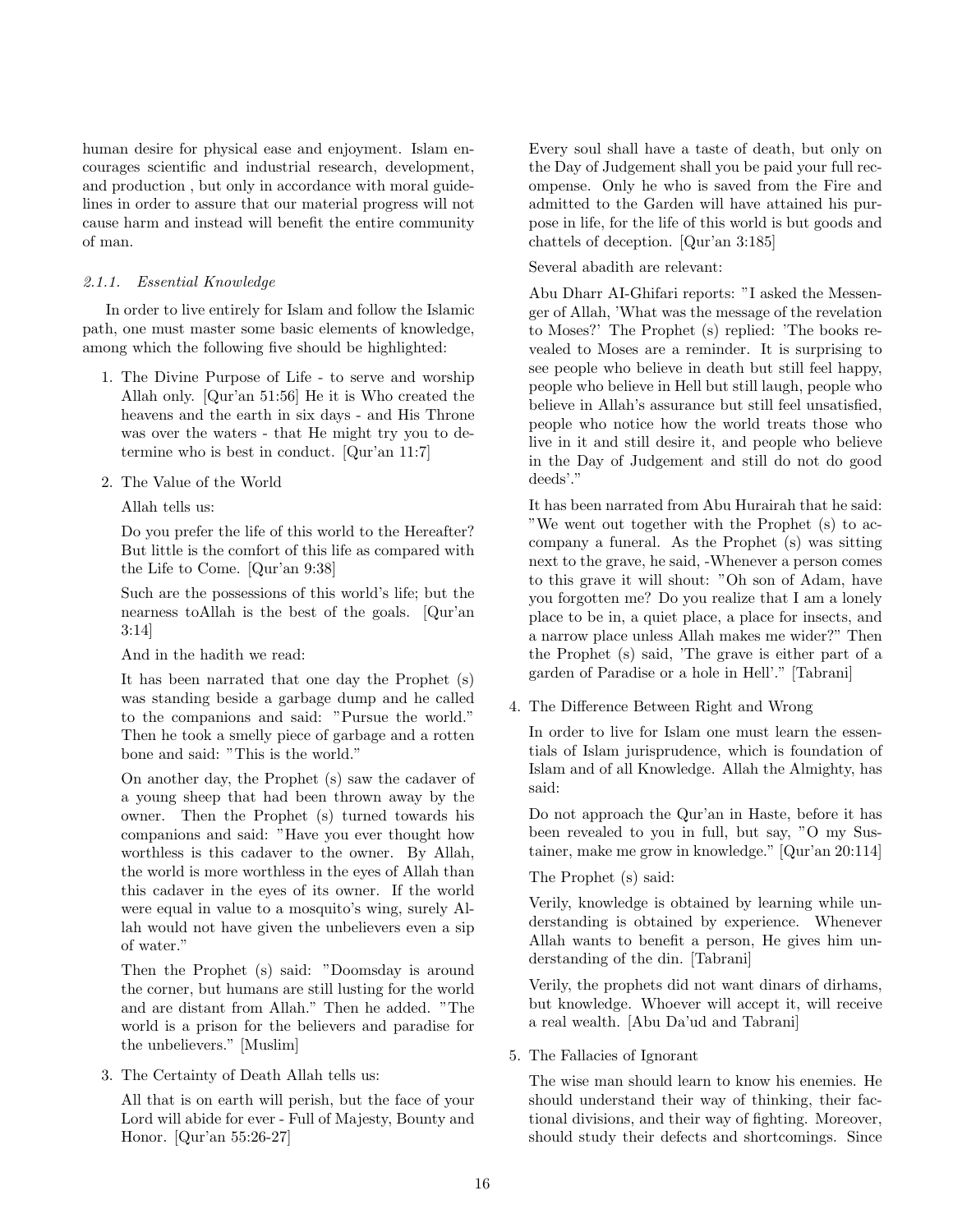one's greatest enemy is ignorance, one must know the fallacies of the ignorant and their direct and indirect consequences, so then one can be prepared confront and fight them. The advice of the Prophet (s) is true:

Whoever learns the language of tribe, will be safe from (their)tricks.

#### 2.1.2. The Characteristics of People who live for Islam

Those who live by Islam and for Islam must follow the teachings of Islam, so that its patterns is their lives are distinguishable form the non-Islamic patterns of others. A life committed to Islam is:

Action-Oriented Commitment to practical action is essential because faith is not mere idea by it is rooted in your heart so that its truthfulness can be proved by action. Allah, the Almighty, has said:

Verily man is loss, except such as have faith and do good works. [Qur'an 103:2-3]

Do you enjoin right conduct on people, and forget (to practice it) yourselves, and yet you study the Book? Will you not understand? [Qur'an 3:44]

Grievously odious is it in the sight of Allah that you do not practice what you preach. [Qur'an 61:3]

Al-Ghazali said: "Two men bring disaster to me, a virtuous man with his falsehood and an ignorance man with his adoration. The latter dupes people with his adoration and the former dupes people with his falsehood." The prophet (s) reminded the believers:

Be a person who practices wisdom and not one who merely talks about it.

Problem-Oriented A committed activist is aware of problems encountered by other Muslims and joins them in seeking solution. The Prophet (s) said:

Move together with the book of Allah wherever it takes (You).

Whoever does not pay special attention to the problems of Muslims, is not one of us.

You are a corner of the corners of Islam, so don't let it be attacked from your corner.

In the battle of Uhud, Saad Ibn Al-Rabie died with 70 wounds on his body. Just before he died, he said to Zaid ibn Thabit: "Verily, I have smelt the aroma of Paradise. Tell the Ansar that Allah will honor His promises to those who are sincere toward the Prophet (s) and are able to catch his attention." Then Allah took his soul.

Honorable in the Defense of Truth Pride in one's faith is one of the characteristics of the Believers. Allah, the Almighty, has said:

But honor belongs to Allah and His Messenger, and to the Believers. [Qur'an 63:8]

So lose not heart, nor fall into despair, for you must gain mastery if you are true in faith. [Qur'an 3:139]

It has been narrated that the Believers who were migrating to Ethiopia to gain freedom of religion met the King of Ethiopia, Al Najashi. One of the priests who was there with Al-Najashi started the discussion with the Believers by commanding: "Bow to the King (AI-Najashi). "Ja'afar ibn Abi Talib, who was the leader of the Believers, answered: "We are a group of people who never bow except to Allah."

The history of Islam is full of anecdotes that show the early Muslims to be excellent in morals, and superb and courageous in action. These have been recorded by members of the first Islamic generation, for example, AI-Khubaib ibn 'Udai, Zaid ibn Ad-Dathanah, Rub'ie ibn 'Amir, Masaab ibn 'Urnair, Said ibn jubair, and Said ibn Musaiyid. We should be well advised to study their history, scrutinize their life stories and follow in their footsteps.

Movement-Oriented A person who lives for Islam will work with other like-minded people. Believing in Islam means to work in solidarity with others in an activist movement, directed toward teaching the truths of Islam, enjoining right and combatting wrong, establishing the Islamic personality and family, and establishing the Islamic community with Islamic governance. Allah, the almighty, has said:

[Allah to Moses], "We will certainly strengthen your arm through your brother." [Qur'an 28:35]

Help one another in righteousness and piety, but help not one another in sin and rancor. [Qur'an 5:2]

The Prophet (s) said:

A Muslim working with another Muslim may be compared to a strong building. Everybody is reinforcing each other.

Allah's help is with the community. Verily, a fox will eat only a sheep who is away from the community.

You must be with the Muslim community and their leader.

Togetherness is a blessing and disunity is destruction.

## 2.2. The Compulsory Nature of Islamic Activism

Working for Islam means to reform oneself so that one's life teaches others true belief and Islamic behaviour. Working for Islam equally means to form a society that is committed to the Islamic way of thinking and Islamic way of life, which means to form a government that implements principles of justice embodied in the shariah to guard the rights of every person and community, and establish truth and justice, and at the same time call others toward Islam - truth, peace, and justice.

These three responsibilities are obligatory not merely for the entire Muslim community but for every individual Muslim until we have established a system of governance adequate to the task. Until the nations of the world have functionally Islamic governments, every individual who is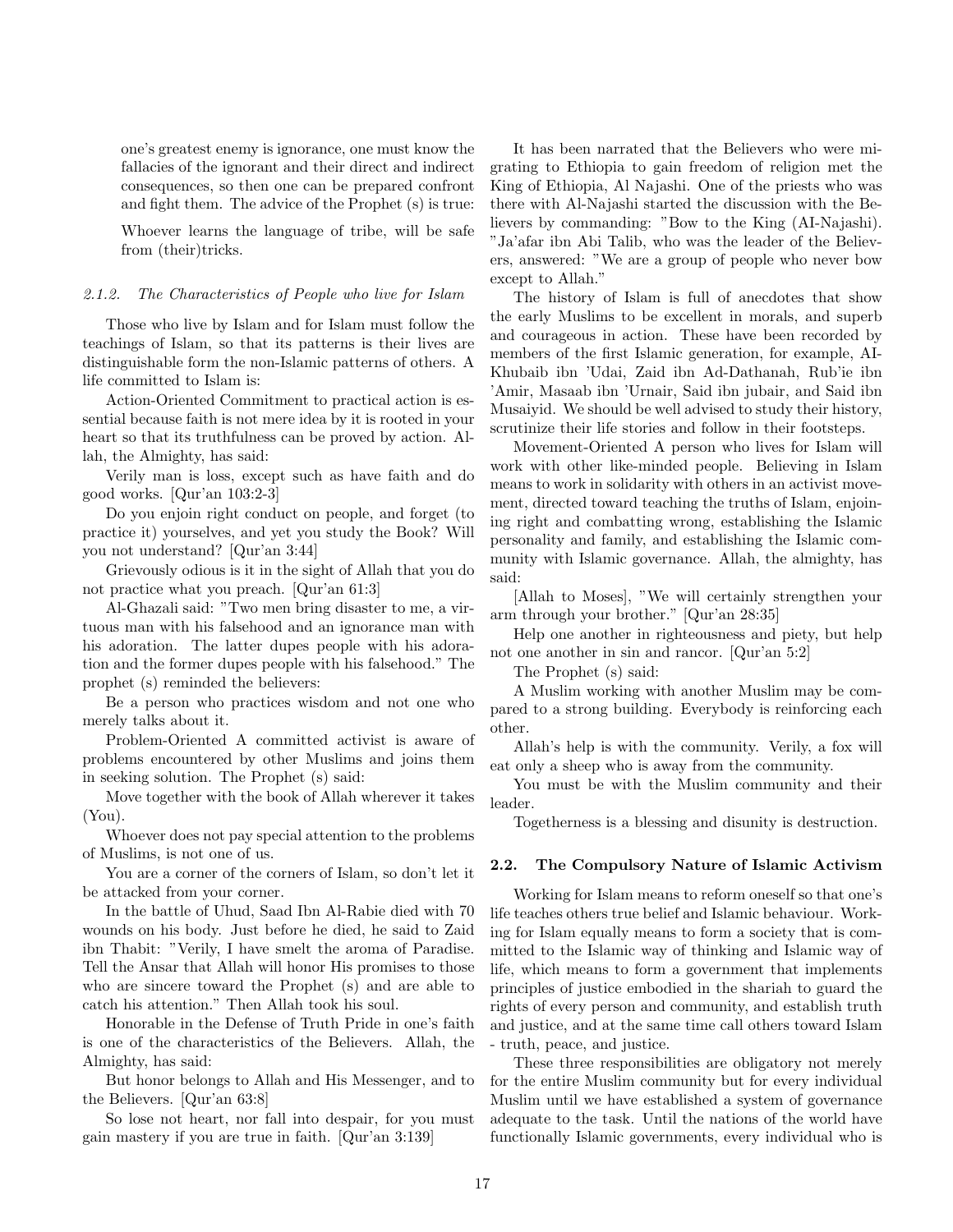careless or lazy in working for Islam is sinful. These sins of omission will not be forgiven until they take a quick action to carry out all their responsibilities and Islamic duties.

These responsibilities to change both oneself and the world are binding in principle, in law, in self-defense, in community and as a sacred obligation of jihad, as explained in this chapter.

#### 2.2.1. In Principle

Working for Islam is a must in principle because it is the core of all the duties that have been prescribed by Allah for all human beings. This responsibility to work for Islam was enjoined by all prophets and messengers, for all human beings until the Day of Judgement. Allah, the Almighty, has said:

I swear by the declining day, that man is in loss, except those who have faith and do righteous deeds and counsel one another to follow the truth and counsel one another to be steadfast. [Qur'an 103:1-3]

On those who conceal the clear (signs) We have sew down our guidance, after We have it clear for the people in the Book, shall be the curse of Allah, and the curse of those entitled to curse them. [Qur'an 2:159]

In the sunnah of the Prophet (s) there are many narrations directly related to teaching the truth (dawah), enjoining the good, and forbidding evil. The Messenger of Allah (s) said:

Whosoever of you sees in evil action, let him change it with his hind, and if he is not able to do so, then with his tongue; and it-he is not able to do so. then with his bean - and that is the weakest of faith.[Trimidhi]

Oh mankind, verily Allah says: "Order them to do good and forbid them from doing evil [while they still have a chance] before (the time) when they will pray to Me but I will not answer, they will ask (something) from Me but I will refuse, and they will seek My help but I will not help them.

#### 2.2.2. By Law

Working for Islam is a must from the Islamic point of view because the existing political and economic system and manmade laws operate functionally to deny the wisdom of Allah on earth. This denial makes it compulsory for every Muslim to establish 2 functionally Islamic society in every country on earth and to restore the Islamic way of life taught by 211 the prophets. It is also every Muslim's responsibility to remove all impediments to the worship of Allah alone, by every human being in belief, behavior and social life. Allah, the Almighty, has said.

By your Lord, they can have no (real) faith, until they make you judge in all disputes between them. and find in their souls no resistance against your decisions, but accept them with the fullest conviction. [Qur'an 4:65]

In whatever you disagree among yourselves, the decision is with Allah. [Say therefore] "Such is Allah, my Sustainer; in Him I trust and to Him I turn." [Qur'an 42:10]

If any do fail to judge by (the light of) what Allah has revealed, they are (no better than) unbelievers. [Qur'an 5:44]

If any do fail to judge by (the light of ) what Allah has revealed, they are (no better than) wrong-doers. [Qur'an 5:45]

If any do fail to judge by (the light of) what Allah has revealed, they are (no better than) those who rebel. [Qur'an 5:47]

Since transforming every society into a functionally Islamic community and governing in accordance with the law of Allah, the Almighty, is a must, therefore every effort to accomplish these goals, according to the shari'ah is also a must. Whenever the accomplishment of something compulsory is impossible without accomplishing something else, that prior accomplishment is also compulsory.

The Muslim countries have been ruled by manmade systems with elements borrowed from the Romans, Chinese, French and many other cultures. The economic systems in these countries are capitalistic, Socialist, or a mixture of both evils. This overlay of secular cultures makes it all the more necessary to abolish all traces of such primitive life (labiliyya) and to reinforce the understanding and application of the eternal and universal Islamic din until it becomes the ruling power throughout the world.

The application of the Islamic din depends on the elected ruler or leader. Their election depends on the existence of Islamic power, which alone can implement the shari'ab as an Islamic system throughout society in every field, whether it be economics, family law, war, disarmament, or international law, or any other, throughout the world.

## 2.2.3. Self-Defense

Working for Islam is necessary to counter attacks from every materialistic ideology and system that threatens the existence of Islam as a global paradigm of thought and system of life. In most of the Muslim world today it is necessary in self-defense to form an Islamic opposition. From a legal (fiqhi) perspective such an organized effort is obligatory.

Many Muslim countries suffer from the oppression of non-believing occupiers, such as Palestine, Kashmir, Eritrea, Cyprus, Bukhara, Samarkand, and many more. Other Muslim countries suffer from the brutality of an evil minority, which governs through the iron-fist. In still others, the Muslims complain of the cruelty inflicted on them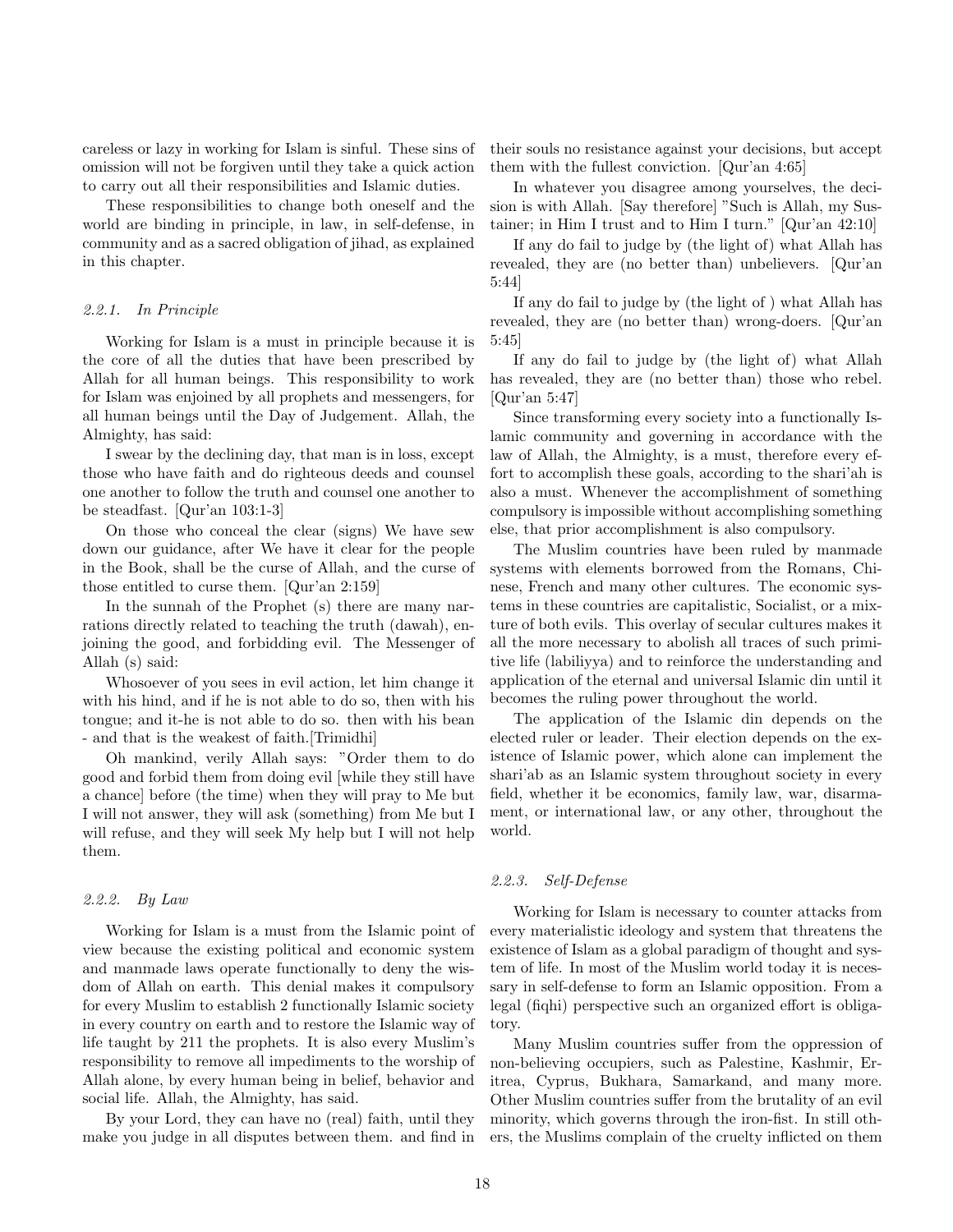because they either are controlled by the left or right wing or must suffer from bloody wars between the two.

This general situation is so acute because the whole Muslim ummah or global community is still living in a crisis of political, economic and social ignorance, oppressed by overall decadence in values, thought and behavior.

The very extreme of these general and local conditions proves that Working for Islam is necessary and compulsory in self-defense against the external machinations of secular powers and against the collaboration internally between these enemies and their local puppets. The Qur'an says:

And fight them until there is no more tumult or oppression, and there prevail justice and faith in Allah. [Qur'an 8:39]

## 2.2.4. In Community

The responsibility to work for Islam is the personal duty of every Muslim. As in the case of every Islamic duty one is rewarded if and only if one fulfills these responsibilities, and one is punished for neglecting them. Allah, the Almighty, has said:

Every soul will be (held) in pledge for its deeds. [Qur'an 74:38]

And everyone of them will come to Him singly on the Day of Judgement. [Qur'an 19:95]

No bearer of burdens shall be made to bear the burden of another. [Qur'an 6:164]

And if any strive (with might and main), they do so for their own soul. [Qur'an 29:6]

Allah has made every human being responsible to sacrifice according to his own ability and limitations in organizing and developing one's life, on condition that one has reached adulthood, and is of sound mind and body. Each of these persons, with responsibilities appointed by Allah, are to form a society and operate as a living cell so that each person will participate in building the truth and see this as compulsory. Each person in the community then will give freely of his or her own talents and compete to do whatever work is needed. From this we see why personal work for Islam is an Islamic duty.

Just as working for Islam is compulsory for each person, there is a collective obligation of the community to act in a movement of solidarity to carry out its specific responsibilities. This collective obligation is necessary for a number of reasons.

The responsibilities and duties to work for Islam are too big a load for one person, because the goal is to obliterate jahiliyyah (evil ways and systems of thought and life) down to their roots and replace it with the truth of Divine Revelation. This requires sacrifice, energy and power in amounts not possible from one man alone, even working to his fullest capacity and with maximum effort and unlimited readiness to suffer. This obligation can be carried out only by an organization that has a certain level of consciousness and organizational capability to confront the existing evil systems. The fact that working for Islam is a collective responsibility is borne out by the life-example of the Prophet (s) and his companions, who faced the jahiliyyah together in order to form a society that could follow the teaching of Islam and preserve the Islamic way of life. The life-example of the Prophet (s) proves that he did not operate as an individual, but rather realized the importance of forming a community right at the beginning. He chose the right people to form the new community, and he trained each member of the community until he or she was strong and able to carry out the process of transformation. The path of Islamic activism is full of hardship because, as Syed Qutb said, the devil is at work wherever good Muslims are active. The challenges are great and there are so many evil powers always looking to use them as weapons to destroy Islam and its followers. These challenges, make it necessary to build an organized movement of sufficient size and quality to carry on every level of Islamic work and also to handle unexpected situations and needs. The Qur'an and hadith of the Messenger of Allah (s), demonstrated repeatedly that working for Islam in an organized group is a necessity. Allah, the Almighty, has said: Help one another in righteousness and piety, but help not one another in sin and rancor. [Qur'an 5:5]

#### 2.2.5. In Jihad

Those who work for Islam must be clear that they need Islam more than anyone else. They should be aware that when they are working, striving, and fighting for Islam this is an opportunity granted by Allah to purify their souls so that they will be rewarded by Allah in the Hereafter. On the Day of judgement, all eyes will be cast down and their souls will be in utter humiliation because of their fear of punishment.

Those who continue working for Islam are the ones who will prosper and those who withdraw will be in terrible loss. Allah, the Almighty, has said:

For Allah does not stand in need of anything in all the worlds. [Qur'an 29:6]

If you turn back (from the path), He will substitute in your stead another people; then they will not be like you! [Qur'an 47:38]

Muslims should realize that their self-value derives only from Islam, without which they are like animals or worse. They must know however, that true honor can never be achieved unless they continue actively to involve themselves in the Islamic Movement. Those who remain in isolation will be in the Hellfire. Those who join in the Islamic Movement are joining themselves with an honorable people. They are the enlightened, the -prophets- and the -martyrs- on whom Allah, the Almighty, bestows his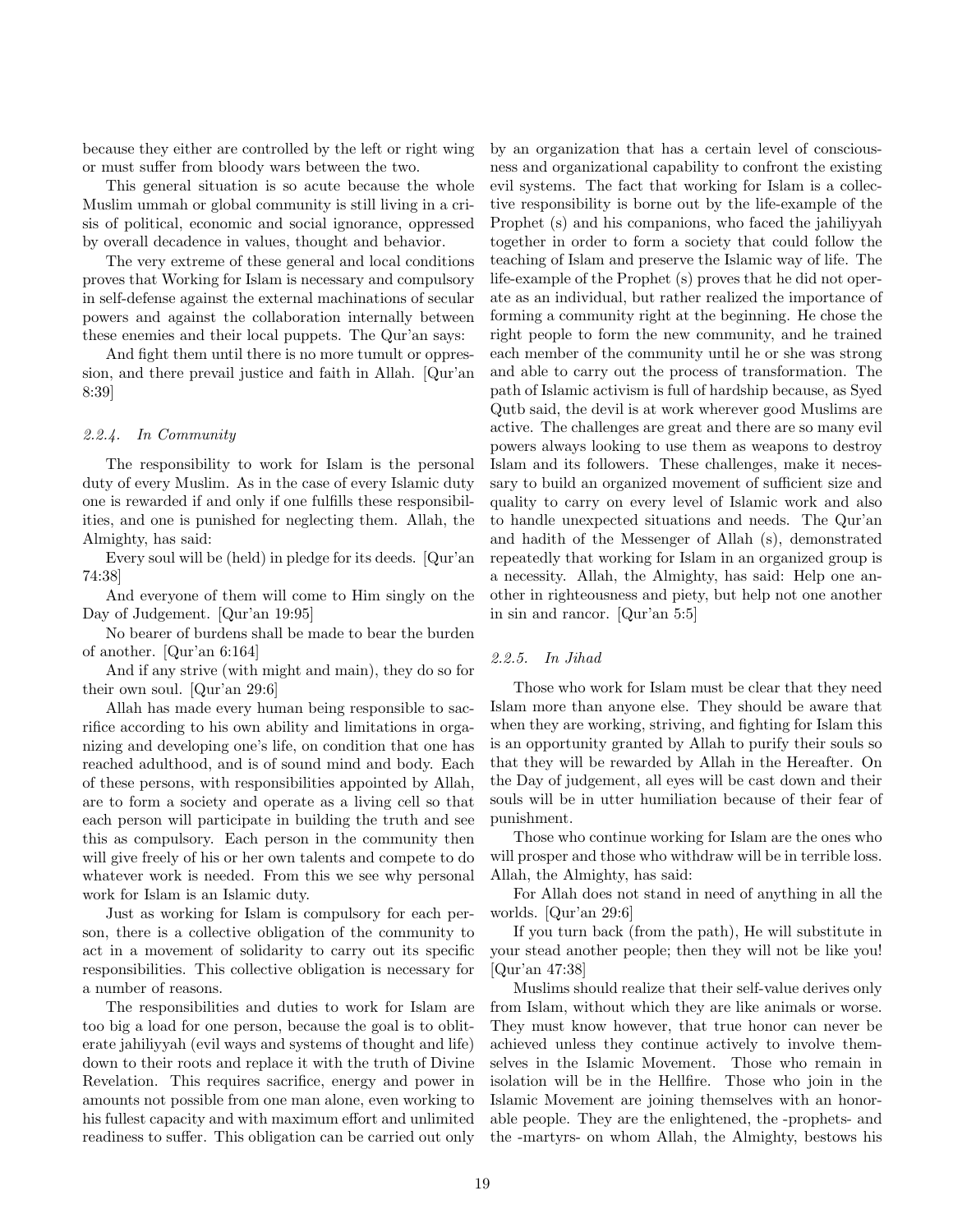blessings. How fortunate they are!

They should know that constancy in solidarity with the community is a condition for being steadfast. As the Prophet (s) said:

Verily, a wolf will eat a sheep only when it is separated (from the herd).

Living in a decadent society is like being lost on a dark night. Those who are far from the advice of their companions in Islam and from encouragement to be patient and virtuous cannot survive in jahili society without being influenced by the surrounding filth. In the Qur'an, we read:

But teach (your message), for teaching benefits the believers. [Qur'an 51:55]

I swear by the declining day, that man is in loss, except those who have faith and do righteous deeds and counsel on another to follow the truth and to be steadfast. [Qur'an 103:1-3]

Therefore, Muslims are required always to live within the faithful family of Islam and to unite in the ummah under the banner of Islam, to transform the world. Allah, the Almighty, has said:

And keep your soul content with those who call on their Lord morning and evening, seeking His presence: and let not your eyes pass beyond them, seeking the pomp and glitter of this life; and pay no heed to one whose heart We have permitted to neglect the remembrance of Us, one who follows his won desires, and whose [transgressions] have gone beyond all bounds. [Qur'an 18:28]

Muslims should never forget that they are striving for Allah, the Almighty. The path to Allah is long and full of hardship. Heaven is surrounded by unpleasant obstacles while Hell is surrounded by everything pleasant to human lusts.

The road is difficult for those who fear to lose their money and secure future. The end of the road can never be reached by those who love leisure and pleasure, by the narrow minded and weak, the impatient and stingy, the arrogant and lazy, and by those who refuse to support what has been decided in the community.

The path of Islamic activism purifies and liberates a person and teaches one to he strong. It is a path of blessings and honor, but it requires patience and endurance, honesty, and sincerity. A path with these characteristics can be traversed only by those who are confident of the truth, and who rely on Allah always and everywhere. Allah, the Almighty, has said:

And if anyone puts his trust in Allah, sufficient is [Allah] for him. For Allah will surely accomplish His purpose; verily all things has Allah appointed in due proportion. [Qur'an 65:3]

Then anyone who violates his oath, does so to the harm of his own soul, and if anyone fulfills what he has covenanted with Allah, Allah will soon grant him a great reward. [Qur'an 49:10]

## 2.3. The Islamic Movement: Its Task, Characteristics and Tools

The duty of the Islamic movement is to help people submit to Allah as individuals and groups by working for the establishment of an Islamic community deriving its rules and teachings from the book of Allah and His Prophets' sunnah.

### 2.3.1. The General Task: Universal Outreach

The Islamic movement is a universal organization that reaches out to encompass the workers in the Islamic field all over the world. This outreach is a precondition for success in conveying purely and clearly the Islamic message in ways relevant to the needs of the present time. This outreach is designed to call people to Islam, strengthen their belief in it, and organize them to work and to wage jihad in its cause.

In order to establish Islam functionally in the world the Islamic movement must strive against the thoughts and philosophies left over from colonialism, whether of European socialism or American capitalism, until the Ummah or Muslim community can recover its independence and genuine identity. From the very inception, the Islamic movement has been almost obsessed with the need to purify Islam from the garbage of unlawful innovations and superstitions, and to introduce it to the people of the world in a pure form worthy of its excellence and greatness above all contending religions and ideologies.

The Islamic Movement is rooted in some basic principles, namely, that:

Islamic teachings and rules are comprehensive and designed by Allah to govern the affairs of man at all levels of community, from the family to the whole of the human race. The fundamental theme of Islam throughout history has been -there is no god but Allah,- which means, that Allah alone is Divine and Sovereign. Islam alone can provide the power for Muslims to liberate oppressed peoples from The control of those who worship the false gods of modernist and postmodernist cultures, namely, from taghut, so that these false gods will no longer be in a position to persecute or put obstacles in the way of sincere people and so all religion will be exclusively for Allah. The adoption and adaptation of capitalist, socialist, communist or other manmade systems, either in whole or in part, constitutes a denial of Islam and disbelief in Allah the Lord of the worlds. Such adoption and adaptation diverts Muslims into unguided, haphazard, and wasteful efforts. Allah, the Almighty, has said: If anyone desires a religion other than Islam (submission to Allah), never will it be accepted of him and in the hereafter he will be in the ranks of those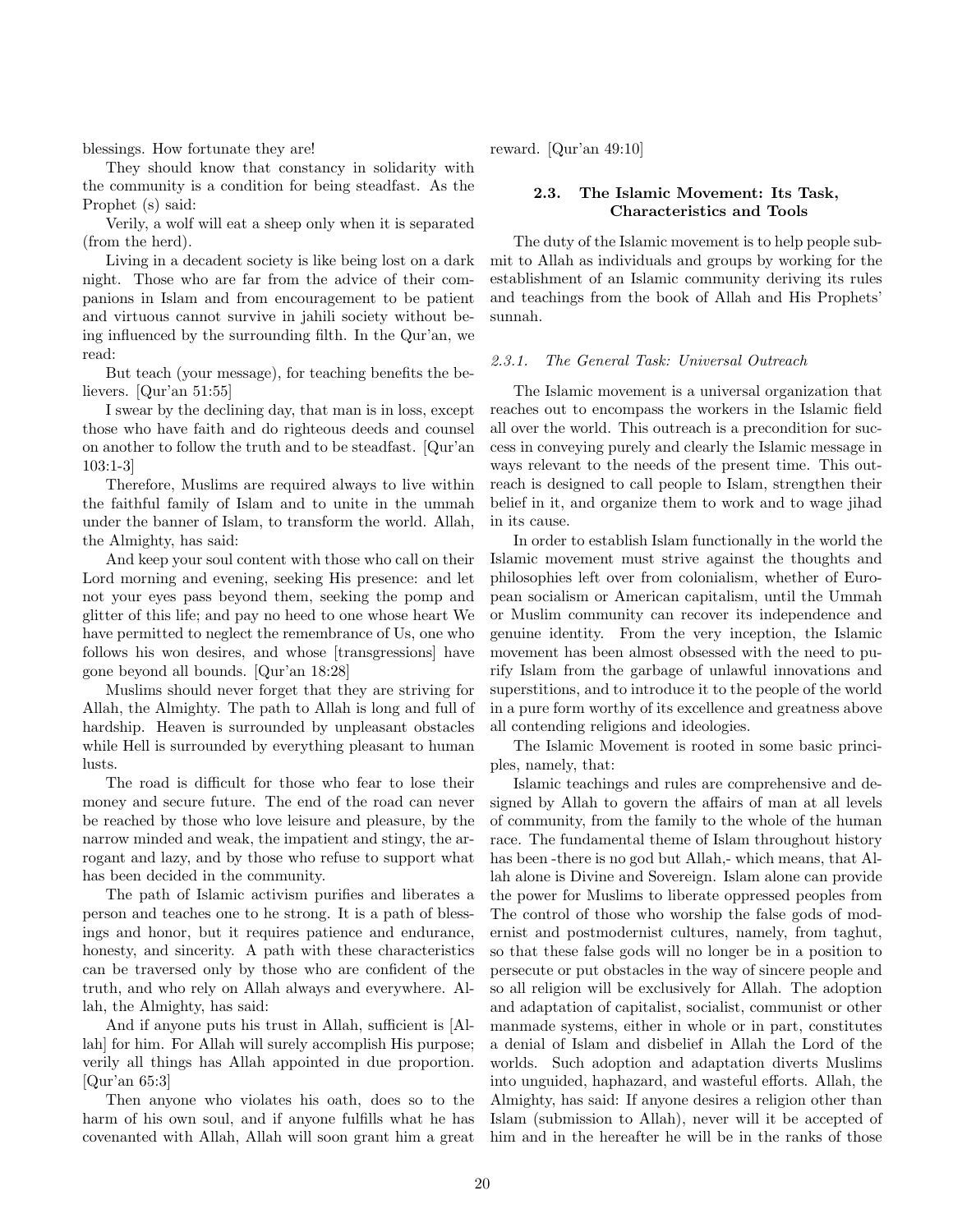who have lost (all spiritual good). [Qur'an 3:85]

Hasan AI-Banna summarized the Islamic movement's general task of universal outreach as follows:

Our task in general is to stand against the flood of modernist civilization overflowing from the swamp of materialistic and sinful desires. This flood has swept the Muslim nation away from the Prophet's leadership and Qur'anic guidance and deprived the world of its guiding light. Western secularism moved into a Muslim world already estranged from its Qur'anic roots, and delayed its advancement for centuries, and will continue to do so until we drive it from our lands. Moreover, we will not stop at this point, but will pursue this evil force to its own lands, invade its Western heartland, and struggle to overcome it until all the world shouts by the name of the Prophet and the teachings of Islam spread throughout the world. Only then will Muslims achieve their fundamental goal, and there will be no more "persecution" and all religion will be exclusively for Allah. "With Allah is the decision, in the past and in the future: on that day shall the believers rejoice." [Qur'an 30:4]

Within this general task, there are many specific duties. The Islamic movement must develop:

1. Internal governance sensitive to Allah's command:

Judge between them by what Allah has revealed, and follow not their vain desires, but beware of them lest they beguile you from any of the (teachings) that Allah has sent down to you. [Qur'an 5:52]

2. Public relations designed to carry out Allah's injunctions:

Thus have We made you a community justly balanced, that you may be a witness over the nations. [Qur'an 2:143]

3. A practical judicial system reflecting the authority of Islamic law:

By your Lord, they can have no (real) Faith, until they make you judge in all disputes between them, and find in their souls no resistance against your decisions, but accept them with the fullest conviction. [Qur'an 4:65]

- 4. Military defense adequate to all demands in accordance with Allah's decree: "Go forth, (whether equipped) lightly or heavily, and strive and struggle with your goods and your persons in the cause of Allah. This is best for you, if You (only) knew. [Qur'an 9:41]
- 5. Economic institutions and policies designed to foster the production of wealth through broadly-based private ownership with proper regulation to avoid concentration of either economic or political power.

To those of weak judgement do not entrust your property which Allah has made a means of support for you. [Qur'an 4:5]

6. Educational and cultural infrastructure designed to overcome ignorance and evil and to carry out the instruction of Allah in the first revealed verse of the Qur'an:

Proclaim! (or read!) in the name of your Lord and Cherisher who created. [Qur'an 96:1]

- 7. Family values to shape and train the character of young boys and girls, in accordance with the saying of Allah, "O you who believe! Save yourself and your families from a fire whose fuel is men and stones." [Qur'an 66:6]
- 8. Spiritual encouragement so that in their private lives people find it easier to advance in wisdom and in peace of soul: "Truly he succeeds who purifies it." [Qur'an91:9]
- 9. Personal empowerment to bring alive as civil activists every person in society, either as a leader or follower, according to the saying of Allah, "But seek, with the (wealth) which Allah has bestowed on you, the home of the Hereafter, and do not forget your just enjoyment of this world; but do good as Allah has been good to you and avoid occasions for mischief in the land." [Qur'an 28:77]
- 10. Leadership at all levels of human community, in the family, neighbourhood, national government and international institutions, in order to bring together Muslims everywhere so they can excel again in all endeavors, and recover the flag of jihad and call mankind to Allah and the good news of His Revelation.

## 2.3.2. General Characteristics

The most important features or characteristics of the Islamic movement required for it to carry out this general task are the following five:

1. Guided by Allah

The direction and methods of the movement must come from the eternal religion of Allah. The movement serves Allah and not its members, in accordance with Allah's teaching:

Say: Truly, my prayer and my service of sacrifice, my life and death, are all for Allah, the Cherisher of the worlds. [Qur'an 6:162]

The Islamic movement is not a political party that aims to gain or achieve some vested interest or power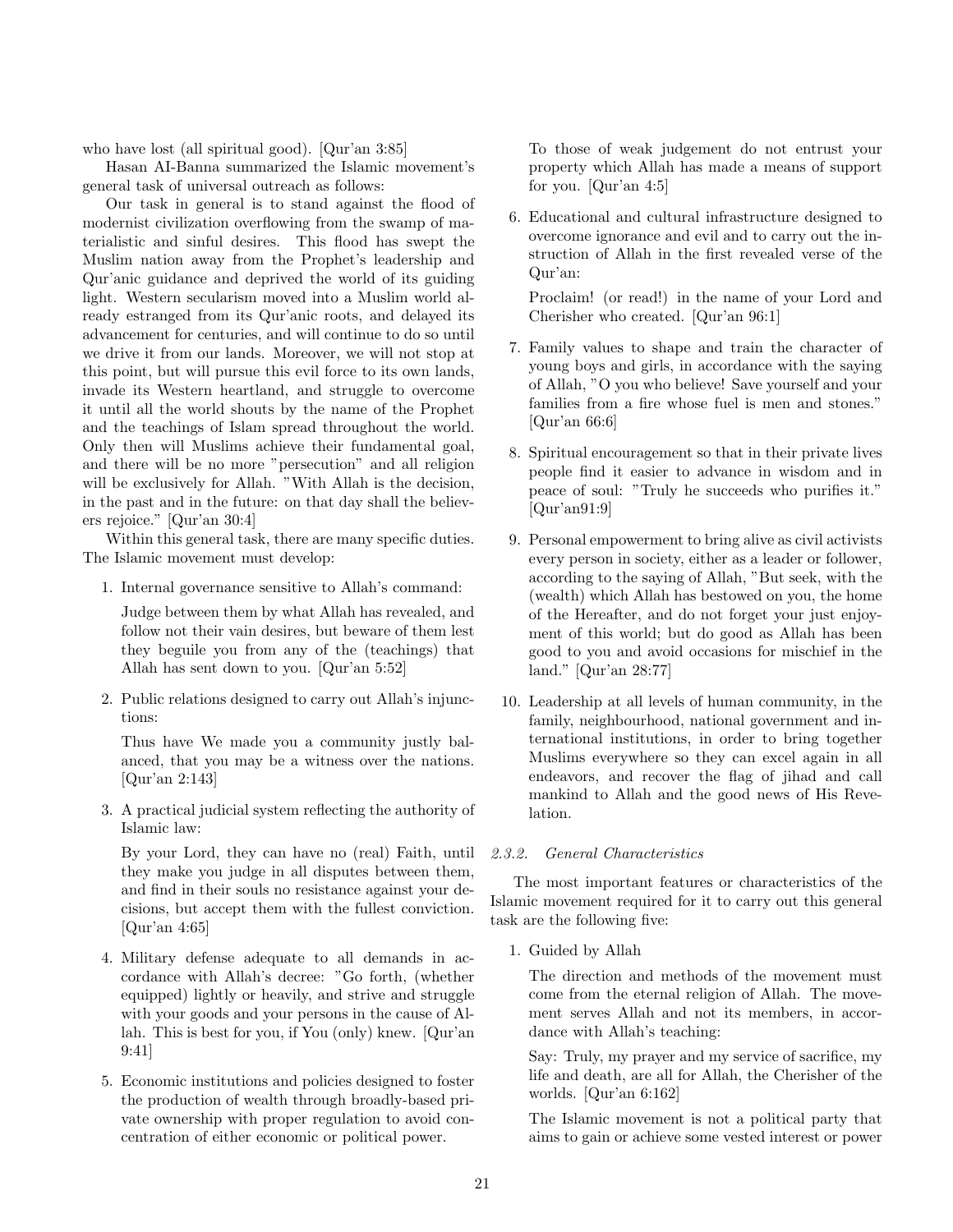as is common in ordinary parties. Its leaders are expected to obey only the commands of Allah.

2. Self Motivated

This movement originates in the reality of Islam and not in reaction to or as an outgrowth of the socialism and capitalism of the secular West. The movement calls only to Islam, the true religion, which fact is its major source of power.

3. Growth-oriented

The Islamic movement is designed to liberate man in dynamic change, not enslave him in efforts to stabilize and control the world, as do most utopian movements, including capitalism, in the West. Unlike these secular manmade systems, the Islamic movement addresses human needs and everyday problems from the spiritual and moral perspective of Revelation. It stands in awe of the universe, every aspect of which is merely a sign from its Creator and therefore promotes science and technology not to gain power or to register new discoveries but to learn more about the greatness of Allah.

The Islamic movement promotes progress in developing improved tools of economic growth because Muslims are enjoined to multiply the bounties of Allah and benefit from all that is good. This is the essential meaning of the Prophet's saying:

"Take wisdom from whatever container it comes from," and "Knowledge is what every Muslim should seek the most; wherever he finds it, he is the one who most deserves it."

4. Comprehensive and balanced

The Islamic movement addresses all the needs of man in proper balance. Therefore it is referred to as:

- (a) Salafi da'wah, because it derives from the pure sources of Islam, the Qur'an and sunnah;
- (b) The Sunni way, because it works to revive the sunnah of the Prophet (s) in its members and in every human community;
- (c) The Rabbani covenant, because it teaches that a pure and clean heart and a close relationship with Allah are the basis and origin of all good; and
- (d) The Political movement, because it tries to address everyone's needs by changing both public policy and the institutions of society from which such policy issues.

The Islamic movement recognizes the legitimacy of different positions on public issues, but it requires unity in basic principles (usul), and seeks to bring people together around the fundamentals of Islam. In the words of Imam Hasan AI-Banna:

We are not a political party, although politics in accordance with Islam is deeply rooted in our ideas; and we are not a welfare organization nor a sports team, although welfare and sports are part of our method; we are not any of these because these are all forms, techniques, or means designed for specific objectives and for a limited period of time.

We are, however, an idea and a creed, a system and a syllabus, which is why we are not bounded by a place or a group of people and can never be until the Day of judgement, because we are the system of Allah and the way of His Prophet (s).

We are the followers of the Companions of the Messenger of Allah, and the Raisers of his flag as they raised it, and like them, popularizers of his way, and the memorizers of the Qur'an as they memorized it, and the preachers of his da'wah as they preached it, which is why we are a mercy for mankind.

# 2.3.3. Organizational Characteristics

In addition to these five general characteristics, the Islamic movement must have seven specifically organizational ones, namely:

1. Freedom from the special Interests of politicians and powerbrokers, especially those who dominate the government.

This organizational independence, however, does not preclude members of the movement from holding political and appointive office as long as they work to protect the movement from harm and to secure its sincerity of intent and purity of action.

- 2. Gradualism In both thoughts and action, because the road to success is hard and long and the goals are ambitious and grandiose. The gradualist strategy pursues these goals through a tactic of incremental steps, each planned to build on the previous step in a carefully optimized time frame. Imam Hasan al-Banna in his Instructional Discourse divided the stages of da'wabinto three stages:
	- (a) Introductory: Disseminating concepts and ideas among the people through oratory and writing, civic action and other practical methods.

5. Unity in diversity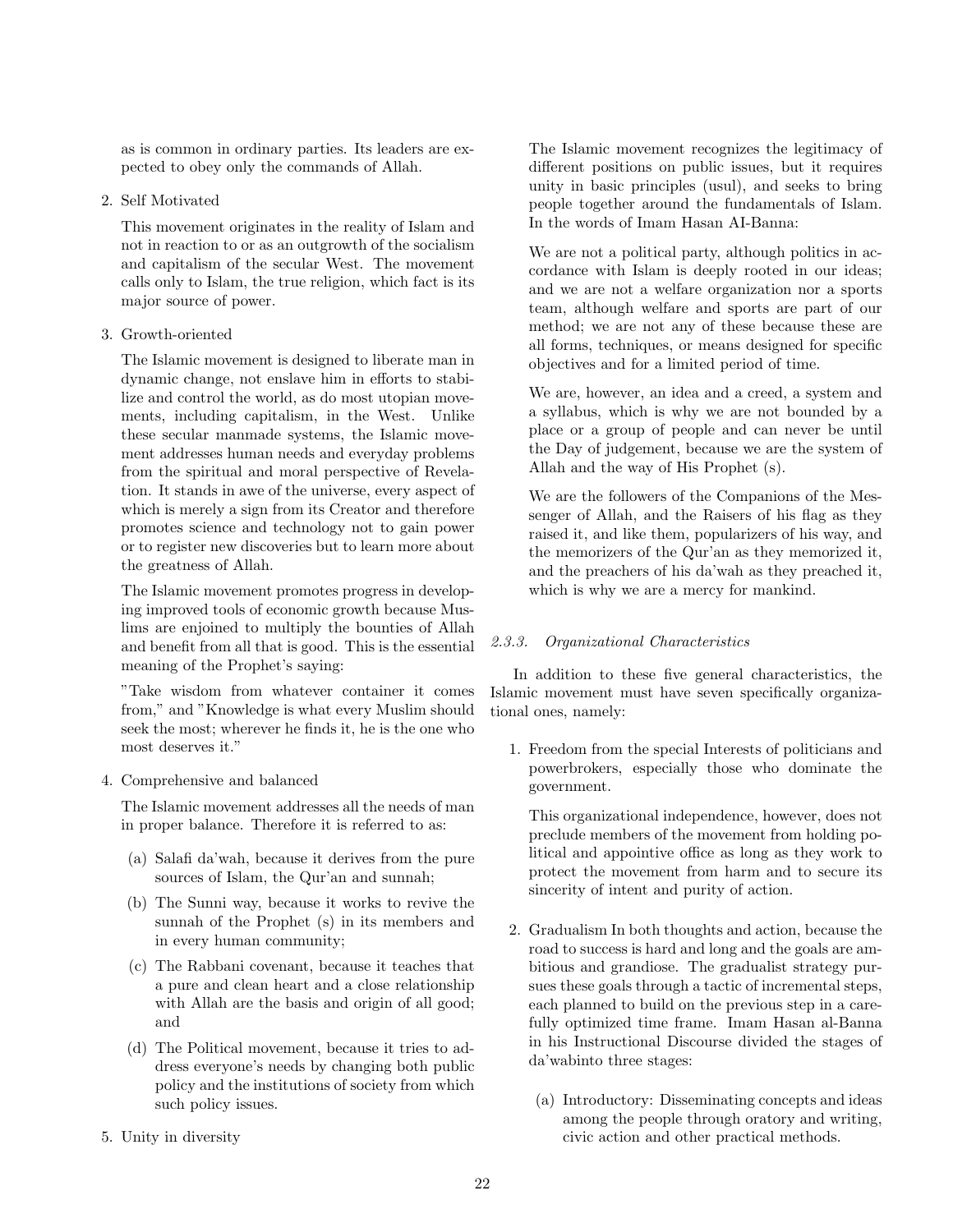- (b) Preparatory: Identifying good and reliable cadre to bear the burden of initiating and sustaining jihad. This is a period of building wisdom among the leaders and military discipline among the recruits. At this stage no one will be admitted to the movement except those willing to carry out their responsibilities in full obedience.
- (c) Execution: The stage of relentless combat and constant effort to achieve the goals. This stage will weed out all but the most honest and sincere, both in their own commitment and in their obedience to the chain of command. [Risalat Ta'alim (Arabic)]
- (d) Low-Profile, with a maximum of productive action and a minimum of publicity, in order to:
	- i. Purify action from the desire to he seen and praised by others;
	- ii. Save energy and time for productive and constructive action; and
	- iii. Ensure the safety of the movement and its members. The Prophet Muhammad (s) said, "Seek secrecy in what you do."
- 3. Strategic orientation for long-range victory. The hugeness of the task ensures that the way will be long and hard, so the people working in this field should prepare themselves both mentally and physically to meet any hardship and to sacrifice:

Do men think that they will be left alone on saying we believe, and that they will not be tested? We did test those before you, and Allah will certainly know those who are true from those who are false. [Qur'an 29:1-3]

Members of the Islamic Movement should adopt and follow a long term plan so they do not lose the way or seek the fruit before it is ripe. This requires a full understanding that securing power for an Islamic government is a means for a larger goal, so when they gain power they will thank Allah and not retreat from their task out of fear. "There is no help except from Allah;" [Qur'an 2:26] and "You will not, except as Allah wishes." [Qur'an 76:30]

If someone retorts: "But crooks and tools of outside interests gain power a lot faster and more easily," then reply that the two ways are different and the Islamic Movement will accept power only clearly gained in justice. If it would accept the reins of power held by others, it would have gained a false and fraudulent power, as have so man others. "Now then, for that (reason) call (them to the faith) and stand steadfast as you are commanded, and do not follow their vain desires."

4. Openness in work but secrecy of organization. One may not work for Islam in secret, or through a front, and still claim to exhibit wisdom. The message of Islam should be broadcast from the housetops and the truth should be witnessed always and everywhere Those who hide the truth through silence are not merely dumb but evil. "Whoever sees a wrong-doing should change it by his hand; if he cannot, by his tongue; and if he still cannot then by his heart, arid that is the weakest of faith." Those who call to Allah should proclaim the truth at their place of work and to all around them in every way. Allah says, "Invite (all) to the way of your Lord with wisdom and beautiful preaching." [Qur'an 16:125]

This does not mean, however, that the Islamic Movement should reveal all its strategies, plans, and organization, because this would be foolhardy and put the movement and its members in danger. The slogan should be, "Work in public but organize in secret" which accords with the Prophet saying. "Seek secrecy in what you do", and "War is dissimulation."

5. Psychological independence. There has been much discussion about the -feeling of isolation- that Syed Qutb called for when he said, "There should be a group that takes the lead and proceeds alone in the middle of the ignorance found everywhere on this earth. This group should be in this environment but isolated from it, and should not be of this environment, though it should communicate with it."

The concept of isolation referred to here by Syed Qutb is distinct from the nihilist or rejectionist isolation of many non-Muslim groups. Muslims are isolationist in the sense of psychological independence, based on the manner and behavior, and of their feelings. This is what the Prophet (s) called when he warned: "Do not be a follower who says, I am with the people right or wrong. But maintain disciplined behavior, so when people do good, you should too and when they do evil, you should avoid it."

Effective work, movement, and da'wah are not possible if one is physically isolated and out of contact with people, because one must be sensitive to their differences and tailor one's approach accordingly. These people who are committed to Islam as individuals but reject the duties of work in a movement must be approached in one way. Some people are open enemies of Allah and his Messenger (s), both as individuals and as members and leaders of non-believing groups. Other people are proud of being Muslims but do not live in accordance with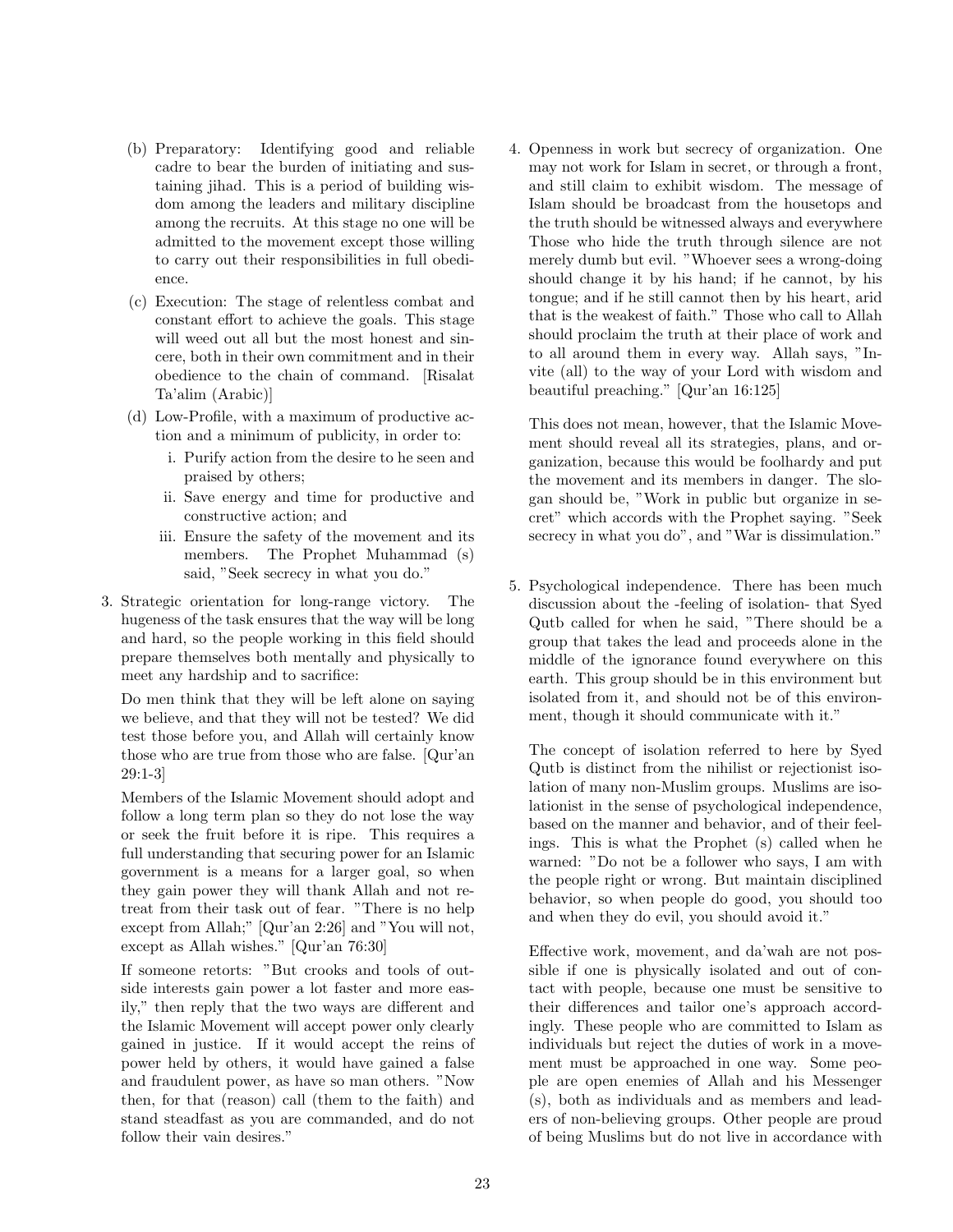its rules. These people, who represent the majority of Muslims today, cannot be equated with those who deny non-believers. Each group must be addressed distinctly and with the personal knowledge that comes from communication.

The message of the callers to Islam should be adapted to the closeness or distance of the potential audience, to their acceptance or rejection of the message, and to their friendship or enmity. Some of them need awareness, education, and guidance, while others, as a last resort in self-defense need the sword. This flexibility requires the callers to Islam to remain in contact with all elements of society. This relationship should aim at affecting the others positively, while avoiding a negative effect on oneself, and at purifying their lives while avoiding contamination of one's own. The Prophet (s) said: "The patience of one of you (in jihad) is better than (worshipping) Allah for 60 years."

6. Moral consistency. For a Muslim the end never justifies the means, no matter what the aggravation. Unlike most un-Islamic movements, who are machiavellian even in excess of their own teachings, the Islamic movement must be principled in action.

How many people or parties actually practice what they preach in either the executive or legislative branch of government? These people and parties do not subscribe to a spiritual and moral creed designed to protect them from the hypocrisy endemic in the arena of politics.

The interests of secular people change and are translated into party programs, and these are often directed toward the self-serving advantage of party leaders, who sell out the interests of their supporters for personal gain. They gain power easily and manipulate it even more easily, because they are not constrained by religious and moral obligations. Instead they have objectives, strategies, and tactics that need to he accomplished regardless of the cost.

In contrast, the laborers in the Islamic field do not work for themselves. They are bound by religious and moral obligations, which they cannot discard or change.

This characteristic of moral consistency is based on five principles:

(a) Islamic work must not be contaminated by any un-Islamic means in pursuit of its goals and objectives, even if these means be only words or slogans.

Say: The truth's from your Lord, let him who will, believe and let him who will, reject it.

[Qur'an 18:29]

(b) Islam is an organic whole and cannot be partitioned. Giving up part of it is abandoning it all. We need only recall the story of the "Quraish" when they made the Prophet Muhammad (s) a very tempting offer in return for giving up part of the Message of Islam. Allah instructed him to refuse their offer:

Say O you who reject faith, I do not worship what you worship, nor do you worship what I worship, and I will not worship what you have ever worshipped, nor will you ever worship what I worship. To you be your way, and to me mine. [Qur'an 109:1-6]

(c) Islam requires major effort and sacrifice. The magicians of Pharaoh when they learned the truth of Allah from the Prophet Moses (s), ignored Pharaoh's threats and replied, "Never shall we regard you as more than our Creator. So decree whatever you desire to decree: for you can only decree [what concerns] the life of this world." [Qur'an 20:72]

When the Prophet (s) was offered kingship, honor, and money merely to slacken somewhat his efforts and compromise his message, he refused and said,

By Allah, if they put the sun in my right hand and the moon in my left to abandon this call, I will not until Allah gives victory to this din or I die struggling for it.

(d) Righteous people must on guard against those of the non-Muslims who have a disease in their hearts, and the righteous must remain close to Allah so they cannot be easily swayed or accept the imposition of unsuitable solutions. "And this (He commands), judge between them by what Allah has revealed, and do not follow their vain desires, but beware of them lest they beguile you from any of the (teaching) that Allah has sent down to you. And if they turn away, be assured that for some of their crimes it is Allah's purpose to punish them, for truly most men are rebellious." [Qur'an 5:52]

When Ka'ab ibn Malik, the famous companion of the Prophet, was approached by an envoy of the king of Gassan with a letter from the king which read, "We know that your friend is treating you harshly (the Prophet had ordered a social boycott of the three Muslims, including Ka'ab ibn Malik, for failing to join the expedition of Tabuk, and no one was allowed to speak to them), so come and join us." When Ka'ab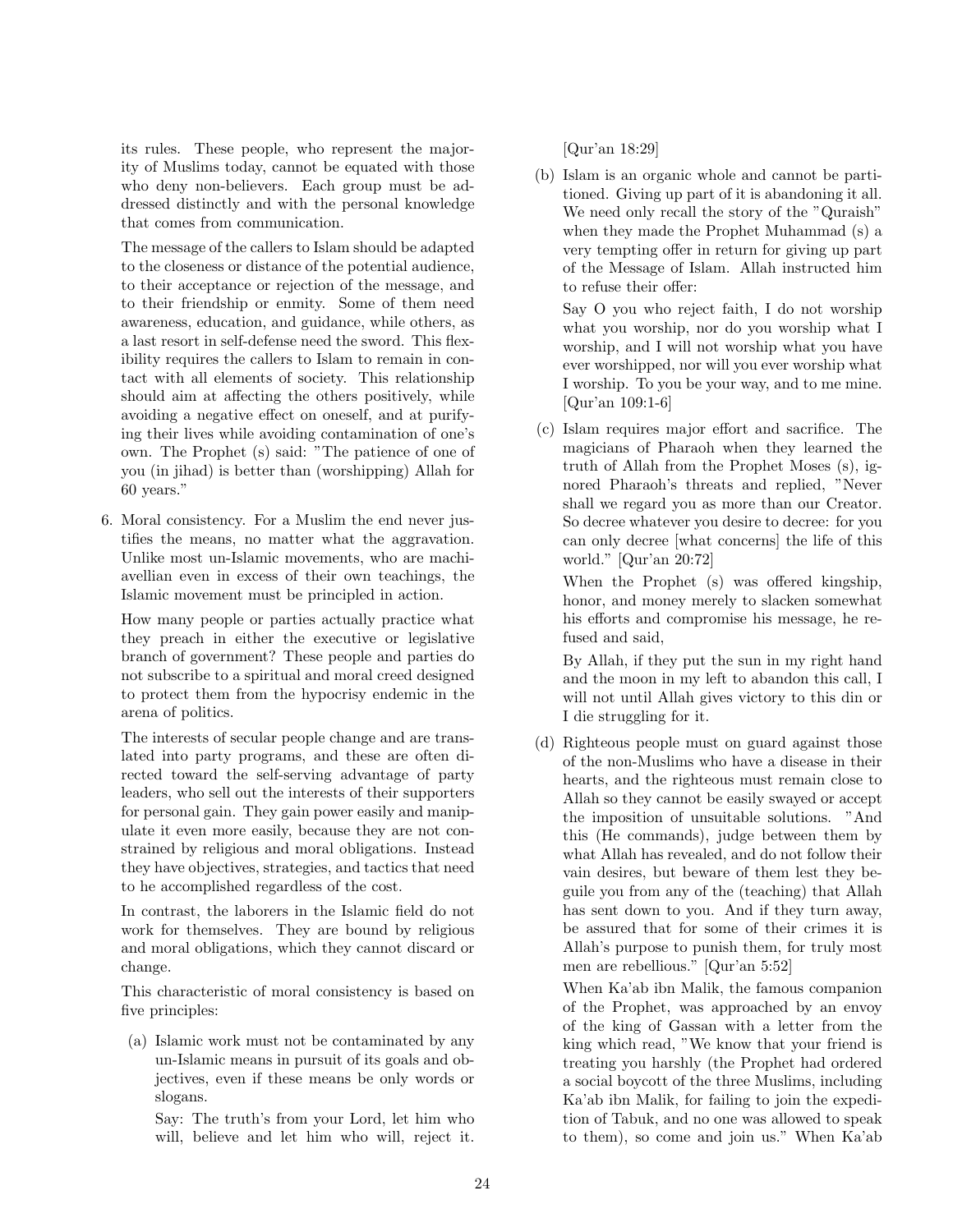read it, he said, "this is another test." He realized that his situation had reached the point where a non-believer wanted to convert him to fight the Prophet, so he burned the letter.

(e) Truth and knowledge of right and wrong can he known only from revelation, not from human reason alone, and one must accept divinely revealed truth even it be against one's will. From the Islamic perspective, dishonesty and cheating people, regardless of how small the matter, is hypocrisy. The Prophet (s) said "The one who pleases people by making Allah angry will receive from Allah only humiliation, and the one who pleases Allah but thereby makes people angry will receive from Allah only honor." The Prophet also said, "Do not be a follower who says, I am with the people, right or wrong. But maintain disciplined behavior, so when people do good, you should too, and when they do evil, you should avoid it."

## 2.3.4. Tools of the Islamic Movement

Imam Hasan AI-Banna proclaimed that, "Our tools are the tools of our righteous predecessors, and our weapons are what our guide and leader, the Prophet Muhammad (s) and his companions used to address the world, despite their limited number and resources. These tools are five.

- 1. A deep internal love of Allah and belief in His help and His support. "If Allah helps you, none can overcome you: if He forsakes you, who is there, after that, that can help you? [Qur'an 3:160]
- 2. A conviction that the Qur'an is a universally applicable guide. "There has come to you from Allah a (new) light and a perspicuous Book, with which Allah guides all who seek His good pleasure to ways of peace and safety." [Qur'an 5:17-18]
- 3. A strong sense of the rights and importance of brotherhood. "The believers are but a single brotherhood." [Qur'an 49: 10]
- 4. Firm reliance on Allah's love and justice. -Because all their sufferings and efforts were reckoned to their credit as deeds of righteousness whether they suffered thirst, or fatigue, or hunger, in the cause of Allah, or took any steps that angered or confounded the unbelievers, or sustained any injury whatever from an enemy; for Allah does not fail to give a just reward to those who do good. [Qur'an 9:120]
- 5. Supreme confidence that they are among those chosen by Allah to bring truth, justice, and peace to the world.

Our predecessors in faith heard the call to Allah, so they believed, and we pray that Allah will make this faith beloved to us as it was to them because this love of Allah and Islam is our faith. Our faith is our greatest strength and our most powerful tool; it is also the source of the second most powerful instrument of the Islamic movement, which is jihad. The companions of the Prophet (s) knew that Islam prevails only through the sacrifice of self and wealth in jihad, and they were right.

They heard the call of Allah, "Say, if your fathers, your sons, your brothers, your mates, or your kindred, or the wealth that you have gained in commerce and fear to lose, or the dwellings in which you delight, are dearer to you than Allah or His Messenger, or striving in His cause, then wait until Allah brings about His decision, for Allah guides not the rebellious." They answered the call and offered everything willingly, rejoicing in their bargain with Allah Almighty.

When they fought in the Cause of Allah, they fought to death. Some donated all their resources, saying we have kept for our families only Allah and His Messenger, while others exclaimed while the sword was readied above their necks, "Strike on either side. It makes no difference as long as I die as a Muslim for the sake of Allah." As they were committed in battle and magnanimous in sacrifice, so shall we be.

## 2.4. Distinguishing the Movement from Specialized Organizations

Those who join the Islamic movement should do so after careful study, so that they know how it differs from all other Islamic organizations, both in goals and methods, and can distinguish between Islamic and non-Islamic groups. There are four kinds of organizations with inadequately universal goals:

First, there are spiritual groups. Most of these groups stress personal spiritual growth but neglect other essential aspects of Islam, such as thought, politics, strategic planning, and work. Such inner-directed groups may become isolated and unable to understand the environment in which they live. Therefore they cannot directly influence or change the environment.

Second, are ecumenical groups. These groups exist in order to address problems jointly with Christians and Jews. These groups usually restrict their goals to the limitations imposed by non-Muslims. Because to that extent, they are non-Islamic and will give a distorted image of Islam.

Third, are welfare organizations. These organizations were formed in order to help those in need of various kinds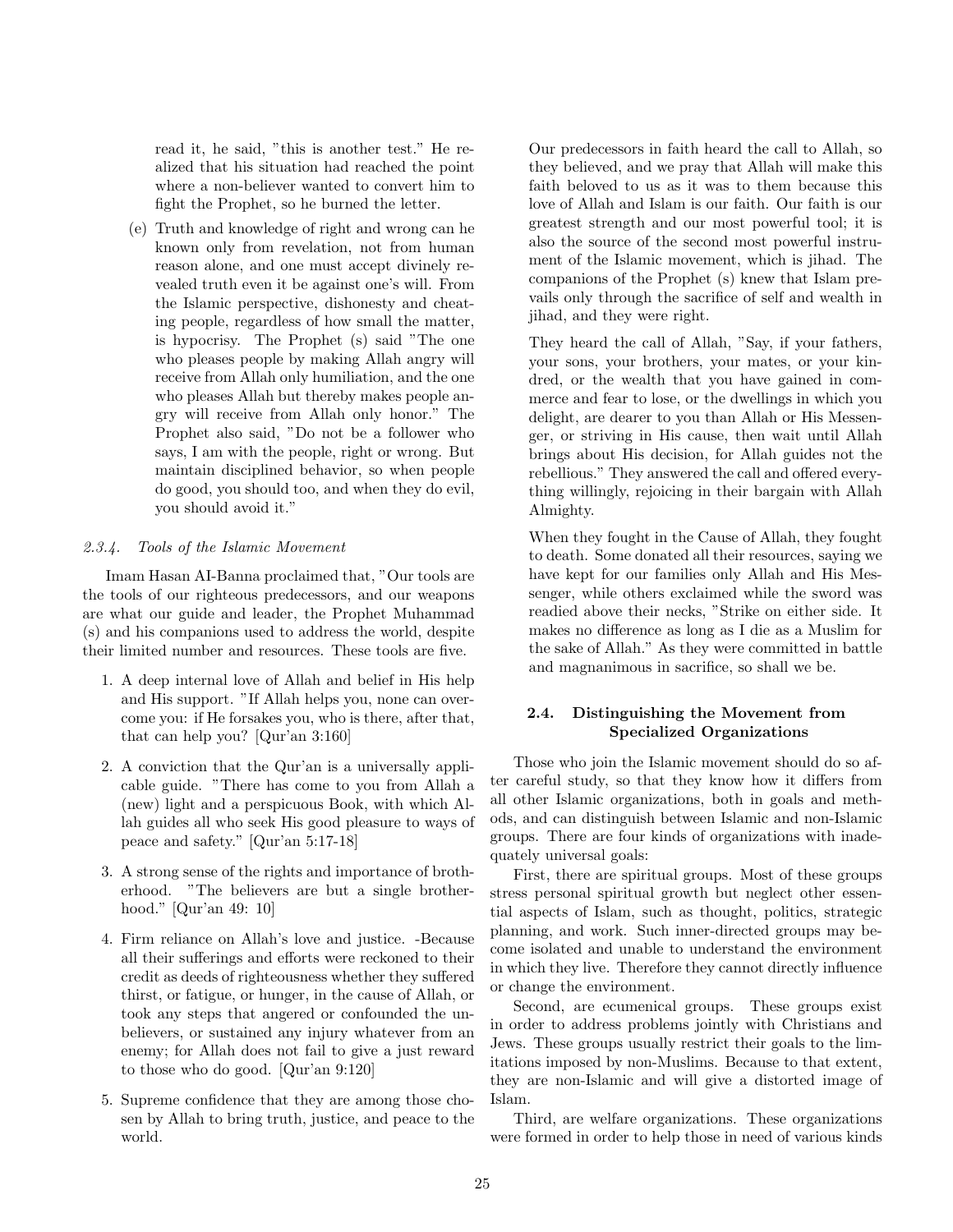of help, such as medical, financial, and shelter. Although they have done a good job in their fields - these jobs are required by Islam - they are restricted in their work to their goals. These groups cannot be considered as a movement of reformation, because their goals are not to establish an Islamic society nor to move forward to the Islamic way of life.

Fourth, are political movements. They may operate under the name of Islam, but they rarely base their work on the Islamic creed or principles. In some situations, these political movements, without hesitation, violate the principles of Islam. They justify this by claiming that they want to exhibit the flexibility of Islam or pursue the general good of the people. They rely on the non-believers and on man-made systems of government, and usually focus on insignificant matters of marginal value.

None of these four groups work for the real and comprehensive objective of Islam, which is to transform the jahili society into an Islamic community in order to save the world from the false gods of modernism rampant in Western civilization by building the human person, family, community, and government in the Islamic mold.

The work of all these organizations is deficient and incomplete. Some of these groups even condemn Islam, although, they claim to work under the name of Islam. The compartmentalization of being and action on which these groups are based give the erroneous impression that Islam is similarly based on such erroneous premises. This implies that man-made systems are acceptable, which will only prolong their life.

Any groups, no matter what their names are, in any country who work under the name of Islam, with a goal of preparing or establishing a complete change in all aspects of society are indeed the right groups to join because all of their work converges on a single understanding and on common goals and methods.

Imam Hasan AI-Banna clarified the characteristics of the group that best works for Islam by saying:

My brothers, you are not a welfare organization, nor a political party; you are not a limited-goals organization, but a new spirit that moves in the nerves of people. Your are the new light that will destroy the darkness of materialism. You are the voices that echo the message of Prophet Muhammad (s).

#### 2.5. The Nature of the Commitment

Every member of the Islamic movement must be committed, if it is to succeed. Commitment goes far beyond the formalities of filling out a membership form, registering one's name, and going back and forth to the headquarters to attend gatherings; but it has a deeper meaning which goes beyond formalities. Commitment must be based on a common philosophy of life, a common creed or aqidah, common hopes for the future and on coherent blending of thought, organization, and action.

# 2.5.1. The Creed (aqida)

The first task of a movement member is to absorb its aqidah (or ideology). The Islamic Movement, unlike some organizations, does not accept superficial submission to the leadership structure, because it would eventually destroy the organization itself.

Commitment to an Islamic Movement means being a committed Muslim, that is, to obey all of the commandments of Allah and hope for His mercy. This type of commitment can easily survive the death or loss of Movement leaders because the commitment has always been only to Allah. Only in this way the Islamic Movement becomes a permanent movement. Whoever worships Muhammad, may the blessings and peace of Allah be upon him, he should know that he is dead, but whoever worships Allah the Almighty, he should remember that He is alive and will never die. Allah, the Almighty, says:

Verily those who pledge their allegiance to you do no less than pledge their allegiance to Allah. The Hand of Allah is over their hands. Hence anyone who violates his oath, does so to the harm of his own soul, and if anyone fulfills whathe has covenanted with Allah, Allah will soon grant him a great reward. [Qur'an 48:10]

The Islamic Movement rejects any commitment undertaken only through enthusiasm. This is because Islam is a way of thought and life that contains a definite understanding about the universe, mankind, and daily life. Moreover working for Islam has the goal of establishing an Islamic way of life in society. This has to be done according to a clear understanding and careful ' planning. Therefore personal change based on faith and knowledge is the first requirement for committing oneself to an Islamic movement. This requirement must be thoroughly understood so that one will never look back once a commitment has been made to the Movement. Steadfastness in da'wah sufficient to guarantee one's permanent commitment to the Movement and to achieve its goals requires deep understanding and a true perception of what such commitment means. Those who fall or quit are those who committed themselves through enthusiasm or under outside pressure without understanding the purpose or appreciating the implications of their commitment.

The Islamic Movement also rejects any commitment based on self-interest, whereby this commitment is merely a stepping-stone to gain a particular goal, a material benefit or access to people.

True commitment encourages surrender and sacrifice, so that one's skills and efforts are always at the disposal of the Movement and Islam. Intention is very important, because committing oneself to the Islamic Movement is just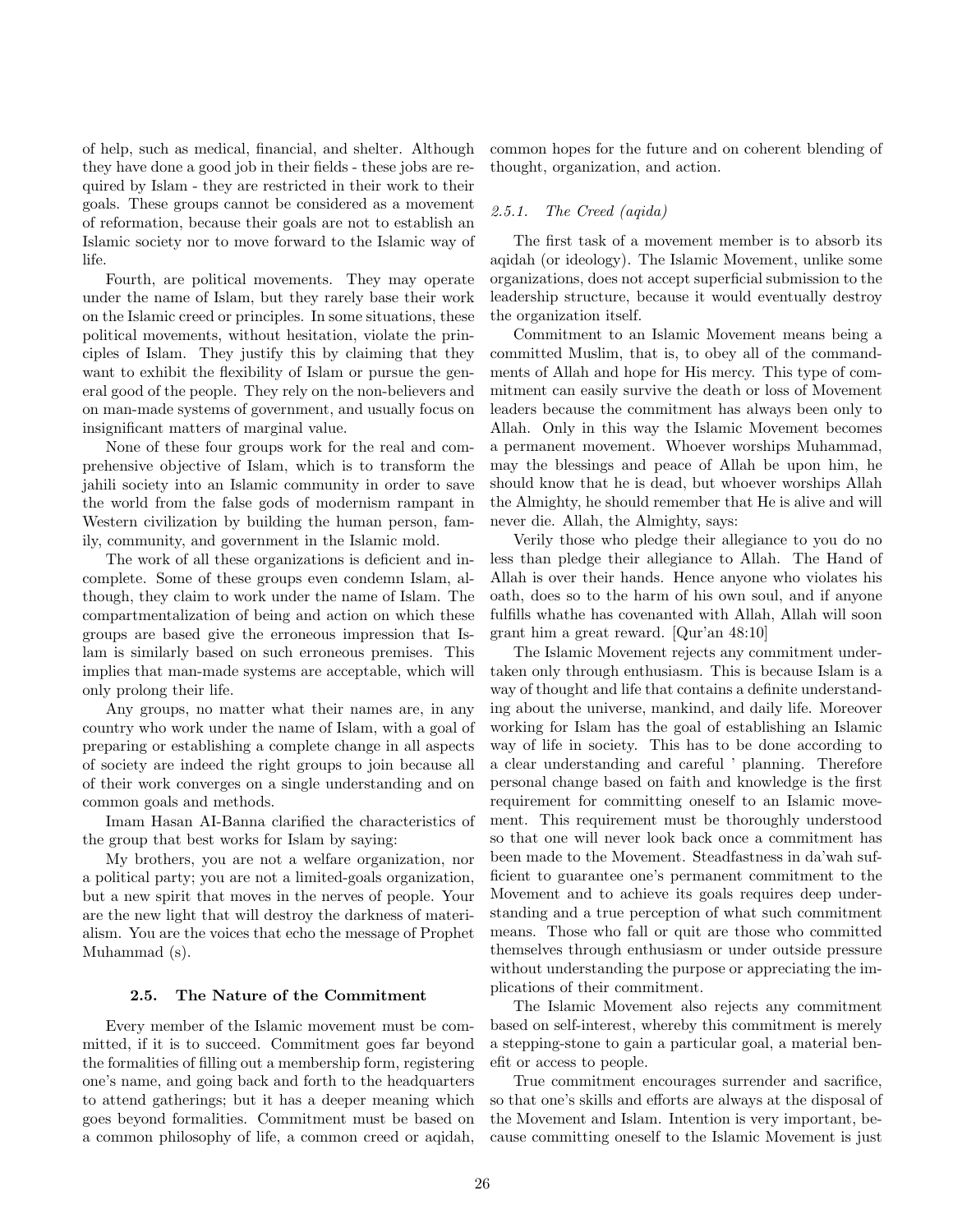another name for committing oneself to the cause of Islam itself. One's heart and self must be cleansed and purified from all self-interest. The Prophet (s), said:

Actions are judged only by intention and every man shall have only what be intended. Thus if one's migration was for Allah and His Messenger, one's migration will be for Allah and His Messenger, and if one's migration was to achieve some worldly benefit or to take some women in marriage, then ones migration is what he migrated for. [Bukhari and Muslims]

#### 2.5.2. Common Future

Commitment to the Movement requires also binding one's future to the future of the Movement. One's commitment must not he limited to a certain period or bounded by a certain situation, whereby one's commitment ends whenever the period expires or the situation changes. This would rule out any commitment to the Movement when one is young and single with the idea that one might quit when one becomes older or gets married or a commitment when one is poor or in difficulty but with the thought that one might quit when one becomes rich and has overcome one's difficulties; or "commitment" in time of peace but not during tribulations or hardship.

Commitment to the Movement must he a lasting one. Such a commitment ends only when one meets Allah in the Hereafter. About the early generations of Muslims the Qur'an says:

There are among men such as say, "We believe in Allah," but when they suffer affliction in the (cause of) Allah, they treat men's oppression as if it were the wrath of Allah! And if help comes (to you) from your Lord, they are sure to say, "We have (always) been with you!" Does not Allah know best all that is in the hearts. of all creation? And Allah most certainly, knows those who believe and as certainly those who are hypocrites. [Qur'an 29:10-11]

There are among men some who serve Allah, as it were, on the verge; if good befalls them, they are therewith well content, but if a trial comes to them they turn on their faces; they lose both this world and the Hereafter, which is a lose for all to see. [Qur'an 22:11]

How many of the Prophets fought (in the cause of Allah) and with them large bands of godly men? But they never lost heart if they met disaster in the way of Allah, nor did they weaken (in will), nor give in. And Allah loves those who are firm and steadfast. All that they said was, "Our Lord! forgive us our sins and anything we may have done that transgressed our duty; establish our feet firmly, and help us against those that resist Faith." And Allah gave them a reward in this world and the excellent reward of the Hereafter. For Allah loves those who do good. [Qur'an 3:146-8]

Da'wah demands commitment, work and continuous ji-

had with steadfastness, patience, and sacrifice. And all the votaries of falsehood are always opposed to it. Allah, the Almighty, says:

And we shall try you until We test those among you who strive their utmost and persevere in patience, and We shall try your reported (mettle). [Qur'an 47:31]

Those who are really committed to the Movement can be distinguished from others by their moral and social behavior, because they live according to the principles of Islam in all circumstances and they engage in the work for Islam only to win the pleasure of their Lord. These characteristics, however, emerge only through a long process of purification. Allah, the Almighty, says:

The scum disappears like froth cast out, while that which is for the good of mankind remains on the earth. Thus does Allah set forth parables. [Qur'an 13:17]

Tribulations and trials from Allah will distinguish good from the bad, and will screen and cleanse those who are qualified for being the true vicegerents (khulafah) of Allah in this world, which is an exalted status, and no other creature was found fit to receive. Allah, the Almighty, said:

If a wound has touched you, be sure a similar would has touched the others. Such days (of varying fortunes) We give to men and women by turns so that Allah may know those who believe and may take to Himself from your ranks martyr-witnesses (to truth). And Allah loves not those who do wrong. Allah's object also is to purge those who are true in faith and to deprive of blessing those who resist faith. [Qur'an 3:140-1]

Basically, the callers to Islam face two types of temptations. The first one they face in the form of luxuries, such as wealth, status, power, and popularity. Allah, the Almighty, said:

Fair in the eyes of men is the love of things they covet, women and sons, heaped-up hoards of gold and silver, horses branded (for blood and excellence), and (wealth) of cattle and well-tilled land. Such are the possessions of this world's life, but nearness to Allah is the best of all goals. Say, shall I give you glad tidings of things far better than those? For the God-conscious are Gardens in the presence of their Lord, with rivers flowing beneath; therein is their eternal home, with companions pure (and holy), and the good pleasure of Allah. For in Allah's sight are (all) His servants. [Qur'an 3:14-15]

The second one comes to them as adversity and hardship, threats, pressure, and torture. Many are imprisoned, tortured, and killed. Their activities are watched, and their means of livelihood blocked. In these situations, they must always be patient and steadfast until Allah gives them victory.

Men said to them, "a great army is gathering against you," and frightened them, but it only increased their faith. They said, "for us Allah suffices and He is best disposer of affairs." And they returned with grace and bounty from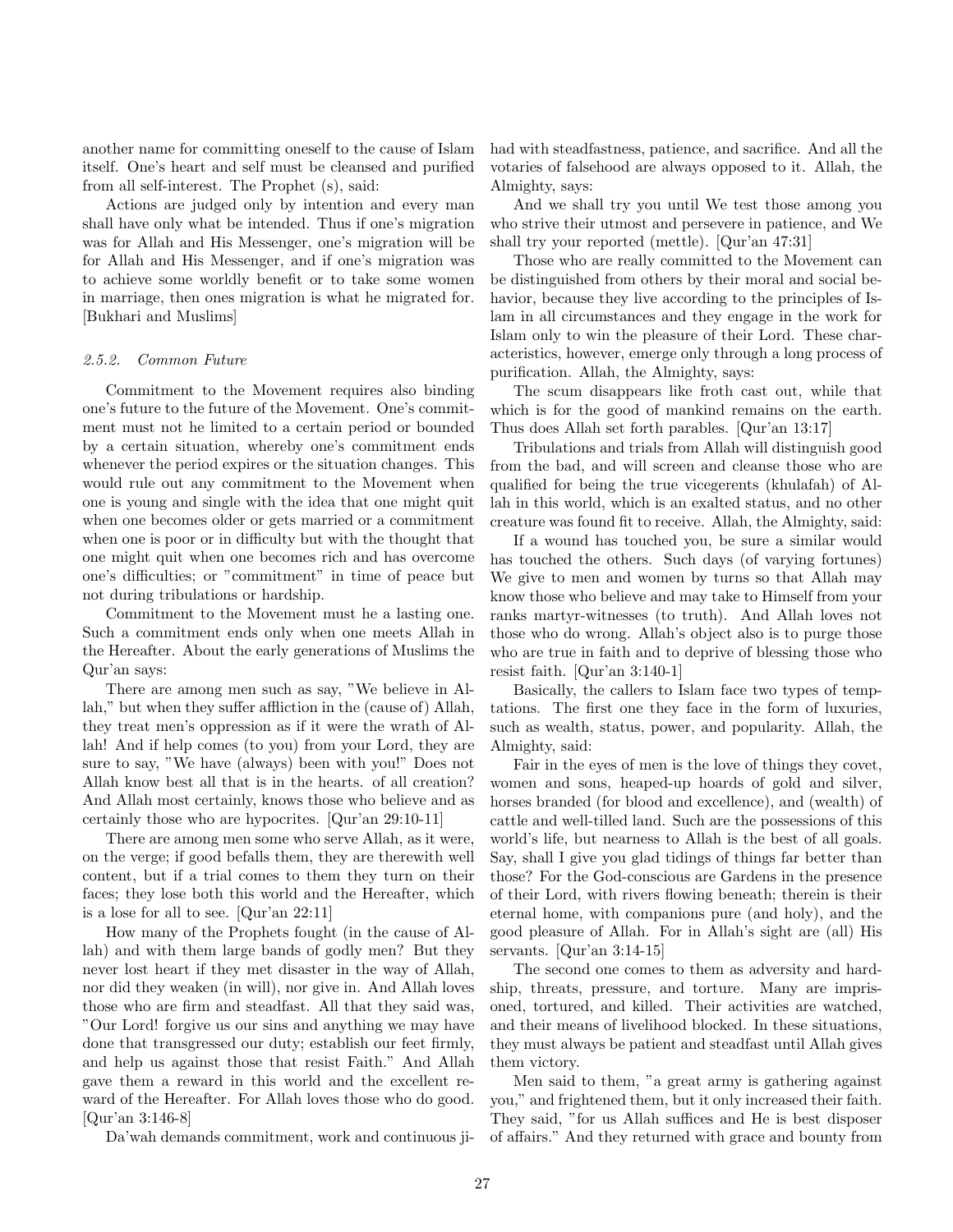Allah, and no harm ever touched them, for they followed the good pleasure of Allah, and Allah is the Lord of bounties unbounded. [Qur'an 3:173-4]

All these trials and temptations are a means of moral purification and improvement for the Muslim, just as fire is for rusty irons. Allah, the Almighty, says:

And we test you by evil and by good, by way of trial; to Us must you return. [Qur'an 21:35]

Imam Hasan AI-Banna says:

I want to make it clear to you that today our da'wah is still unknown. When people know and understand the objective of this da'wah, you will be hated and assailed by them. You will face a lot of difficulties and so you will be blocked. Only in this situation will you start to follow the way of true callers to Islam. Now you are unknown. You are in the stage of preparation to make da'wah and jihad required by Islam.

People's ignorance about Islam is one of the obstacles in your way. For instance, you will find that the so-called scholars of Islam will look down upon your understanding of Islam and will not support your jihad. Leaders, powercrazy people, and the like will never tolerate you. All kinds of leaders will together attack you and try to control your work. They will do anything to go against you and to put out the light of your da'wah. They will spread rumors about your da'wah by saying that it is deficient, deviant, and so forth. Allah the Almighty said: "Their intention is to extinguish Allah's light (by blowing) with their mouths, but Allah will complete (the revelation of) His light even though the unbelievers may detest (it)." (Qur'an 61:8).

No doubt, you will go through these tests. You will be apprehended, imprisoned, and exiled. All of your belongings will be taken, your jobs will be frozen, and your houses will be invaded. You might face these tribulations for quite a long period. Allah the Almighty said.. "Do men think that they will he left alone on saying, 'we believe,' and that they will not be tested?" (Qur'an 29:2).

But remember, after all of these tribulations, Allah has promised to help you and to reward those who strive to do good. Allah the Almighty said: "O you who believe shall I lead you to a bargain that will save you from a grievous penalty? That you believe in Allah and His Messenger and that you strive (your utmost) in the cause of Allah with your property and your persons, that will be the best for you if you but knew. He will forgive you your sins and admit you to Gardens beneath which rivers flow and to beautiful mansions in Gardens of Eternity; that is indeed the supreme achievement. And another (favor will He bestow) which you do love, namely, help from Allah and a speedy victory. So give glad tidings to the believers. O you who believe, be helpers of Allah, as said Jesus, the son of Mary, to the disciples, 'Who will be my helpers to (the work of) Allah?' The disciples said, 'We are Allah's helpers!' Then a portion of the Children of Israel believed

and a portion disbelieved, but we gave power to those who believed against their enemies and they became the ones that prevailed."(Qur'an 61:10-14). [See the discourse, Between the Past and Present, under the subheading "Obstacles in the Way."]

#### 2.6. Strategic Planning

The Islamic movement must be clear in its purpose, goals and strategies, and must distinguish them from subordinate objectives, courses of action and tactics.

#### 2.6.1. Clear Goals

Clarity of purpose in the Islamic Movement is a source of strength for the fully committed. This purposiveness and coherent goals structure avoids wasted or inefficient effort and permits all one's abilities and strength to focus on the most effective Islamic work.

From study of Islamic methodology and analysis of texts of the Qur'an and hadith, and Islamic history, it is clear that the purpose of Revelation is for mankind to serve Allah, the Almighty, both individually and collectively. Men and women should be the servants of Allah not only while praying in the mosques but in their daily lives while earning a living or doing business; not only during their fasting, but also while they are governing. Not only when they make supplications to Allah but also when they sit in judgement on others.

Allah, the Almighty, says:

I have created Jinns and men only that They may [know, worship, and] serve Me. [Qur'an 51:56]

In other words, Muslims in an Islamic Movement are the true servants of Allah and their obedience is only to Allah, the Almighty, in all matters of life. It encompasses not only religious affairs but also worldly affairs. This is because Islam teaches its followers that there is no segregation or separation between religion and worldly affairs. Islam rejects the idea of secularism which is based on separation of religion and state in accordance with the superficial understanding of the supposed statement of the Prophet Jesus, peace be upon him, -Render unto Caesar what is Caesar's and unto God what is God's, which is translated into the idea that religion is for God (Allah) and the state is for everyone. The servitude of man means that he must reject all manmade philosophies and systems that by nature lead mankind to submit to the false gods of materialism.

Islam rejects totally all of these paradigms, systems and methods because:

1. It is clear that they transgress against Allah's rights and rules. Allah, the Almighty, says:

The Command Rests with none but Allah. [Qur'an 6:57]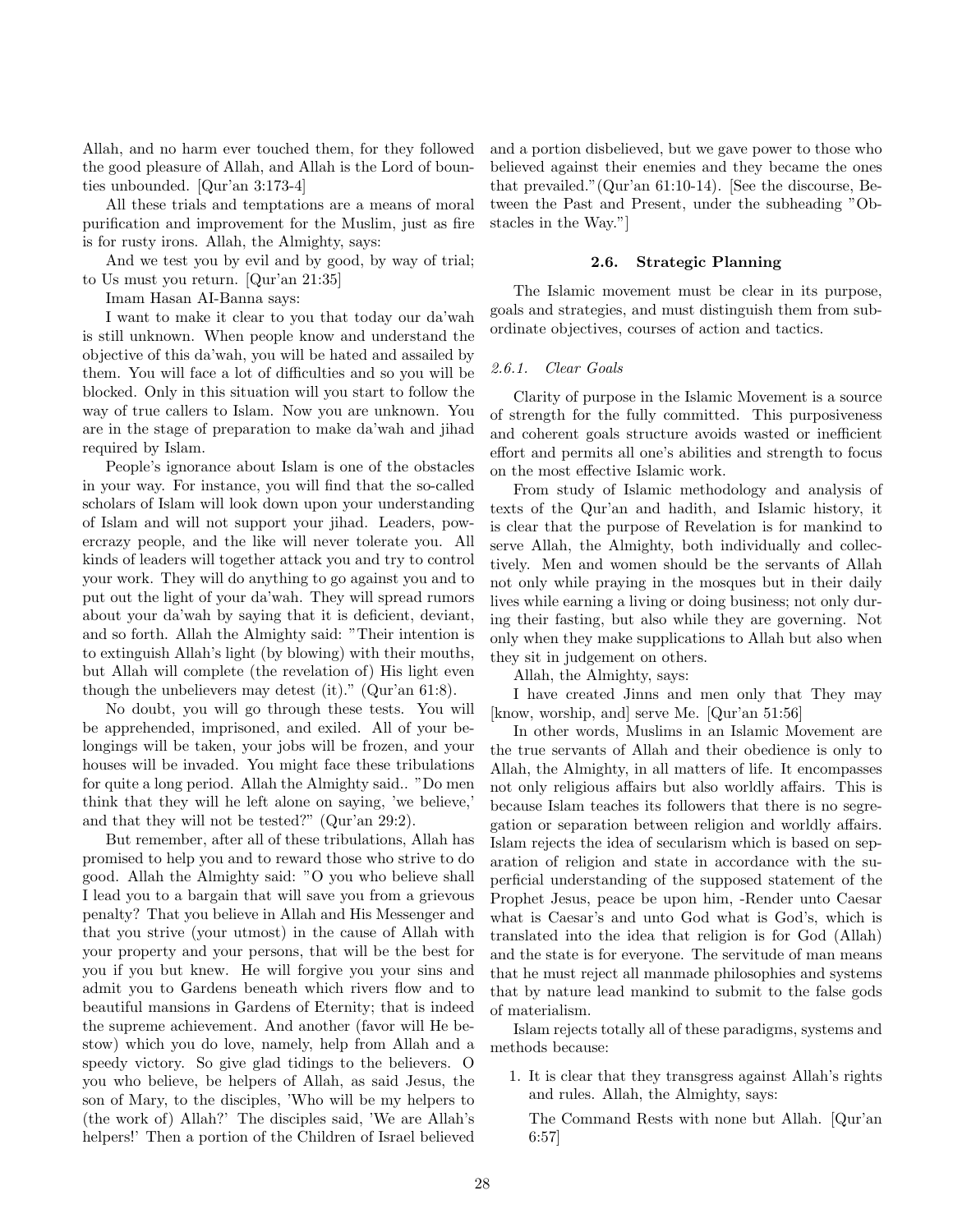2. All such man-made concepts and practices cause weakness and failure. Therefore they are unable to bring out the true nature of mankind in the trials of life. Allah, the Almighty, says:

Is then He Who creates like one that creates not? Will you not receive admonition? [Qur'an 16:17]

# 2.6.2. Clear Methods

Working for Islam means to establish Allah's rule on this earth, which means replacing man-made laws and systems of governance and problem-solving. Allah's rule is complete and comprehensive consisting of the greatness of its creed, the beauty of its moral teachings and the universal laws and methods that provide detailed guidance for every practical situation in life.

Since our ultimate goal is to replace the un-Islamic system with a total Islamic one, every effort that does not contribute toward achieving the goal of destroying the un-Islamic system is useless and will only prolong evil. Allah, the Almighty, says:

Now then, for that (reason), call (them to the Faith), and stand steadfast as you are commanded, and do not follow their vain desires. [Qur'an 26:15]

The method of work must be determined entirely by this overriding goal, because Islam has been revealed for the purpose of achieving this same goal. This method of work is clear from the path the Prophet (s) chose, to reach this goal.

The Islamic method used for this ultimate goal gives depth of meaning to our work. The Islamic Movement wants to bring all people to a state of total submission to Allah, the Almighty, in their practice, their interactions, their political and economic systems, their laws, -in every aspect of their lives.

Fundamental transformation of society requires actions that can change it at its very roots. The Islamic Movement therefore must reject every cosmetic act or process of putting band-aids on the wounds of the fundamentally flawed societies of materialism. The Islamic Movement must reject un-Islamic methods and refuse to coexist with any man-made ideologies.

As to its method four things are critical to the Movement's Success. It must be:

## 1. Comprehensive

The scope and focus of all Movement work should include four elements in order to be comprehensive. These are implementation of thought and political strategy, organization and tactical planning, human preparation, and the manpower and weapons. These elements should be separated from each other, because they are complementary and mutually reinforcing in every effort to pursue the ultimate goal. Allah, the Almighty, says:

And fight them until persecution is no more and religion is all for Allah. [Qur'an 8:39]

2. Universal

The Movement must be universal in its planning, organization, and implementation, in the sense that it is active everywhere, in every country and throughout every society. Islam is a universal system of thought and action. It goes beyond the boundaries of country, nationality, family, and language. This system is unique in the sense that it covers all aspects of thought and governance, with the flexibility essential for effective implementation. This has made Islam the only system capable of offering solutions to the problems of life wherever or whenever they may arise.

The universality of Islamic teachings can be seen through the development of an Islamic community that reaches out to a great portion of the world, and preserves the beliefs, values and methods of effective action.

The universality of the Islamic work is essential and obligatory because our major problems are now global and interrelated. Therefore the Islamic Movement must be universal in its thinking, ideology, direction, and strength. All local problems have some universal characteristics and links with the broader external world.

Therefore those who work for Islam must free themselves from thinking only about their local problem or from a local frame of reference.

Duties and responsibilities of the Islamic movement are not limited to finding or providing solutions to the myriad of problems that arise in un-Islamic societies, e.g., in education, the mass media, food, clothing, politics, and economics. Islamic movements should get involved in these issues, but their involvement should focus on exposing the falsehood and the evil and the destruction caused by un-Islamic systems. This focus will undercut any efforts by un-Islamic rulers to exploit these issues in order to retain or consolidate their power.

As an example, the Islamic movement should address the issue of inflation by identifying it as a natural result of monopoly capitalism, whose leaders can benefit from inflation to further narrow the ownership of the nation's wealth. Hence, the Islamic movement must explain to the public that property ownership in the means of production must be widely held in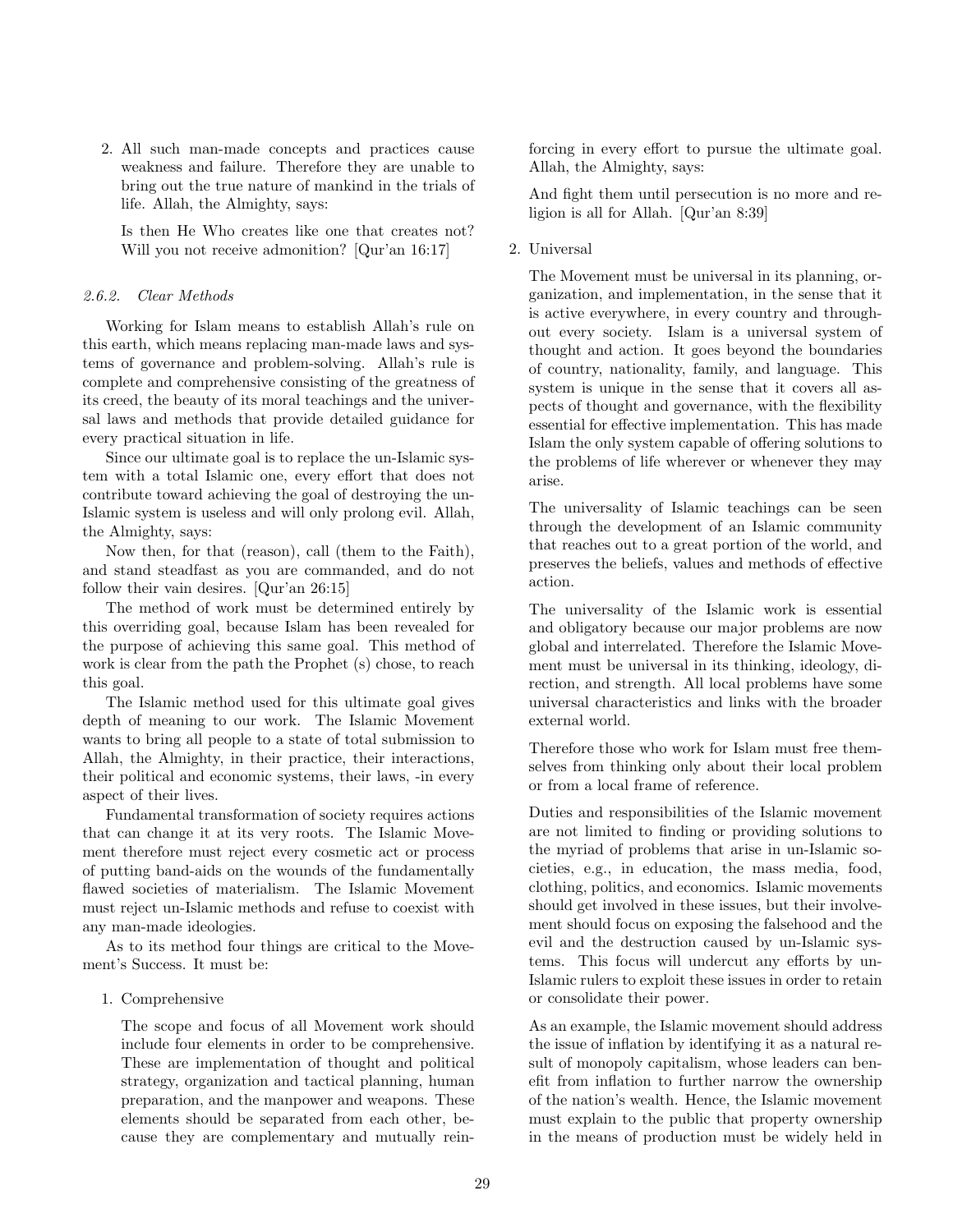order to be Islamic and that Islam is the only system of thought that recognizes the man's right of property ownership as the core of economic and social justice. The Islamic movement should not work together helping an un-Islamic system solve its problems without addressing their underlying causes, because cooperation in alleviating the effects of injustice only prolongs the power of an unjust system.

In addressing the Palestinian problems and all its injustices, the Islamic movement should point out the failure of all un-Islamic systems that have attempted to govern Palestine. These un-Islamic systems have failed to instill in the people the spirit and the feeling of struggling in the path of Allah and have failed to free the land that has been usurped by transgressors. The Islamic movement should also build the belief, trust and pride in Islam as the only method capable of preparing and molding the ummah to face with fortitude any difficulties in the struggle of justice.

3. Faithful to the Way of the Prophet

The Islamic movement should rely only on the methods the Prophet Muhammad (s) used, to achieve Islamic goals. In this regard we must remember that his methodology is the only correct way to move forward. The Prophet's life-example shows the right techniques of preaching, public relations, and working with people; it is a perfect model for confronting and defeating forces of ignorance (jahiliyyah).

The life of the Prophet Muhammad (s), brings out four principles as the foundation of all our Islamic work:

First, at the very beginning, the declaration of submission to Allah. Allah, the Almighty, says:

In order that Allah may separate the impure from the pure. [Qur'an 8:37]

This declaration was revealed to the Prophet Muhammad (s), in many ways, all calling mankind to worship only Allah, in his sublimity, and divinity, in every aspect of life.

Even though the Prophet (s) and his companions suffered various kinds of torture, but they never gave up and did not take the easy way out in practicing their beliefs and calling people to believe the Message and basic truths for which they struggled. Allah, taught the Prophet declare:

Say: O you that reject Faith! I worship not what you worship, nor will you ,N,orship what I worship. And I will not worship what you have been wont to worship, nor will you worship what I worship. To you be your way, and to me mine. [Qur'an 109:1-6]

Say, The Truth is from your Lord: let him who will believe, and let him who will, reject (it). [Qur'an 18:29]

Second, the formation and mobilization of a group of people bound together by belief and faith in Allah, the Almighty, who obey the organization and its leadership and who perform their responsibilities with the guidance of Allah. Such a group is not diverted from the goals by the decision-making process nor by small matters and trivial problems. Rather they are more concerned with working and preparing themselves to achieve the goal of Islam in their allocation of time and effort. Their commitment to the future of Islam overcomes their own personal interests, as it did for those of Darul Arqam bin AI-Arqam, whose faith was firm, and for all the Companions of the Prophet, peace be upon him, who sacrificed in jihad in the Battles of Badr, Qadisiah, and Yarmuk.

The history of the first generation, prepared and groomed by Muhammad, peace be upon him, is filled with this kind of countless brave and fearless heroes. Through this generation, Allah opened the doors for the Message of Islam. They are our forefathers [in Islam], so let us be like them.

Third, carefully prepared all-out effort against the forces of ignorance. The Prophet (s), exercised such care because he knew that the central Islamic goal is to totally change all aspects of human life, especially thought and belief, the way of life, and the system of governance. This form of confrontation requires pioneers, who are strong in faith, well prepared, capable of carrying out their responsibilities, and ready for the greatest sacrifices in pursuing the great Islamic goal.

Therefore the preparation has to be comprehensive and complete, encompassing worship and education in ways of thinking and knowledge, organization and planning, and training for jibad, both spiritual and physical. All of this preparation must be carried out according to priorities, based on the quantitative, qualitative and urgent needs of the particular stage.

4. Materially Strong

A successful revolutionary movement requires a balance of material and non-material strength. Neglect of either leads to extremism, and extremism is strongly condemned in Islam.

Imam Hasan AI-Banna explained the role of material strength in the strategy of the Islamic movement as follows: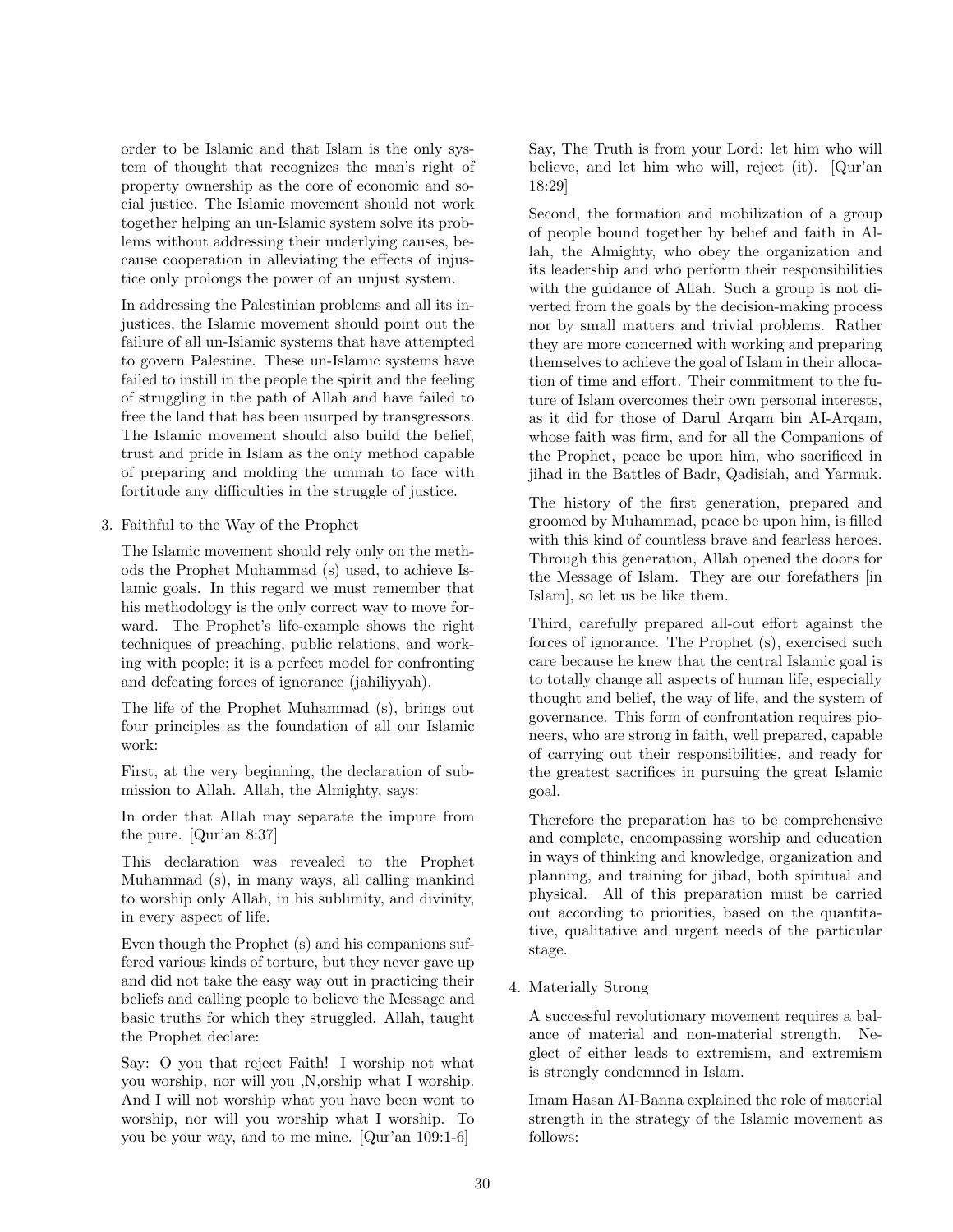Many people ask, "Does the Islamic movement plan to use its strength in achieving its goal?" "Does the Islamic movement have in mind a comprehensive or a complete revolution to replace the ruling system and other social systems that exist today?" Since I do not want to allow these questioners to continue in their state of confusion, I want to use this opportunity to answer those questions thoroughly and clearly.

#### The Qur'an says:

Against them make ready your strength to the utmost of your power, including steeds of war, to strike terror into [the hearts of] the enemies, of God and your enemies. [Qur'an 8:60]

The Prophet, peace be upon him, said: A strong believer is better and more loved by Allah than the weak believer.

Prayer for strength and the courage to use it is common in Islamic prayer. Thus, the Prophet (s), prayed for the strength of total concentration and calmness, and taught this prayer to his Companions:

Oh Allah, Oh my God, I seek refuge from you from the feeling of depression; I seek refuge from You from the feeling of cowardliness and stinginess, I seek refuge from you from the burden of debt and from suppression by those in power.

Our slogan is "strength in everything." Therefore, the Muslim Brotherhood must work from and with this strength.

The Islamic movement must be mature in its thinking and far sighted in its vision, so it will not be influenced by undue enthusiasm for the insignificant objectives of the shortsighted. We know that the most important strength is our faith and belief, followed in order by, the strength of togetherness, and the strength of manpower and weapons. No group can be strong without values. An organization or group with superficial strength in manpower and weapons, but disorganized or weak in faith, will lead itself to destruction.

Should the use of force he the initial solution or only if necessary, the choice of last resort in a final stage? How does one identify and evaluate the good or had results of the use or non-use of force in each stage of the systemic revolution to which all Muslims are called? The Islamic Movement should consider these questions carefully.

## 2.7. The Requirements of Bai'ah and Brotherhood

Every Muslim has the ability to help the Islamic movement in its course of Islamic work, but only by disciplining himself or herself as a member of the movement in the characteristics described in previous chapters of this book. This character-building can also be accomplished simply by experiencing the hardships faced by the Muslim community and other communities in society. Constructive action requires the members of the movement to rise above these hardships by understanding their causes and putting faith in the power of Islam (submission to Allah) to save mankind. Men and women can be asset to the Islamic Movement only when they have developed a balanced personality, i.e. developed a high level of humanity and internalized the rules of good character, so that they can submit fully to the principles and laws of Islam throughout their lives.

## 2.7.1. Quality Over Quantity

The first requirement is quality. Naturally the Islamic Movement will strive to increase its membership through every way acceptable in Islamic law (shari'ab). But, these ways exclude any effort to recruit members without considering the required conditions of membership, because the quality of the movement is more important than its quantity. The movement must expend much time and energy helping each new member fit into the movement so that he or she can start carrying the load of the movement's duties and responsibilities. The movement can not bear the burden of unproductive or even counterproductive members for long, because this would threaten its very survival. Allah, the Almighty, has said:

And on the of Day of Hunain, behold your great number elated you, but they availed you naught, for the land, despite all its vastness, did constrain you, and you turned back in retreat. [ ]

Large numbers are not decisively important. Priority should be given to those who really fear Allah, the Almighty, and are steadfast and submit totally in pursuing the truth. in certain situations, large numbers can even lead to defeat. When some of the people involved in the movement do not understand the truths of Islam or are not steadfast in observing its teaching, they may become unruly and clamorous during times of hardship, and in the midst of battle they may panic and suffer defeat in jihad.

The Movement therefore should evaluate and categorize every member, so that it can correctly assess his or her true strengths and design a developmental program tailormade for each person. This does not mean that some members will be ignored as not worth anybody else's time, but rather that the Movement may provide sufficient awareness training and education until every member becomes steadfast and reliable.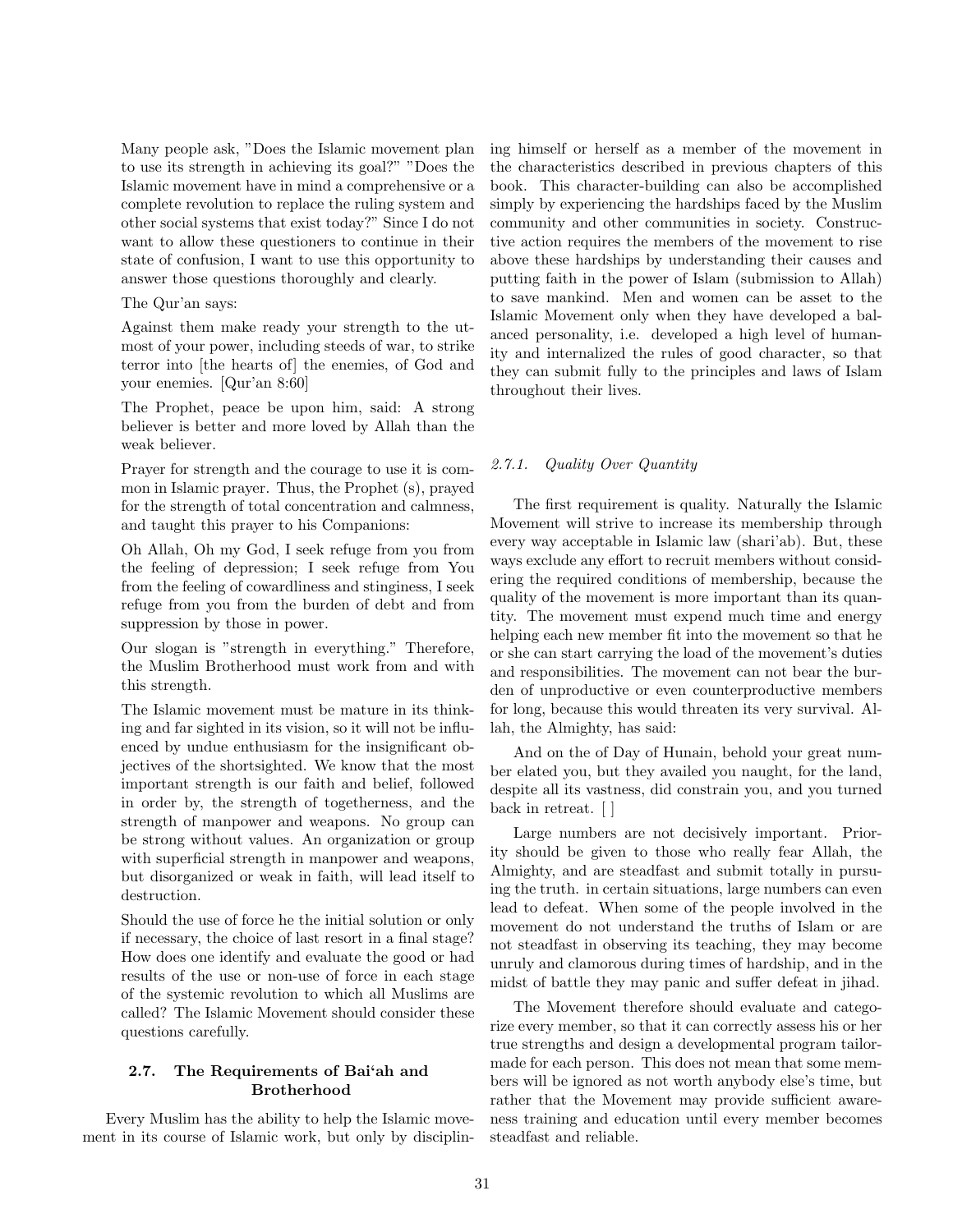#### 2.7.2. Bai'ah and Shari'ah

Bai'ah means taking an oath of loyalty. Whoever makes bai'ah agrees to submit his entire life to the leader and the ummah. He will not act against the leader in agreed matters, and will be loyal to him in every action, regardless of his personal likes or dislikes.

Bai'ah is a tradition of the Prophet (s), such as the first and second bai'atal 'Aqabah and the bai'ah ar-ridwan . This kind of bai'ah was taken regularly after the death of the Prophet (s), whereby the Muslims pledged their loyalty to the leaders of the Muslim community.

Bukhari narrated from junadah ibn Abi Umaiyah who said that Ubadah ibn Shamit said: "The Prophet (s) called us, and we gave bai'ah to him. He asked us to promise, among other things, to obey in specific matters, whether we like it or not, and whether in happiness or hardship, and not to give priority to ourselves, and not to go against the orders of authority unless we see that they are clearly against Allah's rules and we have clear witness."

In his book, Fi al Din al Khair, Sadiq Hasan Khan writes, "This hadith evidences that it was a sunnah to ask the Companions to give bai'ah, and similarly the bai'ah given by the Companions was also a sunnah. To fulfill a bai'ah is a must (wajib) and to violate it is a sin (ma'asia).

In interpreting this hadith, Ibn Hajar said: "The words 'whether we like it or not,' refer to the situations where we are able to do something asked of us." Ad-Daudi said "It refers to something we hate." Ibn At-Tin said, "The obvious meaning concerns times of laziness and hardship." Ibn al-jauzi al Makki then said, "We should not oppose a Muslim government even though the government is cruel until it is clear that it is kufr (not Islam)."

We must obey the Islamic government in every legitimate matter, whether we like it or not, except when we are asked to commit sins. Only in this situation is it permissible to disobey the government. An honest person should be able to conclude from the above that it is a requirement for him to obey the leader.

#### 2.7.3. Loyalty And Shari'ah Law

Loyalty includes obedience to legitimate orders and responsiveness to every request. When loyalty is not observed, there will be iniquity, oppression and persecution. The early signs of these may not be visible to a believer, and so he may feel that nothing is wrong. Therefore he must be careful not to let his speech or action become a source of trial (fitnah) for others and for himself.

Loyalty is a must so long as it is not sinful or an occasion of sin. Allah, the Almighty, has said:

O you who believe! Obey Allah and obey His Messenger and those charged with authority among you. If you differ in anything among yourselves, refer it to Allah and

His Messenger if you do believe in Allah and the Last Day. This is the best [for you] and best in the end. [Qur'an 4:59]

It is narrated from Abu Hurairah that the Prophet (s), said:

Those who obey me obey Allah, the Almighty. Those who disobey me disobey Allah, the Almighty. Those who obey my leader obey me and those who disobey my leader disobey me.

Bukhari related a hadith from Anas ibn Malik in which Anas said that the Prophet (s), said:

Listen and obey even though your leader is a slave from Ethiopia.

Bukhari also has recorded a hadith from Ibn Abbas that the Prophet (s), said:

Those who dislike something their leader does, must be patient with him because anyone who leaves the jama'ah (community) and later dies in that condition, he dies in jahiliyyah.

From Abdullah ibn'Umar, Bukhari relates that the Prophet (s), said:

To listen and obey is a must for every Muslim in every matter whether he likes it or not. But if he is asked to commit sin, then he is not under obligation to listen and obey.

Bukhari also narrated that 'Umar AI Khattab said:

There were many people during the time of the Prophet (s), who were punished on the evidence of Revelation. Now there is no more Revelation. We will punish you for what you do. Those who do good deeds, we will protect and trust them, for we have no right to assert what they intend to do. Allah, the Almighty, will judge intent, which is a matter of one's heart. Those who show bad deeds to us, we will not protect or trust, even though they might claim to have a good intention.

#### 2.7.4. The Principles of Bai'ah

Involvement in the Islamic Movement means direct involvement in Islam. It also means a new compact or covenant with Allah, the Almighty, wherein one is committed to make jihad for the sake of Allah, the Almighty. Defining the principles of bai'ah, Imam Hasan AI Banna said:

Our principles of bai'ah are ten: understanding, sincerity, ibadah (worship), jihad (struggle), sacrifice, obedience, perseverance, integrity, brotherhood, and trust.

1. Understanding

The first principle of Islamic bai'ah is the clear understanding that the philosophy of life, or ideology of the Islamic Movement is a purely Islamic ideology. This philosophy of life contains the following twenty sub-principles: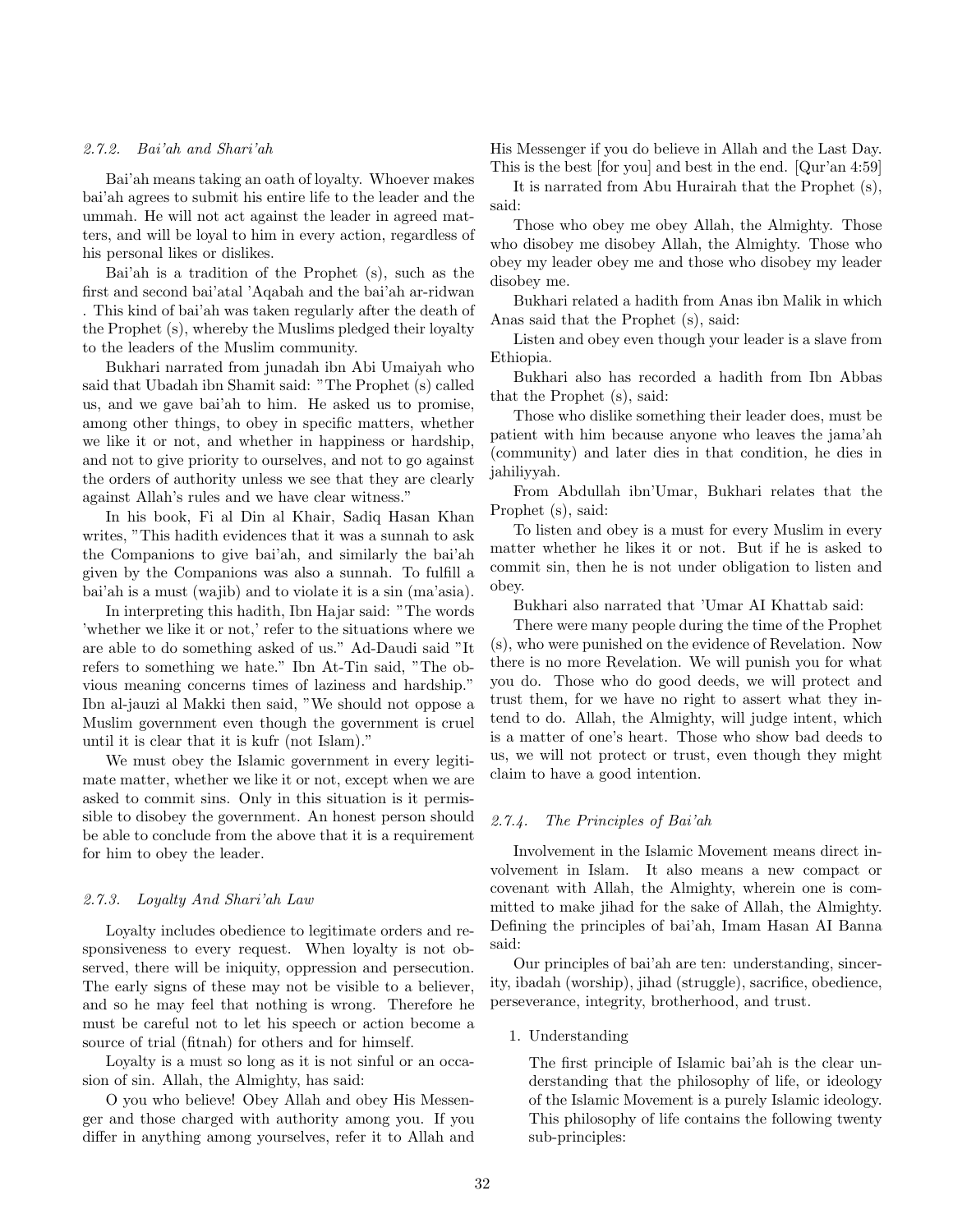- (a) Islam is a complete system and covers all aspects of life.
- (b) The Qur'an and the sunnah of the Prophet (s), are the ultimate sources of reference for all Muslims.
- (c) True faith, acceptable worship, and striving for the cause of Allah, the Almighty, are the lights and sweetness given by Allah, the Almighty, to those He chooses. Mystical enlightenment (kashf), dreams, inspiration (ilham), and various other illusions, can not serve as proofs if these are against the teachings of the Islam and shari'ah.
- (d) Talismans, charms, palm reading, fortune telling, and horoscopes, as well as everything related, are practices contrary to Islam. They must be fought, including talismans and charms inscribed with verses of the Qur'an such as those compiled by Imam Hasan AI Banna, in his AIma'thurat.
- (e) The opinions of a leader or his deputies concerning matters of public welfare (maslaha mursalah) can be acceptable if they are not in conflict with the principles of Islamic shari'ah.
- (f) The sayings of any person other than the Prophet (s), may be either accepted or rejected on its merits.
- (g) A Muslim whose knowledge has not reached a level of discernment sufficient to understand the reasoning behind various rules of Islamic law must follow one of the four most authoritative leaders of the Islamic law - Malik, Ahmad ibn Hanbal, Abu Hanifah, and Shaf'i.
- (h) Differences of opinion in minor matters of law or details of regulations should not be a reason for causing disunity in the Muslim community.
- (i) To discuss theoretical issues and problems that do not benefit one' s practical life, can be categorized as unduly burdensome and is forbidden by the shari'ah.
- (j) To know Allah, the Almighty, to believe in Him and not to admit any rivals to Him, constitutes the core of the Islamic creed. The verses of the Qur'an and ahadith from the Prophet (s) about the attributes of Allah must be accepted without trying unduly to put on them false interpretation, because their true meaning is beyond human experience and comprehension.
- (k) All innovations (bid'ah) in the din of Allah that are baseless and have support from the Qur'an or hadith should be countered in a most intelligent way.
- (l) Committing bid'ah by deliberately adding or leaving out something from formal worship is a minor problem in Islamic law.
- (m) Making supplication (dua) to Allah through an intermediary (tawasul), such as a saint, is also a relatively minor problem of fiqh (Islamic law); it is not a problem of creed or aqidah.
- (n) Visiting graves is a sunnah of the Prophet (s), as long as it according to his practice and teachings.
- (o) To love and respect pious people because of their piety is a legitimate form of developing closeness to Allah.
- (p) Wrong custom cannot legitimize bid'ah or alter the meaning of the shari'ah.
- (q) Faith is the basis of worship. Worshipping internally with the mind and heart is better than worshipping externally through the body, but Islam requires both forms of worship for balance and perfection.
- (r) Islam liberates the mind and encourages people to observe, analyze and understand the universe as a means to advance them in knowledge and wisdom, because Islam welcomes all useful things.
- (s) Human opinion and the shari'ah may legitimately differ, but not on indubitable matters. In such cases positive assertions of law will take precedence over individual opinion. Dubious matters should be interpreted to conform with indubitable truths. Where a person's opinion differs with the shari'ah, the shari'ah must be followed until the correctness of the person's opinion is either proven or disproven.
- (t) A Muslim should never be deliberately designated as a kafir (an infidel), even though he or she is a sinner, unless he or she should admit to being an unbeliever or act in a way that can not be interpreted as anything other than kufr.
- 2. Sincerity

Every Muslim should aspire only to please Allah in every aspect of his life, whether in word, action, or jihad. He should not look for self-interest, respect, prestige, or title, because a Muslim believes in an ideology and a creed; he is not a fortune-hunter who merely seeks worldly gains.

3. Worship Through Action (Ibadah)

The meaning of ibadah is to perfect oneself, to build a Muslim family, educate the community, liberate the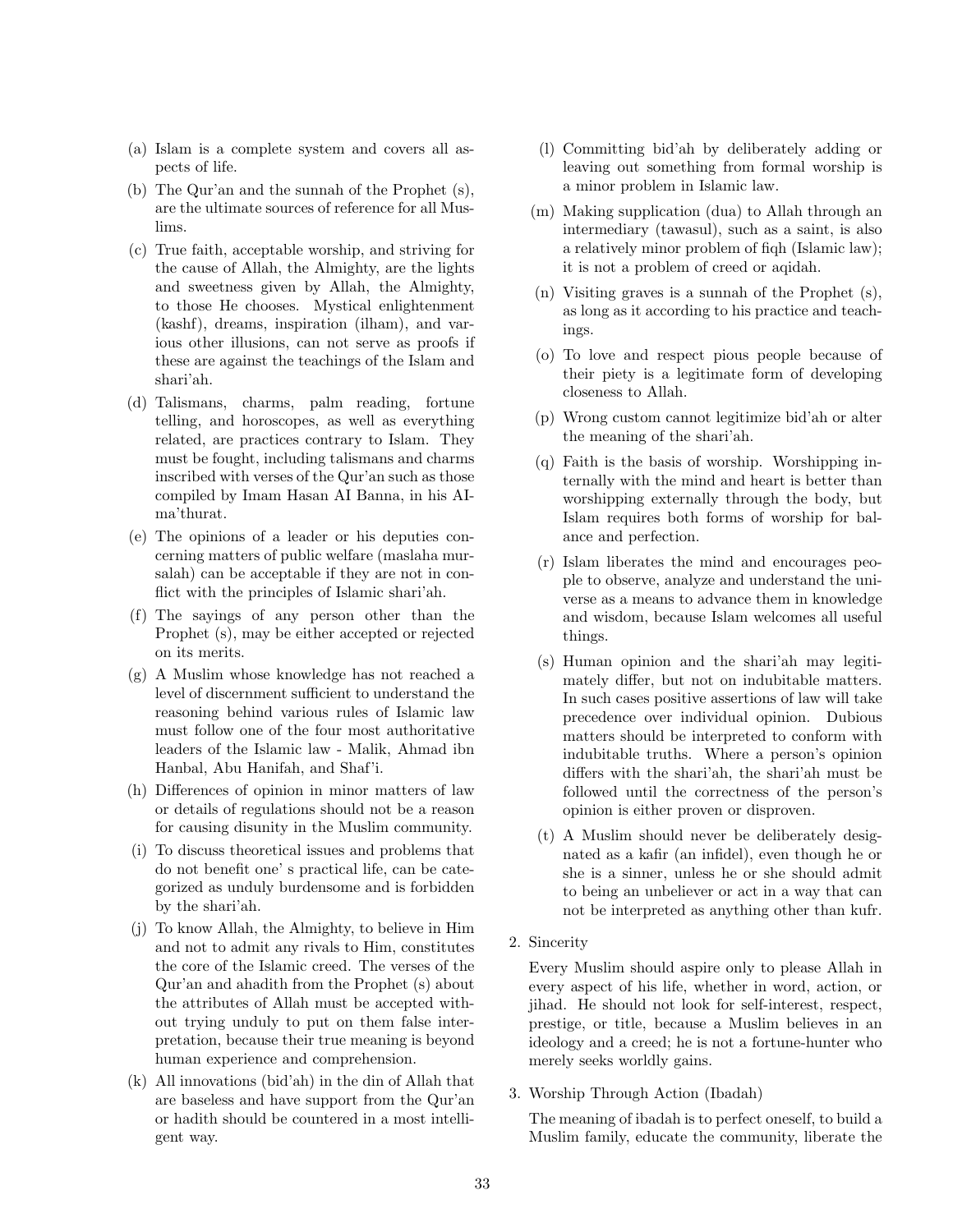Muslim nation, correct a ruler until he follows Islam, regain the respect and influence of the Muslim ummah in the world community, and provide leadership by propagating the message of Islam to the ends of the earth until no trials and barriers are left, and all mankind willingly submits to its Creator, Allah.

## 4. Jihad

Jihad is a continuous struggle that will last till the Day of Judgement. Failure to engage in jihad or to have no intention for it is a sure sign of jahiliyyah, as the Prophet (s), said:

Those who die and never went to war (in the cause of Allah), nor had the intention of doing so, will die as in the state of jahiliyyah (ignorance).

#### 5. Sacrifice

Sacrifice for a Muslim means to sacrifice life, wealth, time, and everything in life for the sake of reaching his ultimate goal.

## 6. Obedience

Obedience for a Muslim means to obey every command and implement it whether in time of happiness or hardship, and whether one likes it or not.

7. Perseverance

A Muslim must always worship Allah and wage jihad until death in order to reach his ultimate goal, although the goal is invisible and it takes a long time to achieve. Therefore the steadfast Muslim will achieve this goal either through a lifetime of effort or through sudden death as a martyr.

## 8. Integrity

This means to be true to one's self, and honest in one's thinking, to do one believes, and to refuse to compromise with what is false, whether a system or an ideology, for Islam is the most comprehensive and perfect truth. In the words of the Qur'an,

(Our religion is) the baptism of Allah! And who can baptize better than Allah?

## 9. Brotherhood

Brotherhood is to unite one's soul and spirit with one's faith and beliefs.

## 10. Trust

Trust and confidence in competence, sincerity, and ability of leadership inspire feelings of love, appreciation, honor, and obedience.

## 2.7.5. The Responsibilities Of A Muslim Brother / Sister

In his Educational Discourse, Imam Hasan AI Banna outlined more than thirty responsibilities of a member of an Islamic movement. These responsibilities are obligations to himself or herself, family, and community. He said:

My honest brothers [and sisters], your pledge (bai'ah) requires you to carry out the following duties. Once you have done so, you will be strong and hard as a rock.

Recite the Qur'an, at least a juz (1/30 of the Qur'an) daily. You should finish a reading of the whole Qur'an in no more than a month and no less than three days.

Improve your Qur'anic recitation by listening to good reciters and taking lessons in recitation. Set aside some time to study the life-history of the Prophet (sirah), and the history of Muslims. You should read a lot of books, but a Humatul Islam is a must. Also, you should read a lot of ahadith and memorize at least forty, if possible, from the collection of Imam AI-Nawawi. Last but not least, you should study the basics of Islamic faith (aqidah), Islamic law (fiqh) and its branches.

Have a medical check-up regularly and have a doctor check any ailment. You should take care of your strength and refrain from anything that will harm your body.

Avoid excessive use of coffee, tea and other caffinated drinks, and abstain from smoking.

Practice cleanliness in every aspect of your life, e.g., house, clothing, food, body, and work place. As a matter of fact, Islam has been built on cleanliness.

Speak the truth and never lie even once.

Fulfill your promises and commitments and do not resort to lame excuses.

Be brave and wise. Bravery requires one to talk frankly about what is true and right, to keep secrets, to admit one's faults, to be aware of oneself, and to keep oneself from getting angry.

Be serious but your seriousness should not stop you from enjoying jokes and laughing.

Be modest, careful, and sensitive to good and bad things by expressing your happiness when experiencing good and gratitude when encountering bad. You should ask for a less prominent position, although you deserve or have a higher one.

Be fair in judging according to sound evidence. Your anger should not make you ignore the good in others and your blessings should not make you forget the bad in others. You should speak the truth even to yourself and to your closest friends, even though it may be painful to do so.

Be active in community service. You should be happy when you have a chance to help others by visiting a sick person, helping the needy, and offering charity.

Exhibit sympathy, generosity, and forgiveness. You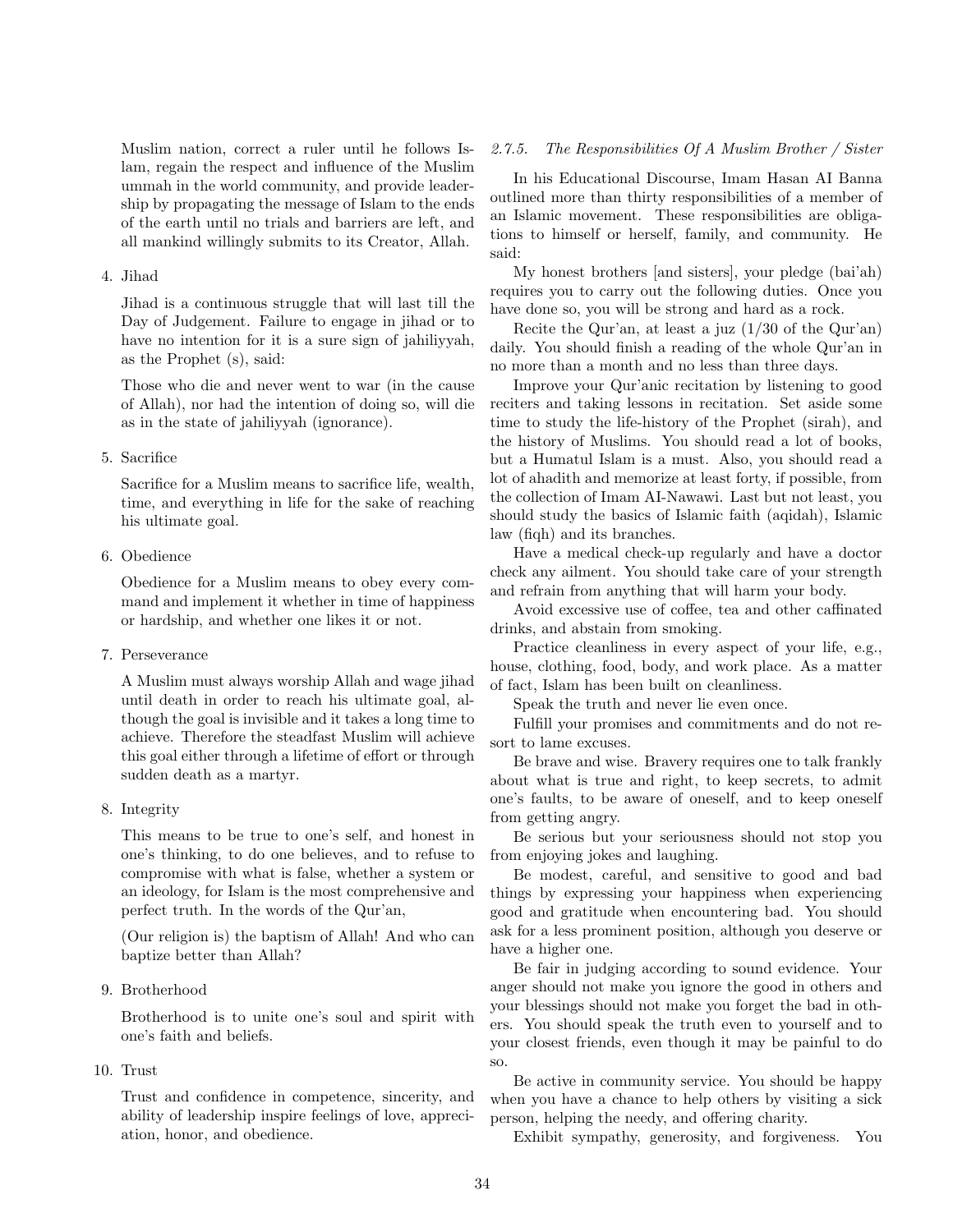should be tolerant, flexible, and gentle. You should be kind to human beings and animals, have good relations with the community, preserve the courtesies of Islam, be gentle when talking with young people, respect elders, give up a seat to those who need it more, respect others privacy, and neither condemn nor insult others.

Improve your reading and writing skills; increase your knowledge of the Islamic movement [The original reads: Ikhwan Muslimin (or Muslim Brotherhood).] by reading about it. Read newspapers and magazines. You should have a personal library even if it is a small one. You must increase your knowledge both generally and in your specially if you have one. You must be able to understand the problems concerning Muslims in sufficient depth to develop your own solutions in accordance with our ideology.

Work to earn money no matter how rich you are. Give priority to ordinary jobs even though their pay is small, and also give your full attention to this kind of job no matter how high your qualifications are.

Do not work in the government, but do not reject an offer of work in the government, even though the pay is poor, and do not quit unless the work is against Islam.

If you are given a job, work wholeheartedly, and honestly.

Demand and respect the rights of your brother and yourself.

Avoid gambling and unlawful sources of income.

Do not take interest (riba) in any, dealings and you must avoid the circumstances that may lead to it.

Contribute to the material gains encouraged by Islam by promoting private industry, especially Muslim-owned and employee-owned enterprises.

Support da'wah by contributing some of your wealth to the Islamic movement. You must pay the minimally established amount of zakat on your assets because this is the right of those who should receive it.

Keep a small amount of your income for emergency use. Never overspend on luxury goods.

Strive as far as you can to keep alive the beneficial practices of true Islamic culture and eliminate secular culture in your daily conduct. Some of these practices are to greet everyone with salaam, speak the Arabic language, read the sirah, wear modest clothing, maintain regular hours of work, and rest, observe the rules of eating and drinking, and follow the etiquettes of visiting, in accordance with the sunnah of the Prophet (s).

Avoid all newspapers, magazines, clubs, gatherings, and schools that oppose the principles of Islam, unless your reading and activities in such prohibited institutions are designed only to promote the good and oppose the bad.

Always remember Allah, the Almighty, and the Day of judgement. You should look for every means to seek the blessing of Allah, the Almighty, with high spirit and selfesteem. You should always seek to be closer to Allah through voluntary prayer such as night prayer (qiyam al-layl), and fasting at least three days a month. You should use the supplications of the Prophet, (s).

When you clean yourself, always follow the rules and regulations. Always maintain wudu (ablution).

When you perform the daily prayers, do so on time, and always fulfill the rules. Pray in congregation and at the mosques as much as possible.

Observe the fast of Ramadan and go on the hajj as soon as you have the means.

Regularly make the intention to go on jihad with the ambition to die as a martyr. You should be ready for this right now, even though its time may not have come yet.

Regularly renew your repentance, ask for Allah's forgiveness, and avoid every kind of sin. You should set aside a special time to evaluate yourself before going to bed every night. Always keep track of your time because time means life. Do not misuse your time. Always fear Allah guarding yourself against evil, and keeping away from dubious things so as not to fall into doing the unlawful (haram) things.

Avoid lustful thoughts, emotions, and occasions of sin, for example, by restraining your gaze from haram things, urging your emotions to focus on good deeds, and keeping your heart and desires away from all that is forbidden.

Do not eat or socialize where alcohol is used and consumed.

Do not take immoral people as friends and avoid all places that may lead to sin, such as bars.

Avoid all evil forms and places of entertainment, and in general, avoid the environment of arrogant and extravagant luxury.

Get to know every member of your Movement by introducing yourself to those you do not know. Fulfill the rights of brotherhood as much as you can by showing love and appreciation, by mutual help and giving preference to others and by attending the movement's gatherings wherever possible.

Dissociate yourself from every gathering or organization that opposes your ideological standpoint, especially when the Movement asks you to do so.

Spread the message of Islam everywhere you go. Keep the leadership informed about all you see that is relevant to its mission, and avoid any actions that might hurt or weaken your leaders and the movement. Always maintain good relations with your direct superior in the leadership. Regard yourself as a soldier in battle ready to go on duty at any time.

Make frequent use of the following supplication known as the wird al rabitah (or supplication of commitment). First, read the following verse carefully: Say: O Allah! Lord of Power (and Rule), You give power to whom You please, and You strip off power from whom You please. You endow with honor whom You please, and You bring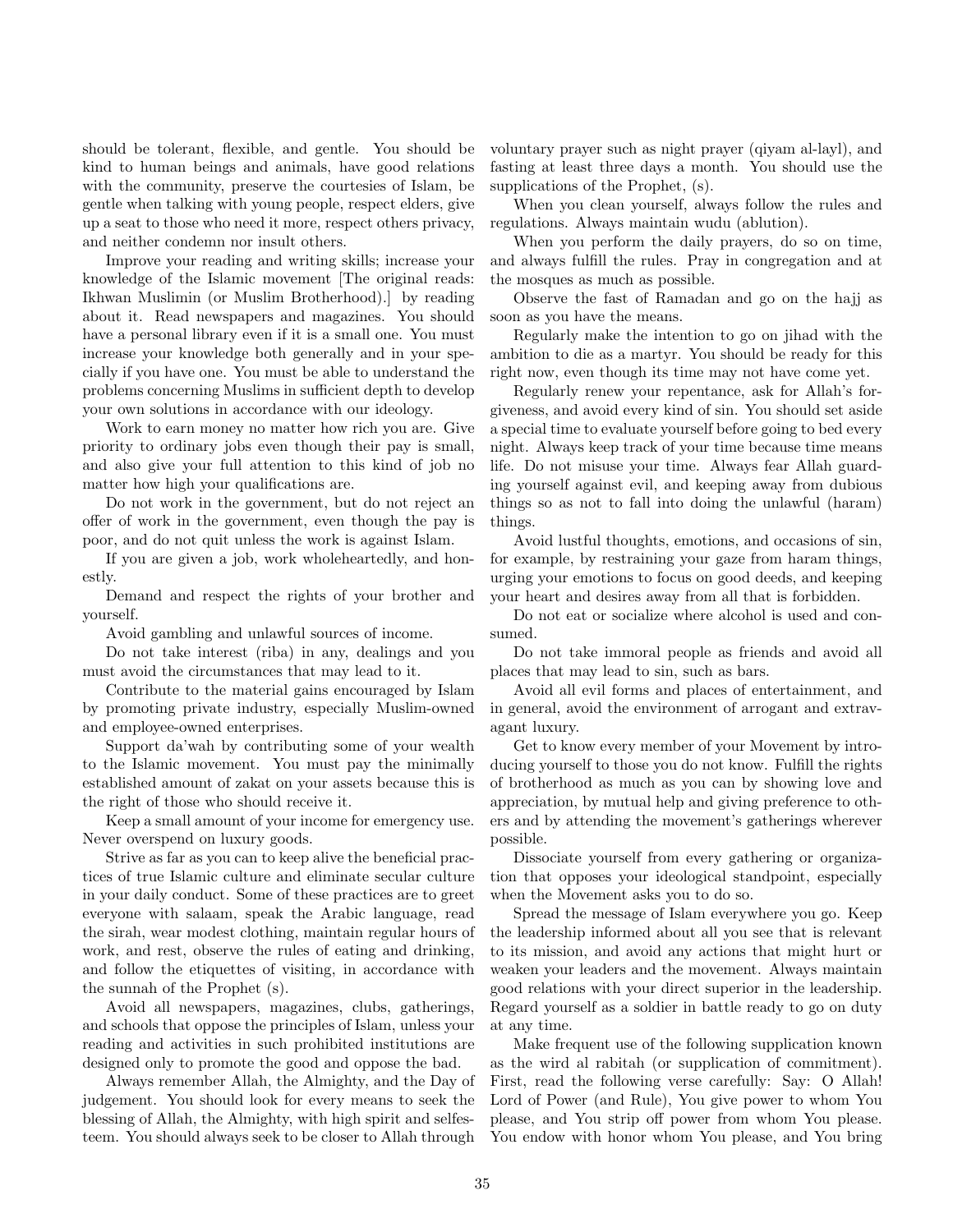low whom You please. In Your hand is all good. Verily, over all things You have power. You cause the night to gain on the day, and You cause the day to gain on the night. You bring the living out of dead, and You bring the dead out of the living, and You give sustenance to whom You please, without measure. [Qur'an 3:26-27]

Then say the following supplication:

O Allah, this is the arrival of Your night and the departure of Your day. Please forgive me.

After that bring to mind the face of your closest brother and try to feel a spiritual relationship between you and him and with others whom you do not know, and make the following supplication:

O Allah, indeed you know that these souls have agreed to love you, to obey you, to cooperate in spreading Your message, and have promised to support and apply your law (shari'ah). O Allah, strengthen our relationship, make our love last, and show us the right way. Fulfill these souls with Your light that never diminishes, expand our souls with the blessings of faith in You, for in You we believe. Enlighten these souls with Your understanding and let us die as martyrs by fighting in Your cause, for indeed You are the best Protector and Helper. O Allah, fulfill these requests, bestow Your blessings and peace on Prophet Muhammad (s), and his family, and his companions. [Imam Hasan AI-Banna Risalat Ta'alim]

## 2.7.6. The Responsibilities of Brotherhood

In Islam, faith or aqidah is the core of brotherhood. it keeps Muslims close to each other in a fraternal relationship. This relationship is based on each brother's submission to the Lord, the Almighty, and on their mutual efforts to be closer to Him. Islamic brotherhood is a bond of faith as mentioned in the following saying of the Prophet (s):

The strongest relationship is built on loving for the sake of Allah and becoming angry for the sake of Allah. [Narrated by Ahmad]

Brotherhood in Islam strengthens the process of building a Muslim community and keeps Muslims close to each other. An Islamic movement based on true brotherhood is as solid as concrete and functions with organic unity as a body that feels the pain when any of its part suffers.

In order to ensure that brotherhood can play this role in the Muslim Movement, Islam has laid down specific duties and rights of practicing brotherhood. These are given below to show that these duties and rights are not theoretical but are real and true duties and responsibilities:

1. Brotherhood must be able to help each brother obey Allah, the Almighty, and accept the teachings of the Prophet (s), who said:

Those whom Allah wishes to be given good deeds, Allah will sustain them by a pious Muslim friend. if he forgets, (to do good deeds] his friend will remind him, and when his friend reminds him, he will help his friend.

'Umar AI Khattab, said: "Seek out trustworthy brothers and live in their community, because they are the embellishers during happiness and suppliers in hardship."

2. Brotherhood is a spiritual bond that helps a person feel the needs of his brother and cooperate with him in fulfilling those needs, as indicated by the Prophet  $(s)$ :

If one of you goes with your brother to help him fulfill his duty, and then the Prophet (s), made a sign with his fingers, added: 'That is better for him than making i'tikaf [staying in the mosque for worship] in my mosque for two months. [Narrated by AI Hakim]

3. Brotherhood gives rise to cooperation also in a material sense, as the Prophet (s) said:

Those who help a Muslim in hardship in this world, will be protected by Allah from suffering hardship in the Hereafter. Those who help the unfortunate, Allah will help them both in this world and in the Hereafter. Those who keep the secrets of a Muslim in this world, will have their secrets kept by Allah in this world and in the Hereafter. Allah will help His servants as long as they help their fellow Muslim brothers.[Narrated by Muslim, Abu Dawud, Tirmidhi, Nasa'i, and Ibn Majah]

4. Brotherhood is a communal responsibility with many duties. The most important of these is referted to in the following baditb:

There are six duties of a Muslim to another Muslim: When you meet him, you should say salaam (give salutations). When he invites you, you should accept his invitation. When he advises you, you should also advise him. When he sneezes and says, "Alhamdulillah," [All praise to Allah], you should say, "Yarbamukallah". When he is sick, you should visit him. And when he passes away, you should accompany his dead body to the cemetery. [Narrated by Muslim]

5. Brotherhood in Islam means caring, loving, and cooperating with one another. In this context, the Prophet (s), said:

Do not end a friendship, do not turn your back, do not hate each other, and do not envy each other. As a servant of Allah, maintain brotherhood. Two Muslims may not remain on non-speaking terms with each other for more than three days. [Narrated by Malik, Bulchari, Abu Da'ud, Tirmidhi, and Nasa'i]